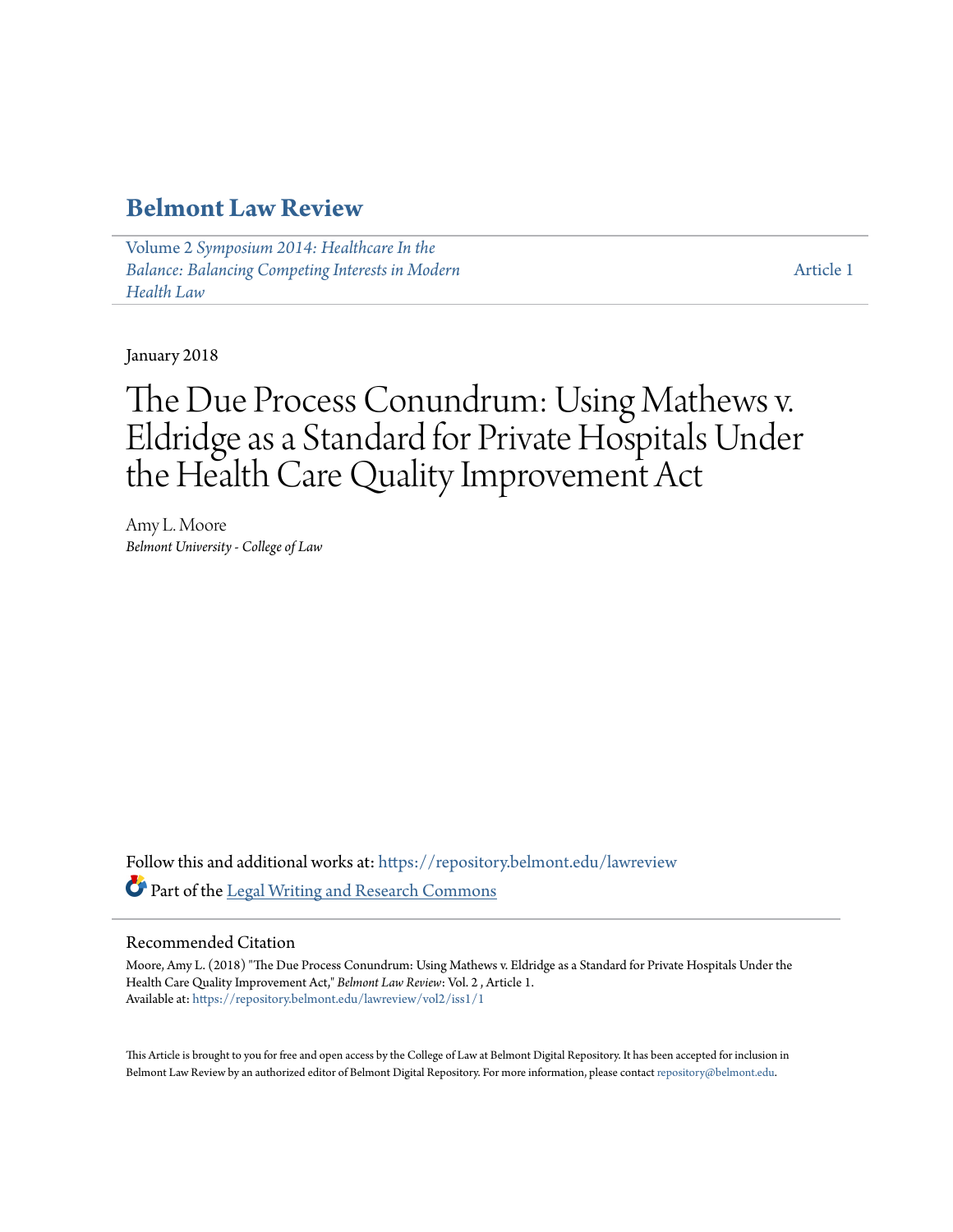## THE DUE PROCESS CONUNDRUM: USING MATHEWS V. ELDRIDGE AS A STANDARD FOR PRIVATE HOSPITALS UNDER THE HEALTH CARE QUALITY IMPROVEMENT ACT

## AMY L. MOORE<sup>\*</sup>

#### **I. THE HEALTH CARE QUALITY IMPROVEMENT ACT**

Medical malpractice litigation had exploded in the United States by the mid-1980s.<sup>1</sup> This increase in malpractice suits was partially caused by a shift in public opinion—what once was an unconditional trust of doctors shifted to a more searching inquiry into the motivations and behaviors of health care professionals.<sup>2</sup> As the number of cases increased over time, so too did the amounts awarded by juries in terms of damages, averaging in excess of \$100,000, and often exceeding \$1 million.<sup>3</sup> Patients who had been wronged by their physicians also became more willing to file suit because of these increased jury awards. These jury awards were often crippling to private hospitals, which in turn would take responsive or sometimes preemptive action against these suits by terminating their

Associate Professor of Law at Belmont University college of Law. Special thanks to Landon Breazeale for his research assistance and help during this project.

 <sup>1. 132</sup> CONG. REC. 17,247 (1986) (statement of Sen. Al Gore) ("Medical malpractice poses a serious threat to America's health care system. . . . The malpractice crisis has escalated throughout this past decade."); Manion v. Evans, 986 F.2d 1036, 1037 (6th Cir. 1993) ("The early 1980s witnessed a new trend in health care litigation as states and health care accrediting bodies stepped up their promotion of peer review . . . . As this process gathered force, physicians aggrieved by the results of peer review increasingly appeared in federal court . . . .").

<sup>2</sup>*. Health Care Quality Improvement Act of 1986: Hearings on H.R. 5540 Before the Subcomm. on Civil and Constitutional Rights of the H. Comm. on the Judiciary*, 99th Cong. 37 (1986) [hereinafter *Subcomm. Hearings*] (statement of Richard Kusserow, Inspector General, Dep't of Health and Human Servs.); 132 CONG. REC. 17,247 (1986); *Subcomm. Hearings* at 135 (statement of Dr. William Mixon, former president, American College of Obstetricians and Gynecologists) ("The ACOG acknowledges that there is a problem of a lack of public confidence in the mechanisms employed to protect the public from poor practitioners."); *Medical Practice: Hearings on H.R. 5110 Before the Subcomm. on Health and the Env't of the H. Comm. of Energy and Commerce*, 99th Cong. 1 (1986) (statement of Rep. Henry Waxman, Chairman, Subcomm. on Health and the Env't) ("Both doctors and their patients complain that their relationship is increasingly adversarial.").

 <sup>3. 132</sup> CONG. REC. 17,247 (1986) (statement of Sen. Al Gore).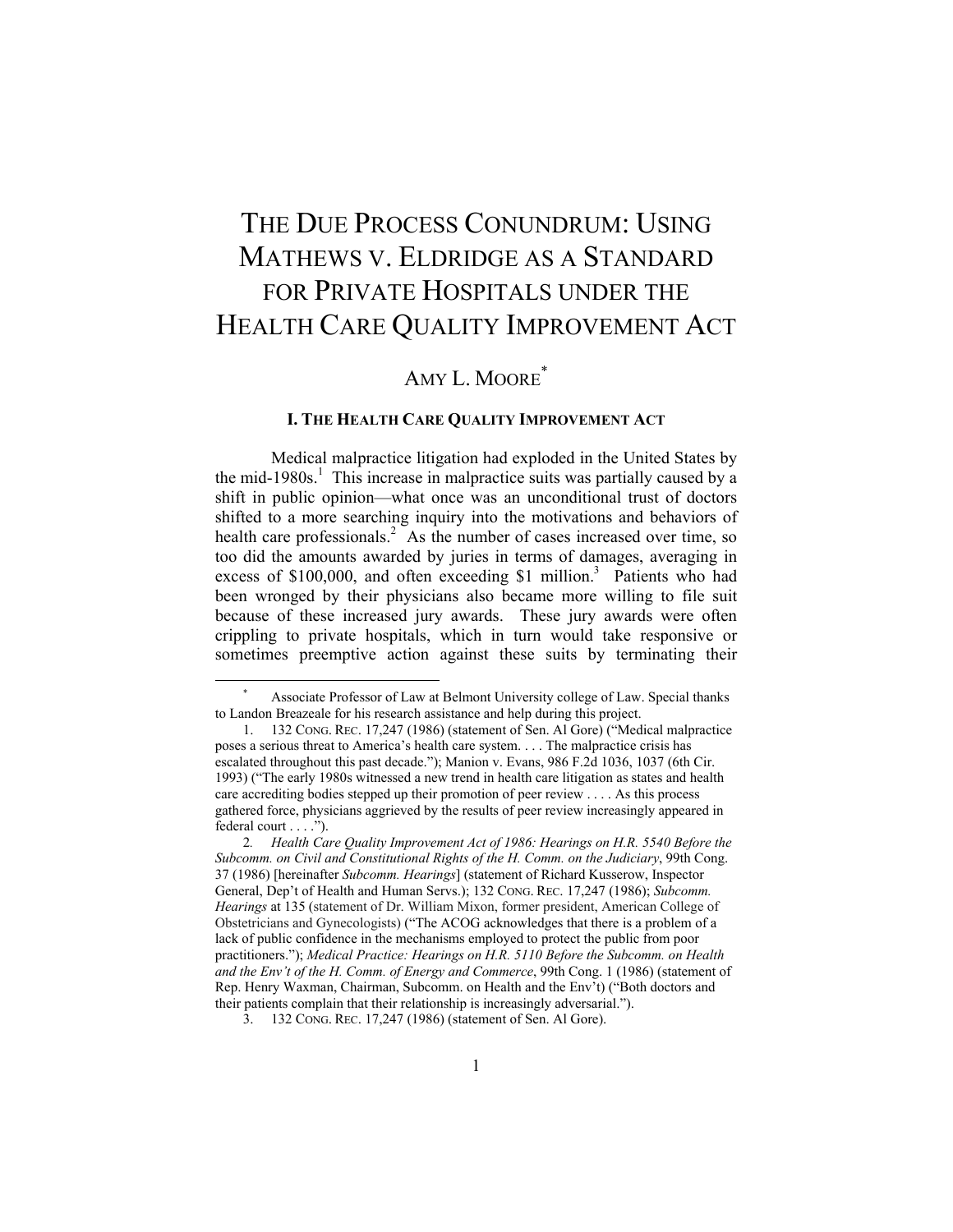relationship with the offending physician.<sup>4</sup> However, contemporaneous studies showed that for every 242 times a patient was killed or injured as a result of doctor negligence, only one serious internal disciplinary action was taken against the doctor.<sup>5</sup> Thus even as external action in the form of litigation was increasing, internal action was stagnant or nonexistent as hospitals seemed to refuse to punish doctors for incompetent behavior.

During this time period only a few hospitals began to take proactive steps to stem the tide of litigation, revoking a doctor's privileges to practice at a hospital if the doctor was incompetent or unprofessional.  $\overline{6}$  The process used by hospitals to revoke a physician's privileges usually included a peer review process comprised of other doctors from the same hospital.<sup>7</sup> However, the doctor whose privileges had been revoked could in turn sue the hospital for numerous state law violations such as breach of contract or defamation.<sup>8</sup> This backlash litigation against the hospital meant that peer review and removal of offending doctors did not protect it from litigation as the hospital had initially theorized that it would.<sup>9</sup>

Aside from strategic use of litigation, some doctors under investigation by state boards would voluntarily surrender their licenses in one state before a formal hearing could take place so that they could continue to practice medicine in a different state where they maintained a license.<sup>10</sup> This tactic would become part of a plea bargain where hospital boards could avoid costly due process hearings and physicians could continue to practice medicine.<sup>11</sup> In essence, the hospital would agree to take no action against the physician if he or she would simply leave town and practice incompetent medicine somewhere else. Sometimes these deals

 <sup>4</sup>*. Id.* ("Meanwhile the skyrocketing cost of malpractice insurance has led many doctors to quit the business, and made health care more expensive for everybody."); H.R. REP. NO. 99-903, pt. 1, at 3 (1986), *reprinted in* 1986 U.S.C.C.A.N. 6385 ("One [problem] is that hospitals too often accept "voluntary" resignations of incompetent doctors in return for the hospital's silence about the reasons for the resignations. Hospitals make these agreements in order to avoid lengthy and unpredictable litigation. The other is that there is no comprehensive national reporting system to follow bad doctors from place to place.").

<sup>5</sup>*. Subcomm. Hearings*, *supra* note 2, at 54 (statement of Dr. Sidney Wolfe, Director, Public Citizen Health Research Group).

 <sup>6.</sup> H.R. REP. NO. 99-903, at 2 ("Unfortunately, groups such as state licensing boards, hospitals and medical societies that should be weeding out incompetent or unprofessional doctors often do not do so. Even when such bodies do act against bad physicians, these physicians find it easy to move to different hospitals or states and continue their practices in these new locations.").

<sup>7</sup>*. Subcomm. Hearings*, *supra* note 2, at 96 (statement of David H. Weinstein et al.).

 <sup>8. 132</sup> CONG. REC. 17,247 (1986) (statement of Sen. Al Gore) ("[D]octors and health care personnel will never be able to police their own ranks until Federal laws are changed to protect peer review. Under current law, a doctor who testifies against a colleague can be sued for slander or restraint of trade.").

<sup>9</sup>*. Subcomm. Hearings*, *supra* note 2, at 50 (testimony of Hon. Thomas J. Tauke).

<sup>10</sup>*. Id.* at 34 (statement of Richard Kusserow, Inspector General, Dep't of Health and Human Servs.).

<sup>11</sup>*. Id.*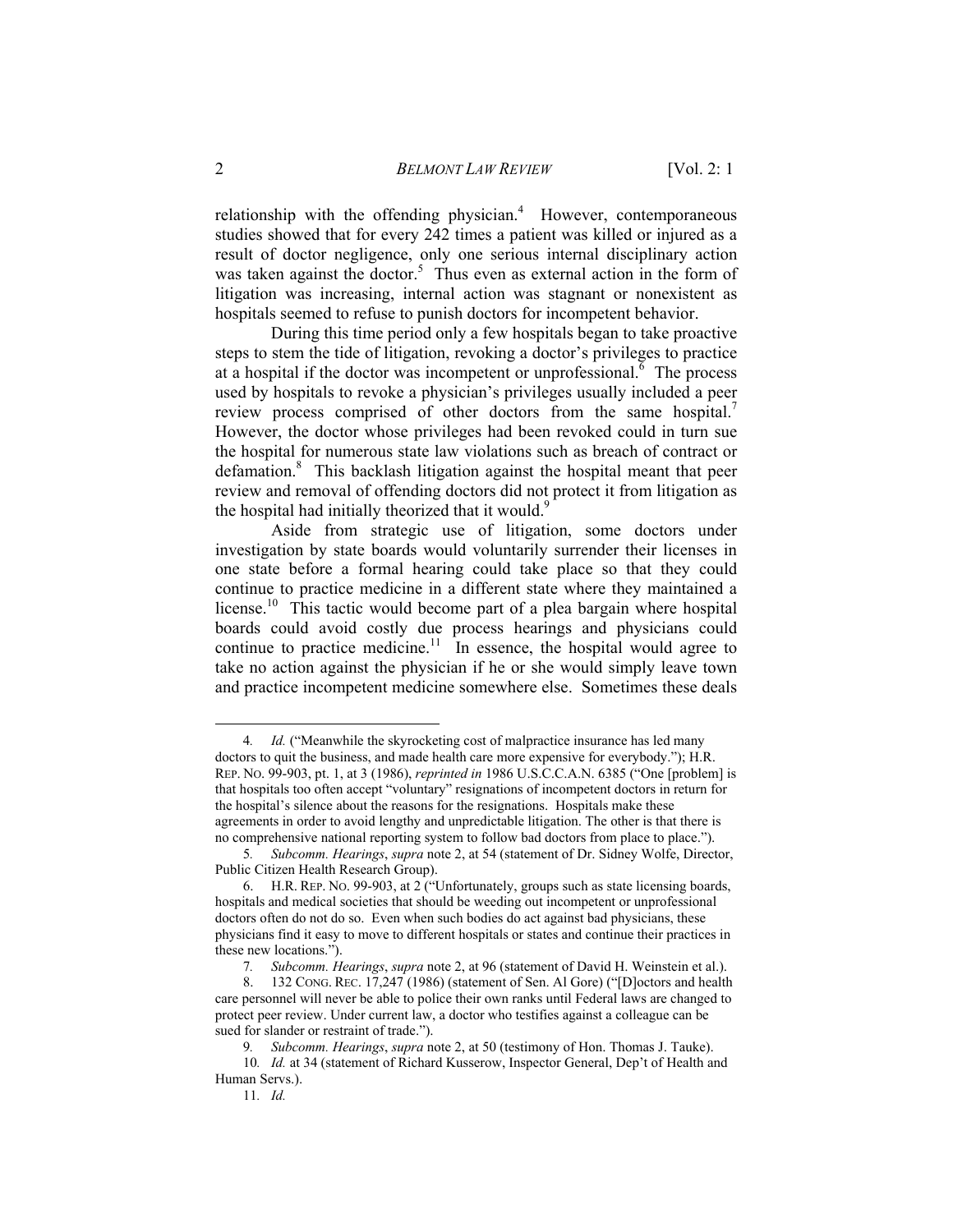would even include carrying *good references* from the hospital in exchange for leaving town and not suing the hospital.<sup>12</sup> The threat of being sued thus had an obvious chilling effect on the reporting of incompetence.<sup>13</sup> Even in cases where payments were made to patients, part of the settlement agreement would sometimes include a promise not to report the information about the doctor to the state licensing board.<sup>14</sup>

Other doctors are considered the "first line of defense" against malpractice because they observe it happening around them.<sup>15</sup> However, reporting or whistleblowing about another doctor's incompetence, without any protection, can discourage doctors from coming forward with these claims to even start the peer review process.<sup>16</sup> This meant that some hospitals simply did not engage sufficiently in peer review.<sup>17</sup>

#### **A. The History of the Health Care Quality Improvement Act**

In order to protect hospitals that did engage in peer review from any backlash litigation from unhappy physicians, state legislatures had begun to pass provisions to provide legal immunity for these hospitals.<sup>18</sup>

15*. Id.* at 52 (statement of Rep. Ron Wyden).

 16. 132 CONG. REC. 17,247 (1986) (statement of Sen. Al Gore) ("In the long run, doctors themselves are in the best position to put an end to malpractice. As some of the most highly trained individuals in our society, physicians are ideally qualified to hold their profession to the highest standard. But doctors and other health care personnel will never be able to police their own ranks until Federal laws are changed to protect peer review."); *Subcomm. Hearings*, *supra* note 2, at 66 (statement of Dr. Sidney Wolfe, Director, Public Citizen Health Research Group) ("Every physician I know in the country who is practicing medicine tells me that there are one or more physicians at his or her hospital who are incompetent and when I say why are they still there, they say we are afraid to bring an action against them because they will retaliate and so forth."); H.R. REP. NO. 99-903, pt. 1, at 3 (1986), *reprinted in* 1986 U.S.C.C.A.N. 6385 ("Doctors who are sufficiently fearful of the threat of litigation will simply not do meaningful peer review.").

 17. H.R. REP. NO. 99-903, pt. 1, at 2 (1986) ("Unfortunately, groups such as state licensing boards, hospitals and medical societies that should be weeding out incompetent or unprofessional doctors often do not do so.").

18*. See* Susan O. Scheutzow, *State Medical Peer Review: High Cost But No Benefit— Is It Time For A Change?*, 25 AM. J. L & MED. 7, 59 (1999). Congressional legislative history also shows that this was a federal problem. *Subcomm. Hearings, supra* note 2, at 131 (statement of Dr. William Mixon, former president, American College of Obstetricians and Gynecologists) ("The immunity granted in the bill would overcome . . . shortcomings in state law and the absence of protection for peer review in federal law.").

 <sup>12</sup>*. Id.* at 48 (statement of Rep. Henry Waxman, Chairman, Subcomm. on Health and the Env't).

<sup>13</sup>*. Id.* at 44 (statement of Richard Kusserow, Inspector General, Dep't of Health and Human Servs.).

<sup>14</sup>*. Subcomm. Hearings*, *supra* note 2, at 55 (statement of Dr. Sidney Wolfe, Director, Public Citizen Health Research Group) ("Based on data from the American Medical Association, we have estimated that in 1984 patients were awarded damages 16,400 times in medical malpractice cases, usually by out-of-court settlements. In a large proportion of cases, part of the settlement agreement involves a promise not to report the information about the doctor to the State Licensing Board.").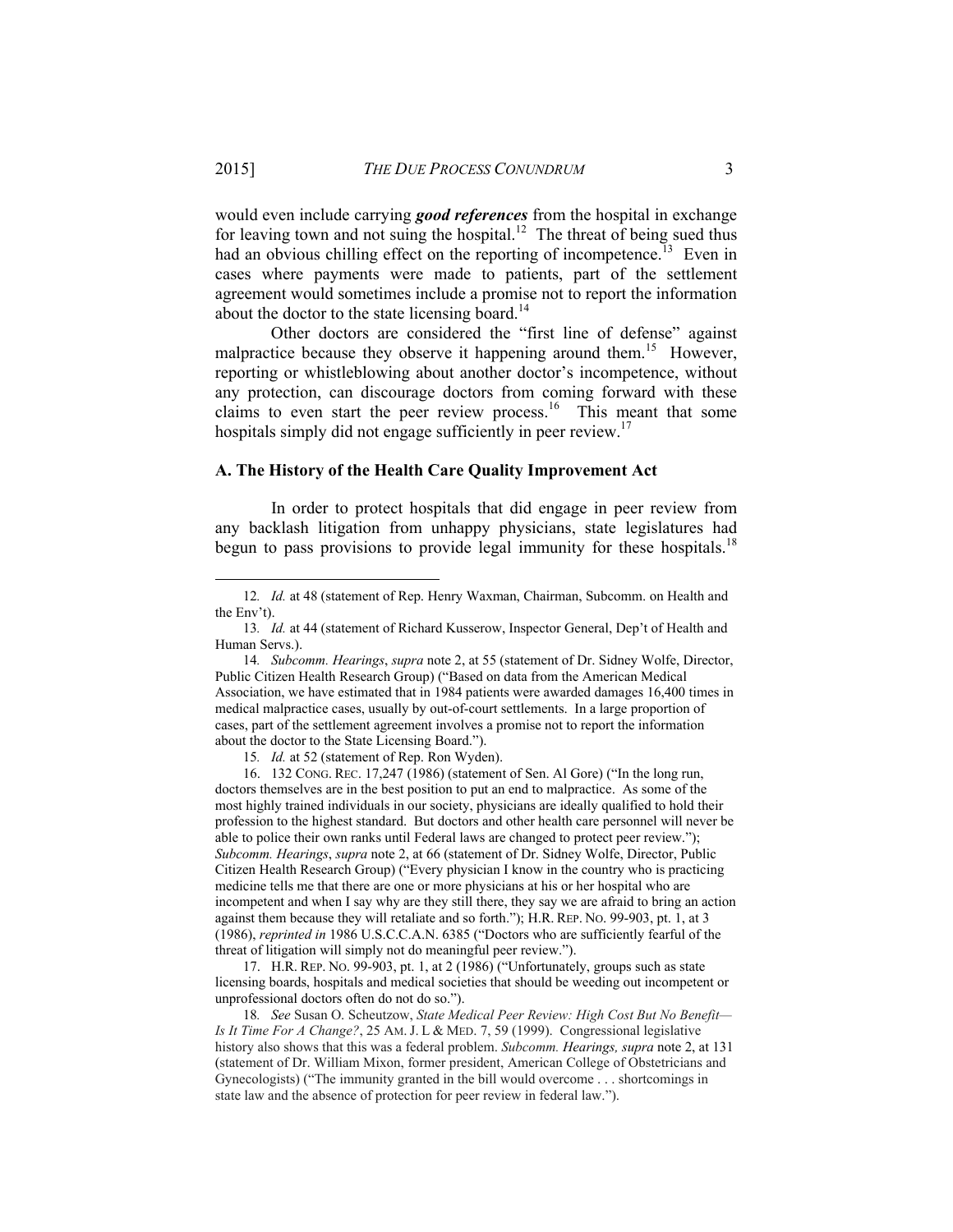While a majority of states already had legislation to protect both professional review and dismissal of physicians by the time Congress passed the Health Care Quality Improvement Act, the terminated physicians could work around these state immunity laws by filing actions in federal court.<sup>19</sup> Usually the federal claims were grounded in federal antitrust law. An example of this type of litigation, and something that Congress noted as "a primary impetus for . . . immunity" in the form of the Health Care Quality Improvement Act,<sup>20</sup> was the case of *Patrick v. Burget*.<sup>21</sup>

Dr. Patrick had worked for the Astoria Clinic and Columbia Memorial Hospital in Astoria, Oregon as a general and vascular surgeon.<sup>22</sup> He was invited by the partners of the Astoria Clinic to join them as a partner, but he declined and instead opened up his own, independent clinic that competed with the Astoria Clinic.<sup>23</sup> As a result, the doctors at the Astoria Clinic cut ties with Dr. Patrick and refused to give him referrals.<sup>24</sup> Ultimately, they initiated a peer review process at Columbia Memorial Hospital and Dr. Patrick resigned before the hospital could revoke his privileges.<sup>25</sup> He filed suit in the United States District Court for the District of Oregon claiming violations of the Sherman Act because the peer review had been conducted in order to reduce competition as opposed to improve patient care.<sup>26</sup> The jury returned an award of  $$650,000$  on the antitrust claims.<sup>27</sup> As required by law, the District Court trebled the damages.<sup>28</sup>

The Court of Appeals for the Ninth Circuit reversed, holding that peer review proceedings were immune from antitrust scrutiny under the state-action exemption from antitrust liability.<sup>29</sup> As explained by the Ninth Circuit, "[t]he doctrine exempts from the antitrust laws actions by the state such as passage of laws by the legislature or promulgation of rules by the state Supreme Court acting in its legislative capacity."30 If the action is not directly undertaken by the state legislature or the state Supreme Court, it must be "taken pursuant to a clearly articulated and affirmatively expressed state policy and must be subject to active supervision by the state.<sup>331</sup> In this

 <sup>19.</sup> Scheutzow, *supra* note 18, at 58.

<sup>20</sup>*. Subcomm. Hearings*, *supra* note 2, at 27 (statement of Rep. Don Edwards, Chairman, Subcomm. on Civil and Constitutional Rights) (Note that Edwards refers to this case as *Patrick v. Astoria Clinic* in the legislative history.).

 <sup>21. 800</sup> F.2d 1498 (9th Cir. 1986), *rev'd*, 486 U.S. 94 (1988).

<sup>22</sup>*. Patrick*, 486 U.S. at 95–96.

<sup>23</sup>*. Id.*

<sup>24</sup>*. Id.*

<sup>25</sup>*. Id.* at 97.

<sup>26</sup>*. Id.* at 97–98.

<sup>27</sup>*. Patrick*, 486 U.S. at 98.

<sup>28</sup>*. Id.*

<sup>29</sup>*. Id.*

 <sup>30.</sup> Patrick v. Burget, 800 F.2d 1498, 1505 (9th Cir. 1986) (citing Hoover v. Ronwin, 466 U.S. 558, 567–68 (1984)).

<sup>31</sup>*. Id.* (citing S. Motor Carriers Rate Conference, Inc. v. United States, 471 U.S. 48 (1985)).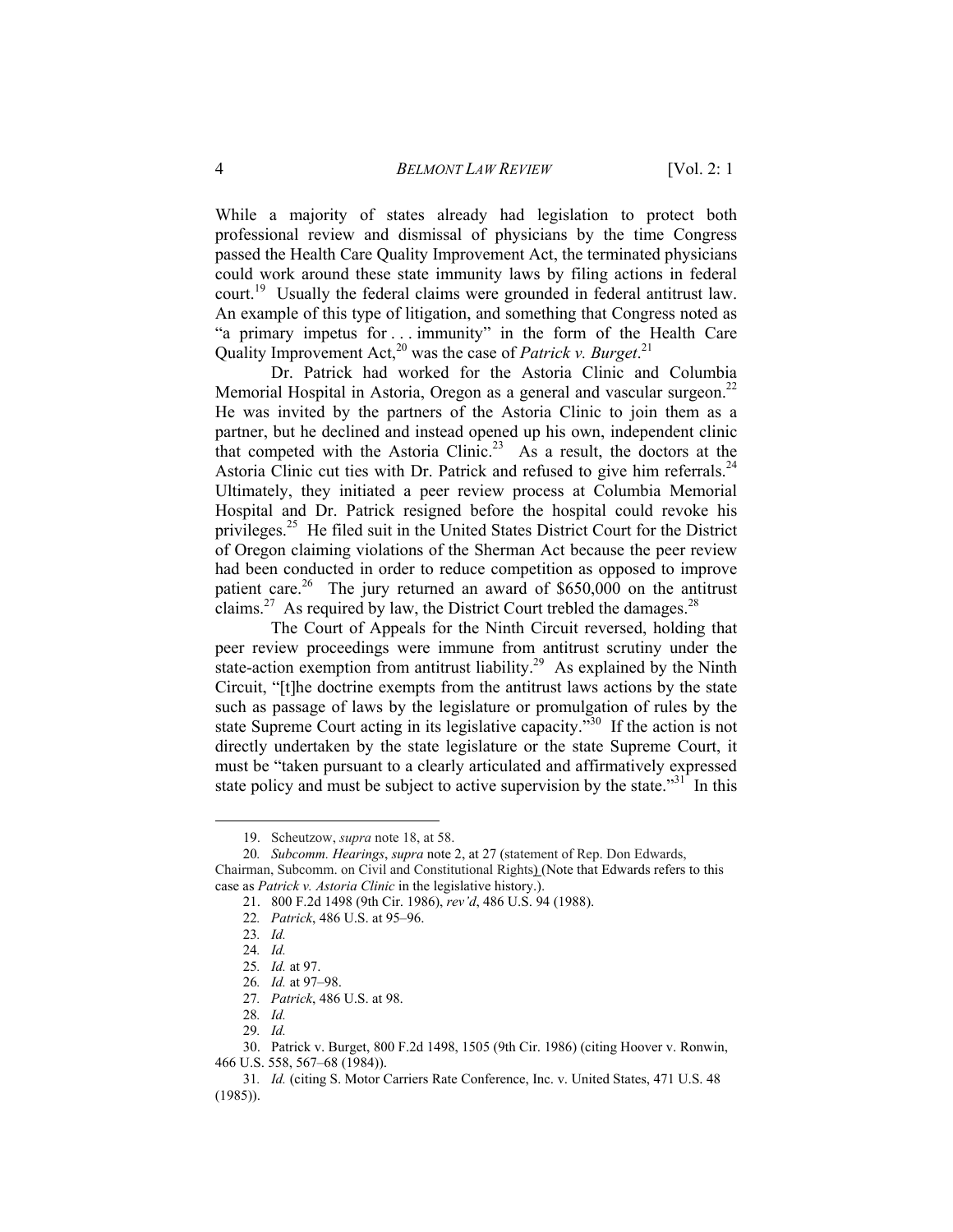case, because Oregon required licensing of its health care facilities and also required that procedures existed for granting or restricting privileges of medical staff employed by those facilities, Oregon was compelling physicians to review their competitors and had "affirmatively . . . expressed a policy to replace pure competition with some regulation."<sup>32</sup>

The Supreme Court ultimately held, reversing the Ninth Circuit, that the state-action exemption did not immunize the hospital and federal antitrust law would apply.<sup>33</sup> The Court found that Oregon did not satisfy the active supervision part of the required test and thus did not "exercise ultimate control over the challenged anticompetitive conduct."<sup>34</sup> None of the state actors mentioned by the Ninth Circuit or argued by the respondents, "[had] succeeded in showing that any of these actors reviews—or even could review—private decisions regarding hospital privileges to determine whether such decisions comport with state regulatory policy and to correct abuses."<sup>35</sup>

However, the Court noted that it was responsive to policy arguments articulated in *amici* briefs that "effective peer review is essential to the provision of quality medical care and that any threat of antitrust liability [would] prevent physicians from participating openly and actively in peer-review proceedings."36 The Court responded that this argument was essentially about whether antitrust law should be applied in the area of medical care, a question properly addressed to the legislative branch.<sup>37</sup> This question had already been answered, in part, with the passage of the Health Care Quality Improvement Act.<sup>38</sup> Thus, the Court would not erect a barrier to federal court for physicians wishing to use antitrust law against hospitals.

The Supreme Court would also later interpret the jurisdictional requirement of the Sherman Act broadly, allowing even more cases to be brought into federal court against hospitals under federal antitrust law.<sup>39</sup> The Court recognized a federal cause of action by a physician who had lost medical privileges (or been denied those privileges) against the hospital or peer review committee if the physician alleged that the decision of that hospital or committee violated the Sherman Act.<sup>40</sup> In the case of *Summit Health v. Pinhas*, the Court concluded that even though a hospital's main

 <sup>32</sup>*. Id.* at 1505–06.

<sup>33</sup>*. Patrick*, 486 U.S. at 105.

<sup>34</sup>*. Id.* at 101 ("The active supervision prong of the . . . test requires that state officials have and exercise power to review particular anticompetitive acts of private parties and disapprove those that fail to accord with state policy. Absent such a program of supervision, there is no realistic assurance that a private party's anticompetitive conduct promotes state policy, rather than merely the party's individual interests.").

<sup>35</sup>*. Id.*

<sup>36</sup>*. Id.*

<sup>37</sup>*. Id.*

<sup>38</sup>*. Id.* at 105 n.8.

<sup>39</sup>*. See, e.g.*, Summit Health, Ltd. v. Pinhas, 500 U.S. 322, 328–33 (1991).

<sup>40</sup>*. Id.* at 332–33.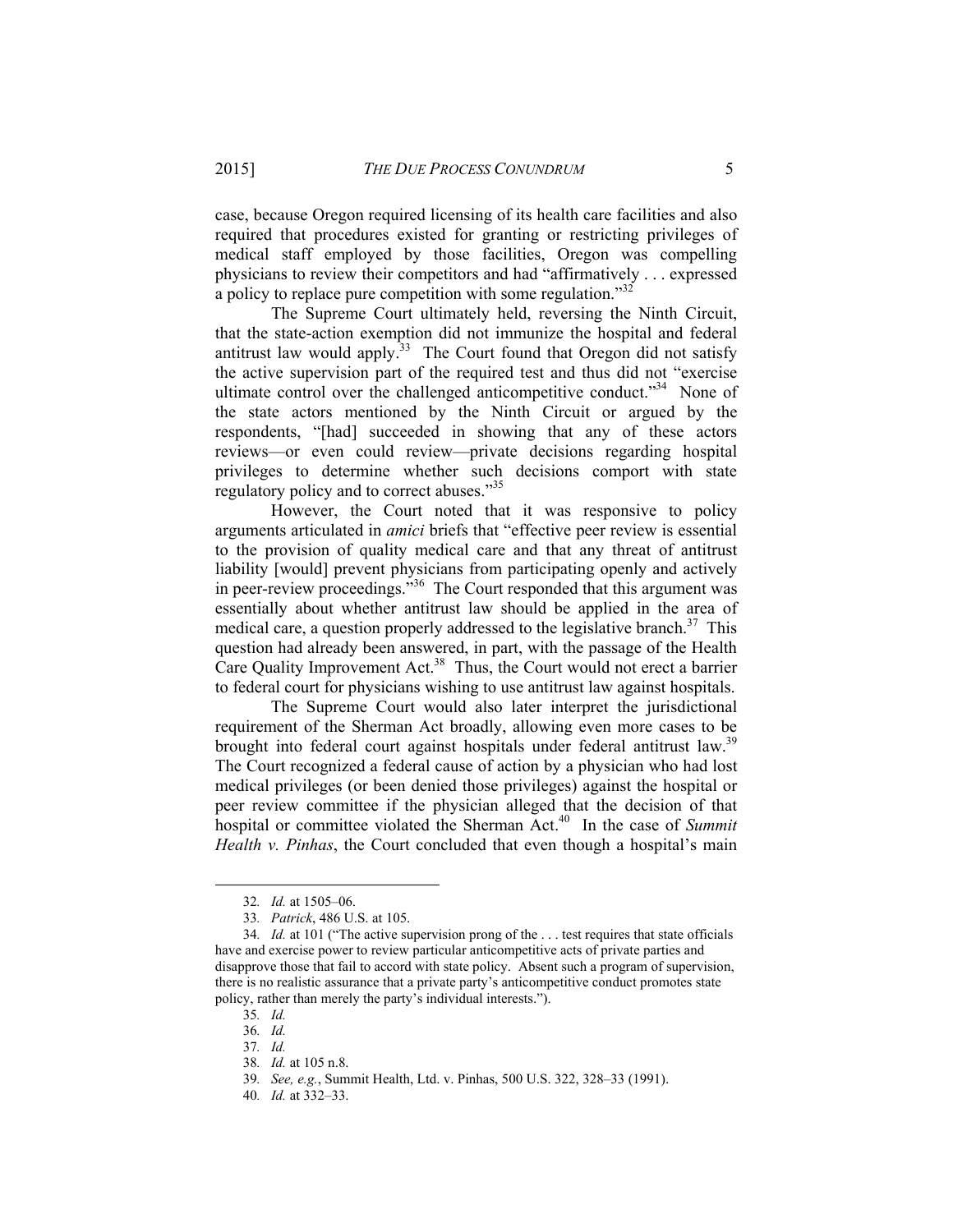activity was providing health care services to a local market, it also engaged in interstate commerce.<sup>41</sup> Therefore to initiate an action under antitrust law, there was no requirement of a manifest intent to actually restrain interstate commerce but rather any attempt to prevent the hospital from expanding would be covered by the Sherman Act.<sup>42</sup> Merely the purchase of out-ofstate medicines and supplies as well as revenues from out-of-state insurance companies would establish the appropriate interstate nexus.<sup>43</sup> Thus, a conspiracy on the part of the hospital (or a peer review panel) to terminate a doctor's privileges at a hospital would frustrate interstate commerce in the giving of medical services and potentially violate the Sherman Act.<sup>44</sup> Congress accordingly had the power to regulate the peer review process.<sup>45</sup> This power to regulate extended also to reporting on the results of peer review as "reports concerning peer review proceedings are routinely distributed across state lines and affect doctors' employment opportunities throughout the Nation."46 Therefore, overall there could be "no doubt concerning the power of Congress to regulate [the] peer review process."<sup>47</sup>

Congress had intervened amidst antitrust litigation and medical malpractice suits and passed the Health Care Quality Improvement Act, "[t]o encourage good faith professional review activities of health care entities, to require collection and dissemination to hospitals and other health care providers of information concerning certain payments in medical malpractice claims and certain adverse decisions, and for other purposes."<sup>48</sup> Congress was worried about "the chilling effect which treble damages in an antitrust claim can have on effective peer review,"49 and these federal damage awards and claims were, of course, outside of the reach of statebased immunity laws. However, the immunity provided in the federal statute was much broader than any individual state law in that it insulated health care entities not only from antitrust lawsuits, but extended to "any

 <sup>41</sup>*. Id.* at 329.

<sup>42</sup>*. Id.*

<sup>43</sup>*. Id.*

<sup>44</sup>*. See Id.* at 330 ("A violation [of the Sherman Act] may still be found . . . liability may be established by proof of *either* an unlawful purpose or an anticompetitive effect." (quoting McLain v. Real Estate Bd. of New Orleans, Inc., 444 U.S. 232 (1980))).

<sup>45</sup>*. Summit Health*, 500 U.S. at 332–33 ("We have no doubt concerning the power of Congress to regulate a peer review process controlling access to the market for ophthalmological surgery in Los Angeles. Thus, respondent's claim that members of the peer review committee conspired with others to abuse that process and thereby deny respondent access to the market for ophthalmological services provided by general hospitals in Los Angeles has a sufficient nexus with interstate commerce to support federal jurisdiction.").

<sup>46</sup>*. Id.* at 327–28.

<sup>47</sup>*. Id.* at 332.

 <sup>48.</sup> Heath Care Quality Improvement Act of 1986, H.R. 5540, 99th Cong. (as reported by the Subcomm. on Civil and Constitutional Rights, Sept. 17, 1986).

<sup>49</sup>*. Subcomm. Hearings*, *supra* note 2, at 27 (statement of Rep. Don Edwards, Chairman, Subcomm. on Civil and Constitutional Rights).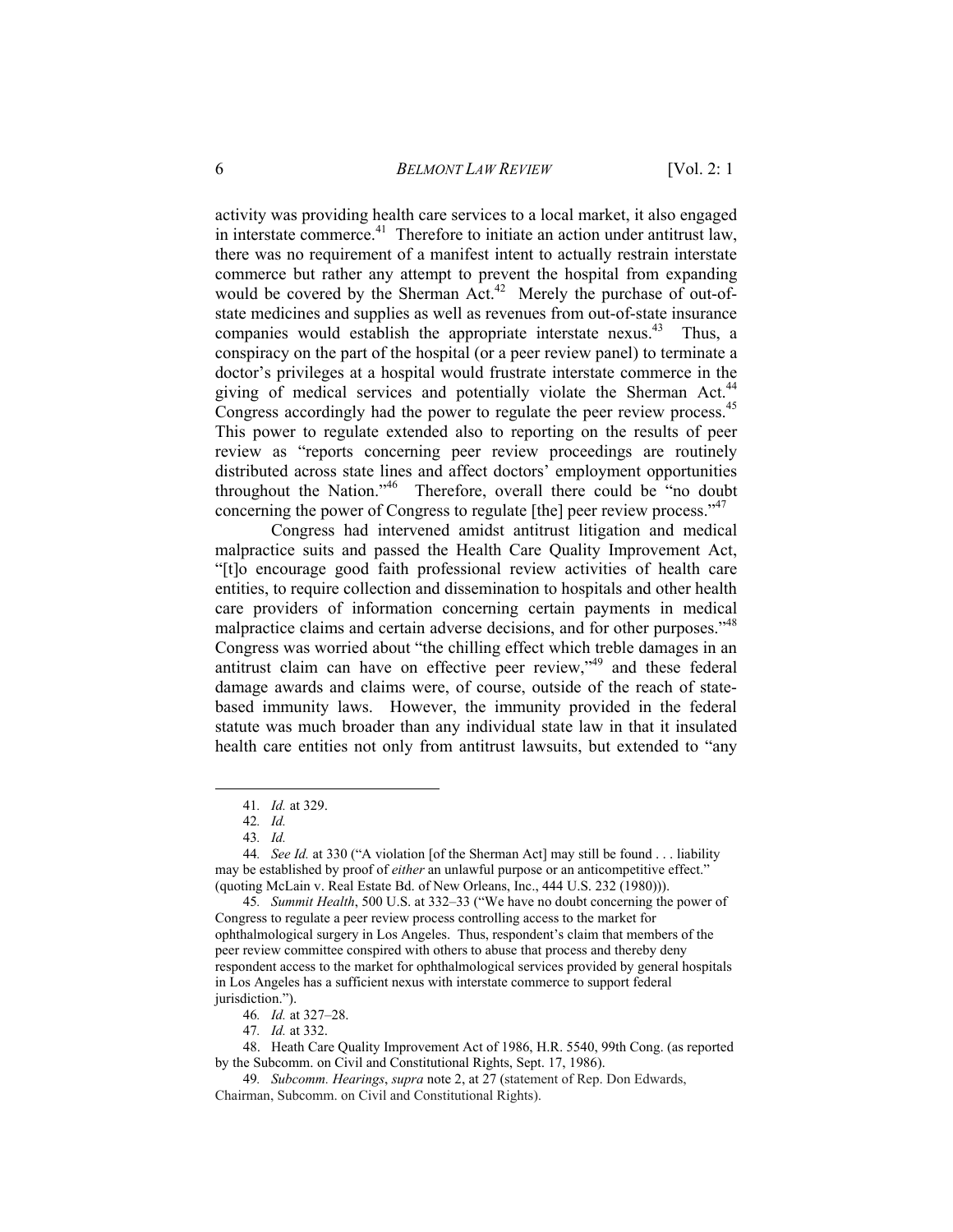law of the United States or of any State."<sup>50</sup> In reviewing the bill before its passage, the task of the Committee on the Judiciary was partially to "consider the implications of such a broad immunity, and to explore the balance between encouraging peer review on the one hand and preserving important rights and remedies on the other."<sup>51</sup>

The Committee on Energy and Commerce reported "the purpose of this legislation is to improve the quality of medical care by encouraging physicians to identify and discipline other physicians who are incompetent or who engage in unprofessional behavior.<sup> $552$ </sup> However, "it [was] the Committee's intent that physicians receive fair and unbiased review to protect their reputations and medical practices."53 Part of this protection for physicians included the "due process and other standards provided in the bill."<sup>54</sup>

As described by the Eleventh Circuit in interpreting the statute:

Congress enacted the HCQIA to address the rising problem of medical malpractice and the ability of incompetent doctors to move between states without having their prior practice records follow them . . . We conclude that the intent of ... the federal ... statute [], therefore, is "to facilitate the frank exchange of information among professionals conducting peer review inquiries without the fear of reprisals in *civil lawsuits*."<sup>55</sup>

This balancing of interests is important. As noted by Richard Kusserow, the Inspector General for the Department of Health and Human Services at the time HCQIA was passed, public perception about the adequacy of hospital board discipline had shifted.<sup>56</sup> The public had become increasingly frustrated with boards not protecting patients but was also dissatisfied with the time it took to conduct a proper hearing.<sup>57</sup> He remarked, "the public perceives that bad doctors should not be practicing medicine, but we must give these doctors due process. Not everyone understands this."58

 <sup>50. 42</sup> U.S.C. § 11111(a)(1) (2013).

<sup>51</sup>*. Subcomm. Hearings*, *supra* note 2, at 27 (statement of Rep. Don Edwards).

 <sup>52.</sup> H.R. REP. NO. 99-903, pt. 1, at 2 (1986), *reprinted in* 1986 U.S.C.C.A.N. 6385.

<sup>53</sup>*. Id.* at 11.

<sup>54</sup>*. Id.* at 2.

 <sup>55.</sup> Ming Wei Liu v. Bd. of Trs. of the Univ. of Ala*.*, 330 F. App'x 775, 779 (11th Cir. 2009) (quoting Bryan v. James E. Holmes Reg'l Med. Ctr., 33 F.3d 1318, 1322 (11th Cir.

<sup>1994)).</sup> 

<sup>56</sup>*. Subcomm. Hearings*, *supra* note 2, at 37.

<sup>57</sup>*. Id.*

<sup>58</sup>*. Id.*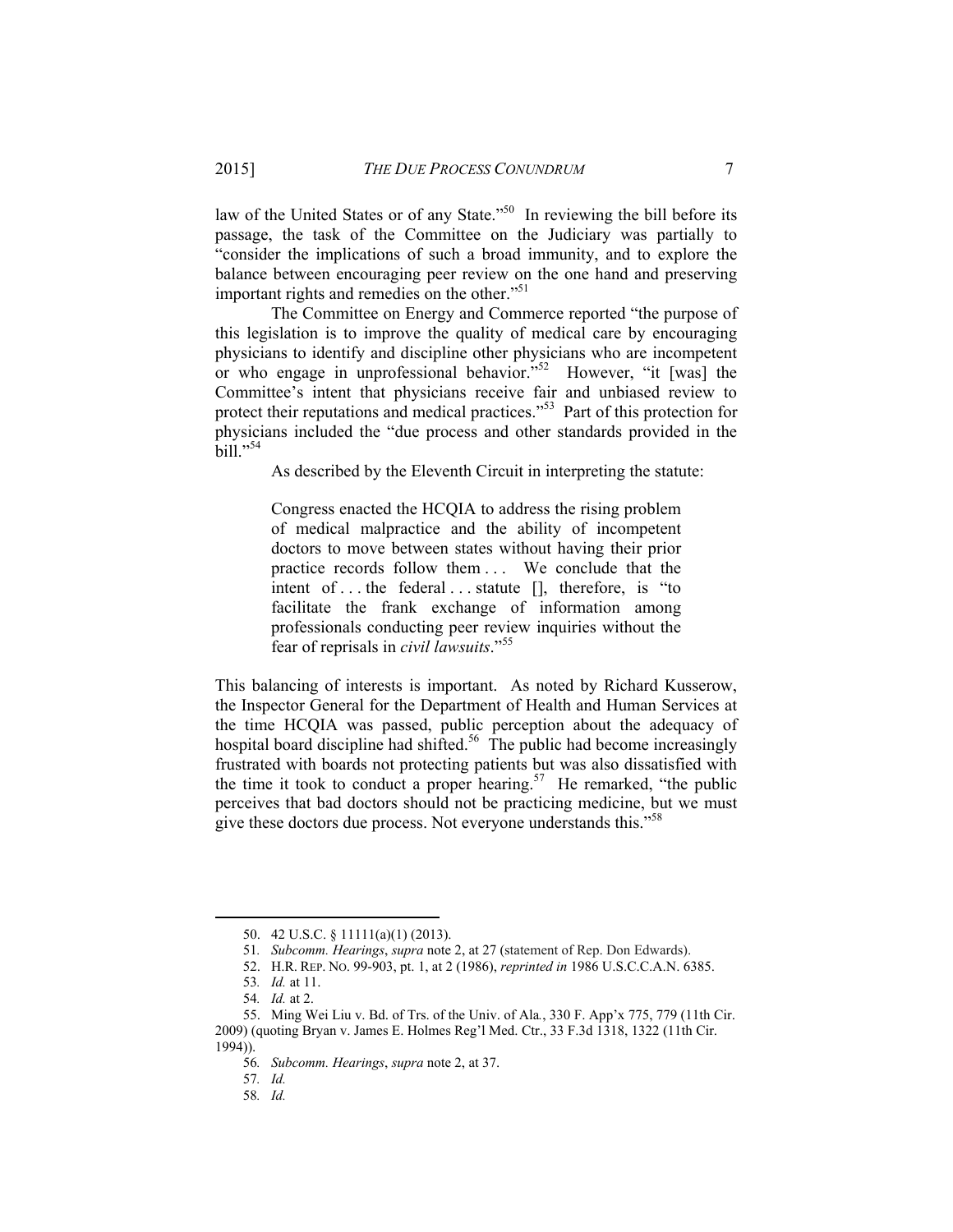#### **B. Structure of the Health Care Quality Improvement Act**

HCQIA provides immunity from monetary damages to a hospital and the individual members of a peer review committee for the termination or suspension of a physician's privileges if those actions comport with the proper statutory requirements.<sup>59</sup> The statute also mandates a reporting system, implemented by the Secretary of Health and Human Services into a national registry and data bank. "Under the national reporting system, insurance companies are required to report medical malpractice payments . . . ; boards of medical examiners are required to report sanctions imposed against physicians . . . ; and health care entities are required to report adverse professional review information."60 Hospitals are also under a duty to request information from the Secretary in order to grant privileges to a physician or licensed health care professional.<sup>61</sup> Once privileges are granted, hospitals must renew their request every two years and update that information. $62$ 

The Data Bank created by the Secretary under authority from the statute thus prevents a physician who applies for privileges at a hospital from being able to conceal disciplinary actions that have been taken against him or her.<sup>63</sup> The Data Bank information reports not only the hospital's findings but also the physician's response.<sup>64</sup> However, the hiring hospital is under no obligation to turn away a physician due to the information supplied by the previous hospital or the Data Bank. As the Eleventh Circuit explained:

> What the requesting hospital does with the information it obtains from the Data Bank is entirely up to that hospital. It could completely discount the information, or it could back off from any professional relationship with the physician, or it could make further inquiries to determine what had actually happened.<sup>65</sup>

If a hospital or health care entity does not participate in the national reporting system, the Secretary may publish the entity's name in the Federal

 <sup>59. 42</sup> U.S.C. §§ 11111(a), 11112(a) (2013).

 <sup>60.</sup> Imperial v. Suburban Hosp. Ass'n, Inc., 37 F.3d 1026, 1028 (4th Cir. 1994) (citing §§ 11131–11133 (2013)).

 <sup>61. § 11137(</sup>a).

<sup>62</sup>*. Id.* § 11135(a).

<sup>63</sup>*. See, e.g.*, Leal v. Sec'y, U.S. Dep't of Health and Human Servs., 620 F.3d 1280, 1283 (11th Cir. 2010).

<sup>64</sup>*. Id.* at 1284.

<sup>65</sup>*. Id.*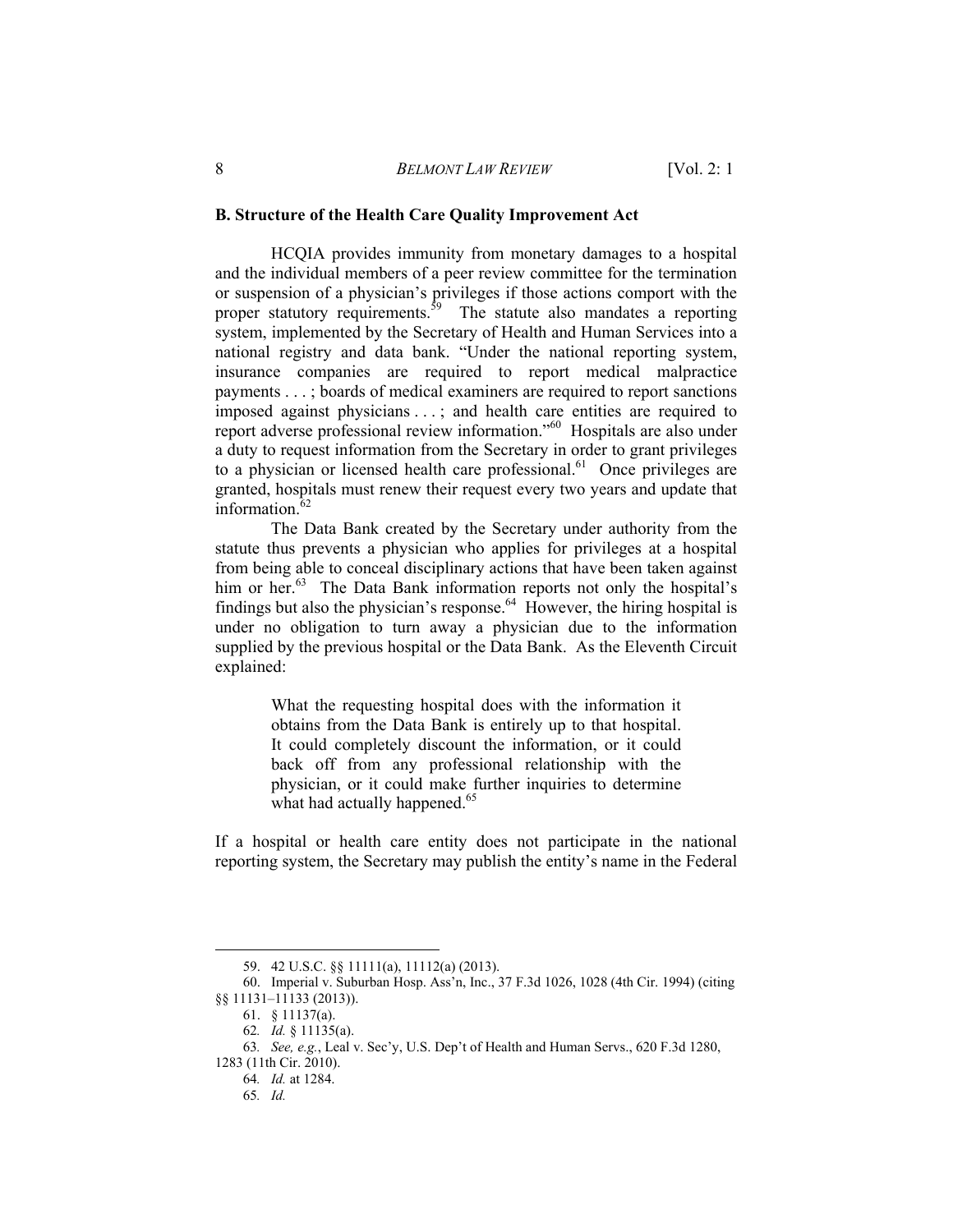Register.<sup>66</sup> If an entity's name is published, it may not receive the immunity provided by the statute for a three-year period.<sup>67</sup>

However, in order to receive immunity initially, the statute requires a professional review action to be taken in accordance with certain requirements found in  $\S$  11112(a):

a professional review action must be taken—

(1) in the reasonable belief that the action was in the furtherance of quality health care,

(2) after a reasonable effort to obtain the facts of the matter,

(3) after adequate notice and hearing procedures are afforded to the physician involved or after such other procedures as are fair to the physician under the circumstances, and

(4) in the reasonable belief that the action was warranted by the facts known after such reasonable effort to obtain facts and after meeting the requirement of paragraph  $(3)$ .<sup>68</sup>

It is clear from the legislative history surrounding the creation of these factors that they were established to ensure that physicians being reviewed by private hospitals were provided something akin to adequate due process.69 Congress patently provided for due process in §§ 11112(b) and 11112(c), expanding on the nature of the "adequate notice and hearing procedures" required in  $\S$  11112(a)(3).

 <sup>66.</sup> Imperial v. Suburban Hosp. Ass'n, Inc., 37 F.3d 1026, 1028 (4th Cir. 1994).

<sup>67</sup>*. Id.* (citing 42 U.S.C. § 11111(b) (2013)).

 <sup>68. § 11112.</sup> The statute was amended in § 11111 to clarify that all of the standards must be met in order to receive immunity. *See* § 11111; 132 CONG. REC. 30,766 (1986).

<sup>69</sup>*. See, e.g.*, *Subcomm. Hearings, supra* note 2, at 52 (statement of Rep. Ron Wyden) ("[W]e have given physicians under review **full due process** rights with notice and representation.") (emphasis added); H.R. REP. NO. 99-903, pt. 1, at 2 (1986), *reprinted in* 1986 U.S.C.C.A.N. 6385 ("The purpose of this legislation is to improve the quality of medical care by encouraging physicians to identify and discipline other physicians who are incompetent or who engage in unprofessional behavior. . . . [P]eer review will be protected . . . provided the peer review actions meet the **due process** and other standards provided in the bill.") (emphasis added); 132 CONG. REC. 30,767 (1986) ("These provisions are now referred to in the amendment as "notice and hearing requirements." The substantive provisions remain unchanged. This change in terminology is intended to preclude the implication that the bill defines "due process" for any purpose beyond the purview of the bill.").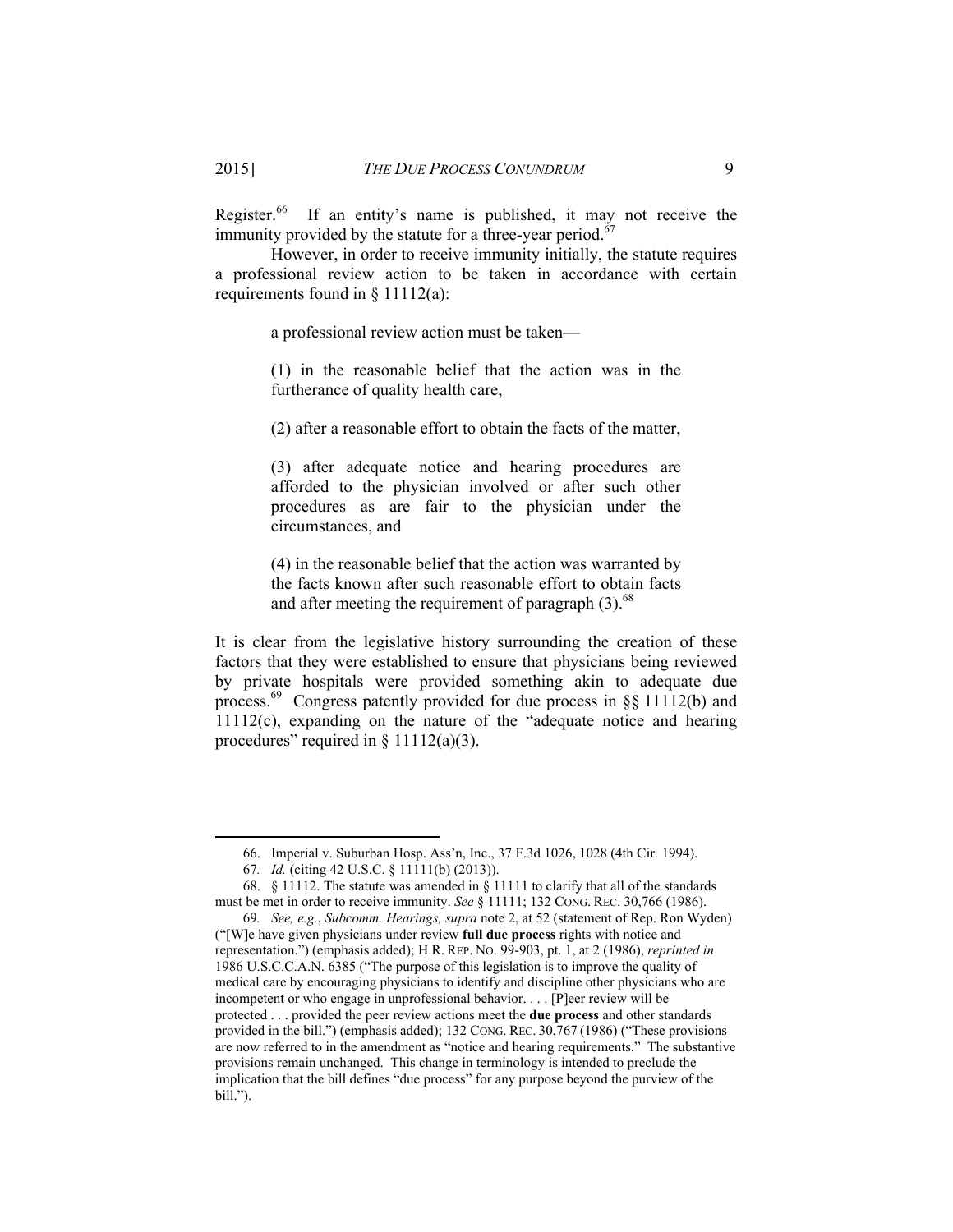Section 11112(b) provides a list of "safe harbor" provisions, which if met by the hospital or peer review committee, can be used to satisfy § 11112(a)(3).<sup>70</sup> These safe harbor provisions provide:

> [§ 11112](b): Adequate notice and hearing[:] A health care entity is deemed to have met the adequate notice and hearing requirement of subsection (a)(3) of this section with respect to a physician if the following conditions are met (or are waived voluntarily by the physician):

> (1) Notice of proposed action[,] The physician has been given notice stating—

> > **(A)(i)** that a professional review action has been proposed to be taken against the physician,

**(ii)** reasons for the proposed action,

**(B)(i)** that the physician has the right to request a hearing on the proposed action,

**(ii)** any time limit (of not less than 30 days) within which to request such a hearing, and

**(C)** a summary of the rights in the hearing under paragraph (3).

(2) Notice of hearing[,] If a hearing is requested on a timely basis under paragraph  $(1)(B)$ , the physician involved must be given notice stating—

> **(A)** the place, time, and date, of the hearing, which date shall not be less than 30 days after the date of the notice, and

> **(B)** a list of the witnesses (if any) expected to testify at the hearing on behalf of the professional review body.

(3) Conduct of hearing and notice[,] If a hearing is requested on a timely basis under paragraph (1)(B)—

> **(A)** subject to subparagraph (B), the hearing shall be held (as determined by the health care entity)—

 <sup>70. § 11112(</sup>b).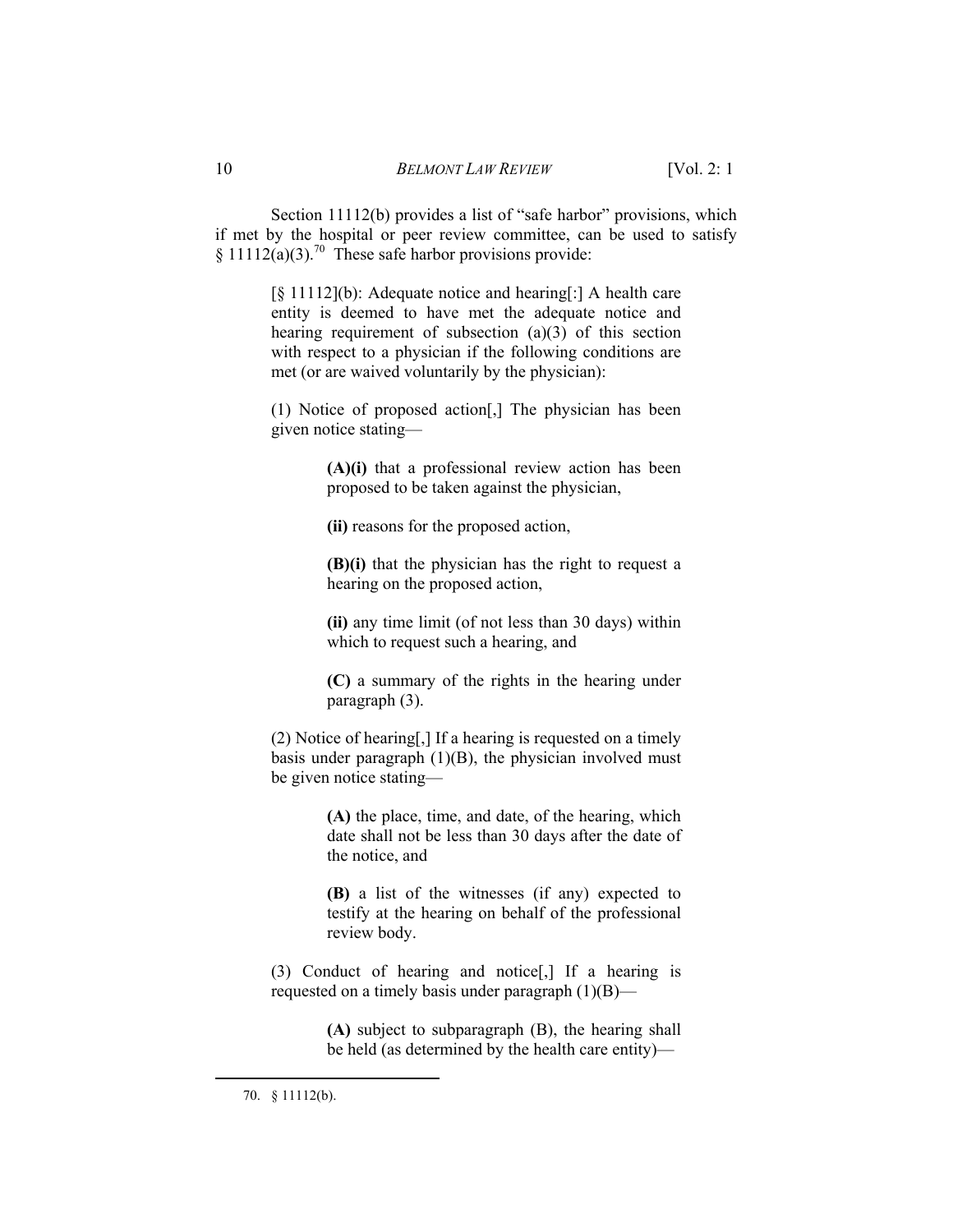**(i)** before an arbitrator mutually acceptable to the physician and the health care entity,

**(ii)** before a hearing officer who is appointed by the entity and who is not in direct economic competition with the physician involved, or

**(iii)** before a panel of individuals who are appointed by the entity and are not in direct economic competition with the physician involved;

**(B)** the right to the hearing may be forfeited if the physician fails, without good cause, to appear;

**(C)** in the hearing the physician involved has the right—

> **(i)** to representation by an attorney or other person of the physician's choice,

> **(ii)** to have a record made of the proceedings, copies of which may be obtained by the physician upon payment of any reasonable charges associated with the preparation thereof,

**(iii)** to call, examine, and cross-examine witnesses,

**(iv)** to present evidence determined to be relevant by the hearing officer, regardless of its admissibility in a court of law, and

**(v)** to submit a written statement at the close of the hearing; and

**(D)** upon completion of the hearing, the physician involved has the right—

> **(i)** to receive the written recommendation of the arbitrator, officer, or panel, including a statement of the basis for the recommendations, and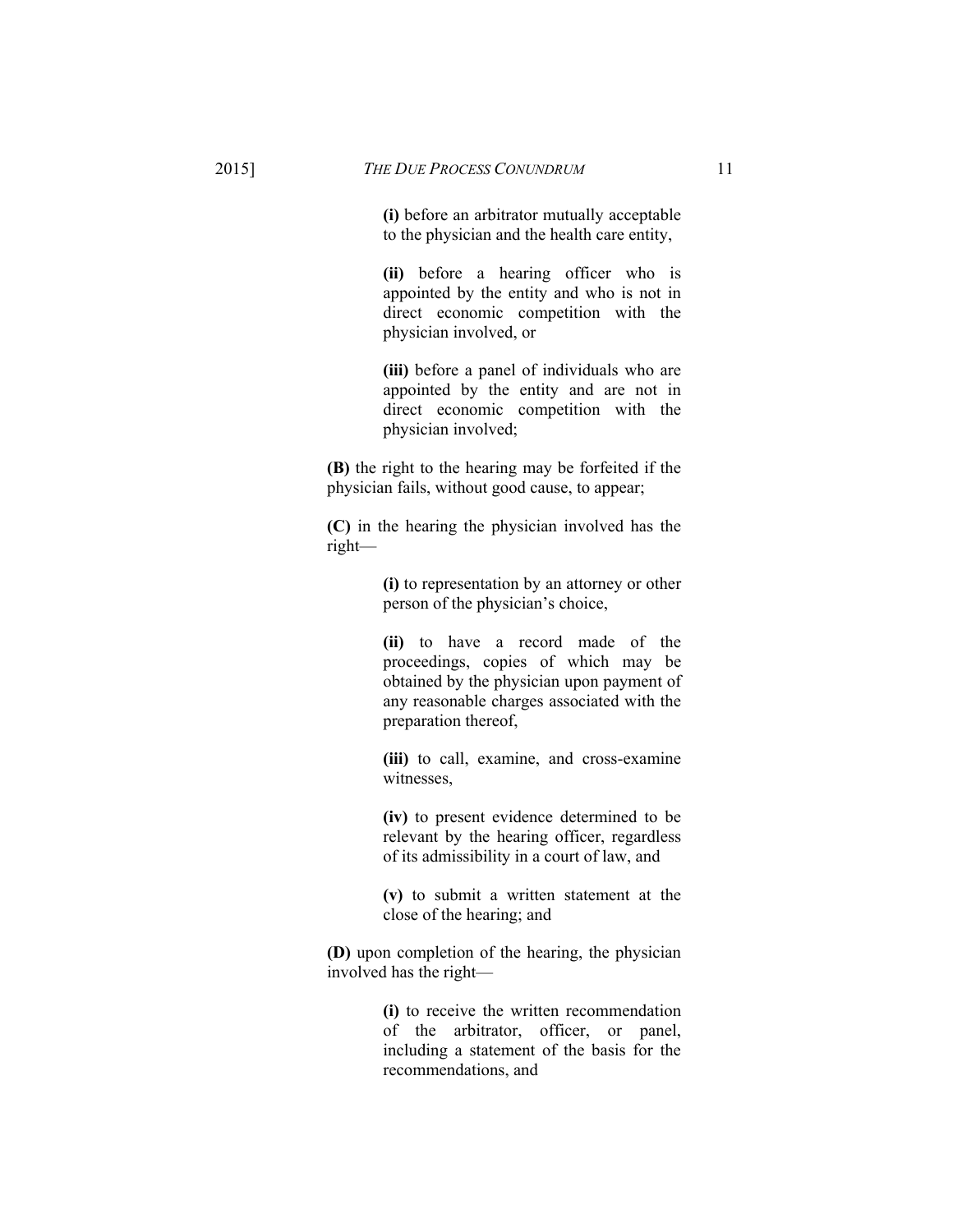**(ii)** to receive a written decision of the health care entity, including a statement of the basis for the decision.<sup>71</sup>

Clearly this is a robust list of provisions intended to give hospitals and other health care entities an idea of what an "adequate notice and hearing" in this context ought to contain.<sup>72</sup> The Committee on Energy and Commerce explains, "[t]he due process requirement can always be met by the procedures specified in [§ 11112 ](b). . . . If other procedures are followed, but are not precisely of the character spelled out in [§ 11112](b), the test of 'adequacy' may still be met under other prevailing law."<sup>73</sup> The Committee does not specify what kind of test will apply to adequacy in these other cases.74 However the Committee notes that some courts have requirements for review activities and actions that might require fewer or different due process rights than the one specified in the statute and that these requirements should be taken into account for a proper analysis of whether a hearing is adequate under the statute.<sup>75</sup>

Importantly, the language ending this subsection states that: "[a] professional review body's failure to meet the conditions described in this subsection *shall not*, in itself, constitute failure to meet the standards of subsection (a)(3) of this section."<sup>76</sup> Therefore, if the safe harbor provisions of the statute are not met, that does not mean that the hearing is inadequate under the statute. The safe harbor provisions are mere guidelines, not requirements. There is consequently a gap between what the statute

 <sup>71</sup>*. Id.*

 <sup>72.</sup> However, there were even some concerns in the legislative history that the lengthy due process provisions contained in the listed portion of the statute were insufficient. *See, e.g.*, 132 CONG. REC. 30,770 (1986) (statement of Rep. Don Edwards, Chairman, Subcomm. on Civil and Constitutional Rights) ("In a host of ways, the due process procedures set forth in the bill, fail to provide adequate safeguards to health care providers improperly before peer review committees. Notice is inadequate; there appear to be no mechanisms for compelling testimony or for providing the physician, in advance, with the evidence supporting the peer review action; and, in the end, the 'due process' provisions of the bill are merely advisory, not obligatory."); *Subcomm. Hearings*, *supra* note 2, at 81–82 (statement of Victor M. Glasberg) ("If the Federal Government is going to—if it is going to permit some kind of immunity arising out of adherence to due process, that there should be a requirement of full and reasonable notice, and I submit that vague and nonspecific reasons for the proposed actions won't make it. Doctors are going to get letters saying, 'We have a problem with these charts. . . .' [T]he hospital will load it on. They will have culled the record, they will have gone through everything, and the doctor in question will be made to respond to a whole raft of allegations, within a period of time very short normally one or two weeks. . . . I submit that there should [also] be a provision for access to records and copying of records, as required for the fair defense of the case.").

 <sup>73.</sup> H.R. REP. NO. 99-903, pt.1, at 10 (1986).

<sup>74</sup>*. Id.*

<sup>75</sup>*. Id.* at 10–11. Again, there is no illumination about what kind of tests these are or what other tests for adequacy might contain.

 <sup>76. § 11112(</sup>b) (emphasis added).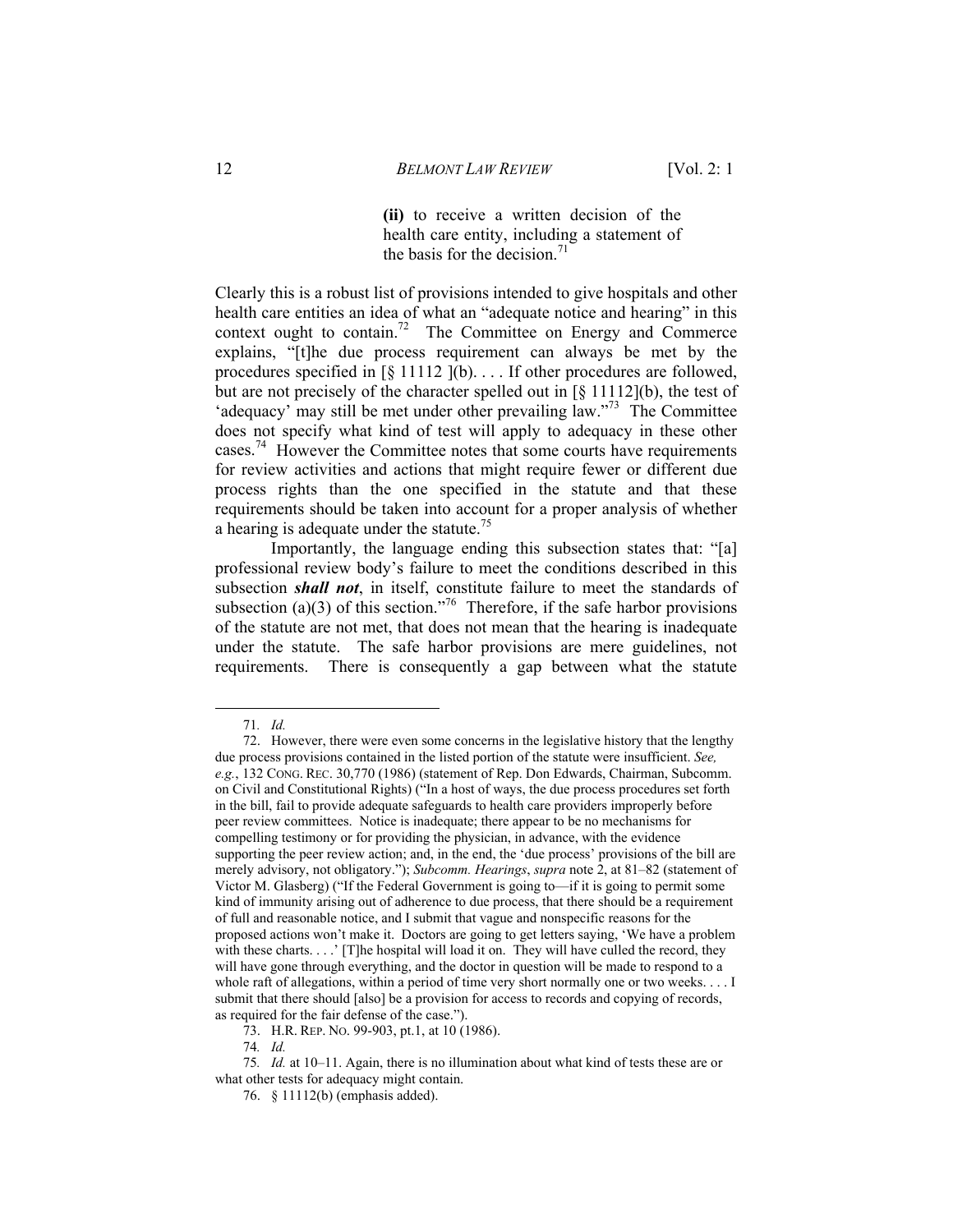requires under these provisions and what kind of process a peer review committee needs to provide to meet the floor of adequacy.77 However, the statute itself gives no particular insight into what satisfies for adequate notice and hearing outside of the safe harbor requirements.

The third point under this section in the statute,  $\S 11112(c)$ , provides certain conditions under which adequate notice and hearing process may be suspended or satisfied due to several emergency situations:

> [§ 11112](c) Adequate procedures in investigations or health emergencies<sup>[:]</sup> For purposes of section 111111(a) of this title, nothing in this section shall be construed as--

> > **(1)** requiring the procedures referred to in subsection (a)(3) of this section—

> > > **(A)** where there is no adverse professional review action taken, or

> > > **(B)** in the case of a suspension or restriction of clinical privileges, for a period of not longer than 14 days, during which an investigation is being conducted to determine the need for a professional review action; or

**(2)** precluding an immediate suspension or restriction of clinical privileges, subject to subsequent notice and hearing or other adequate procedures, where the failure to take such an action may result in an imminent danger to the health of any individual.<sup>78</sup>

Thus if no professional review action is taken, as defined elsewhere in the statute, or there is a relatively short time period or danger involved in taking the time for more process, then the bar for adequacy of process may be moved lower.<sup>79</sup> The Committee on Energy and Commerce also notes that "due process can be different in health emergencies . . . ."<sup>80</sup>

 <sup>77.</sup> This statement seems to undermine the entire section. *Subcomm. Hearings*, *supra* note 2, at 80 (statement of Victor M. Glasberg) ("The immunity is predicated on the due process being provided and then at the end of the provision they say, oh, by the way, with regard to that due process, if you didn't provide it, it doesn't matter. That is not right.").

 <sup>78. § 11112(</sup>c).

<sup>79</sup>*. Id.*

 <sup>80.</sup> H.R. REP. NO. 99-903, at 6.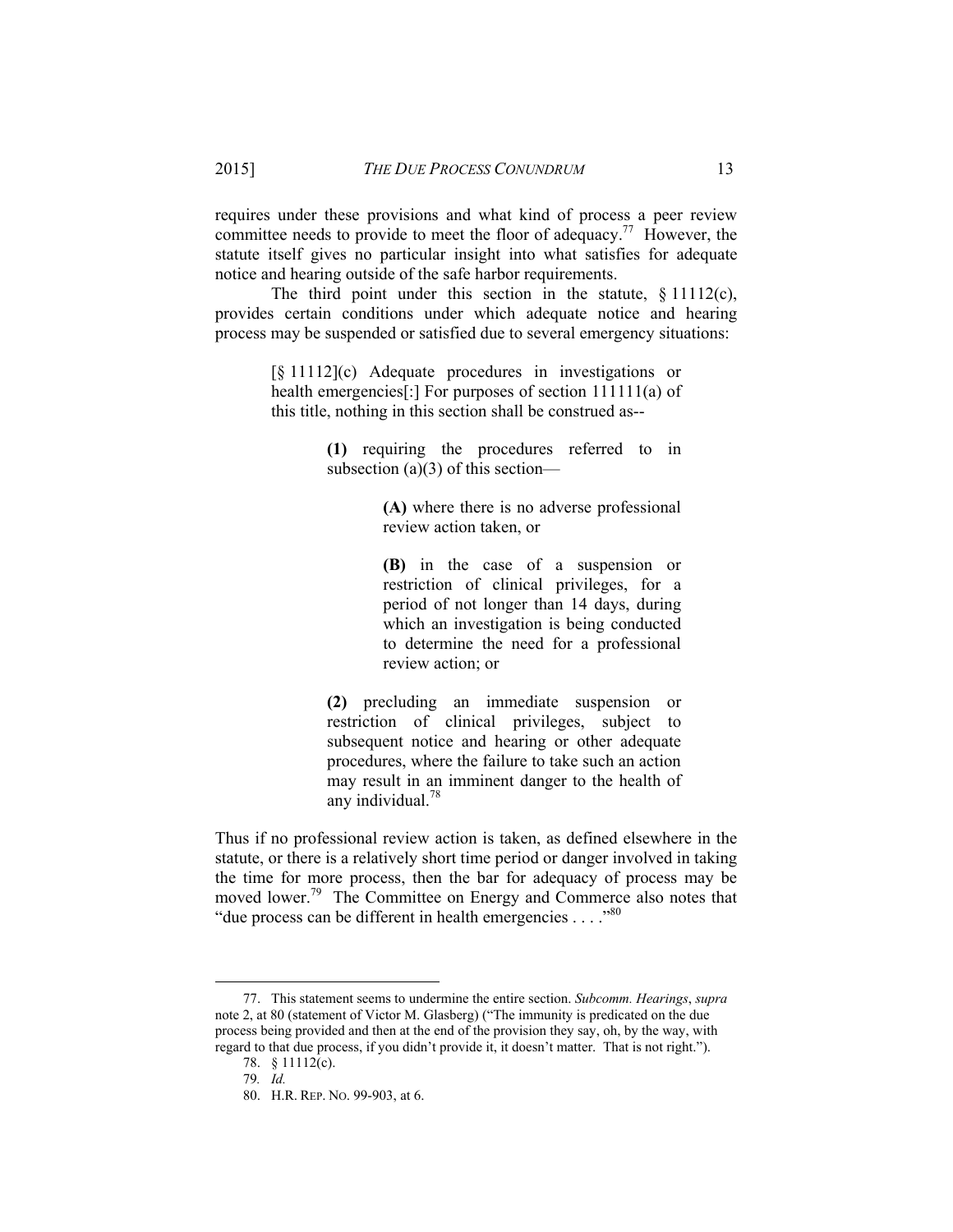#### **II. CIRCUIT COURTS' INTERPRETATION OF THE HEALTH CARE QUALITY IMPROVEMENT ACT**

Since the passage of the Health Care Quality Improvement Act in 1986, circuit-level courts have interpreted it or considered its provisions only seventy-two times. $81$  Only twenty-six of these cases dealt specifically with  $\S 11112(a)(3)$  of HCOIA, which invokes the requirement that the peer review action at issue provide adequate notice and hearing procedures.<sup>82</sup> If it is so imperative that doctors be protected during the peer review process, even as the occurrence and reporting of that process is being incentivized, then why is there not more litigation on this issue in the more than twentyfive years since the statute has been in existence? Courts have skirted the application of  $\S 11112(a)(3)$  through finding a lack of an independent cause of action in the statute, waiver of the part of physicians, or the use of summary judgment to solve the problem as a pure legal question where the presumption lands against the physician.

#### **A. Presentation of Statutory Due Process Argument before Circuit Courts**

Initially, an obstacle to analyzing due process requirements under the statute stems from the fact that HCQIA itself provides no independent cause of action for a physician against a hospital. $83^{\circ}$  There is nothing in the text of the statute itself to support a cause of action where a physician could sue a hospital for lack of due process in this area, but the Supreme Court has said in some cases statutory causes of action may be implied.<sup>84</sup> In order to determine whether an implied cause of action exists, four factors must be considered:

> *First*, is the plaintiff 'one of the class for whose especial benefit the statute was enacted,' that is, does the statute create a federal right in favor of the plaintiff? *Second*, is there any indication of legislative intent, explicit or implicit, either to create such a remedy or to deny one?

 <sup>81.</sup> This number was derived from performing a Westlaw search for "HCQIA" in the federal circuit courts. Those cases were then reviewed for relevance and are available in list format in a chart on file with the author [hereinafter "Chart"].

 <sup>82.</sup> Chart, *supra* note 81.

 <sup>83.</sup> Three separate circuit courts have ruled specifically on this issue. Wayne v. Genesis Med. Ctr., 140 F.3d 1145, 1148 (8th Cir. 1998); Bok v. Mut. Assurance, Inc., 119 F.3d 927, 928 (11th Cir. 1997); Hancock v. Blue Cross-Blue Shield of Kan*.*, 21 F.3d 373, 374–75 (10th Cir. 1994).

<sup>84</sup>*. Bok*, 119 F.3d at 928 ("When legislation does not provide expressly for a cause of action for individual plaintiffs, the legislation must provide an implied cause of action in order for individual plaintiffs to be able to sue under the legislation." (citing Cort v. Ash, 422 U.S. 66, 78 (1975))).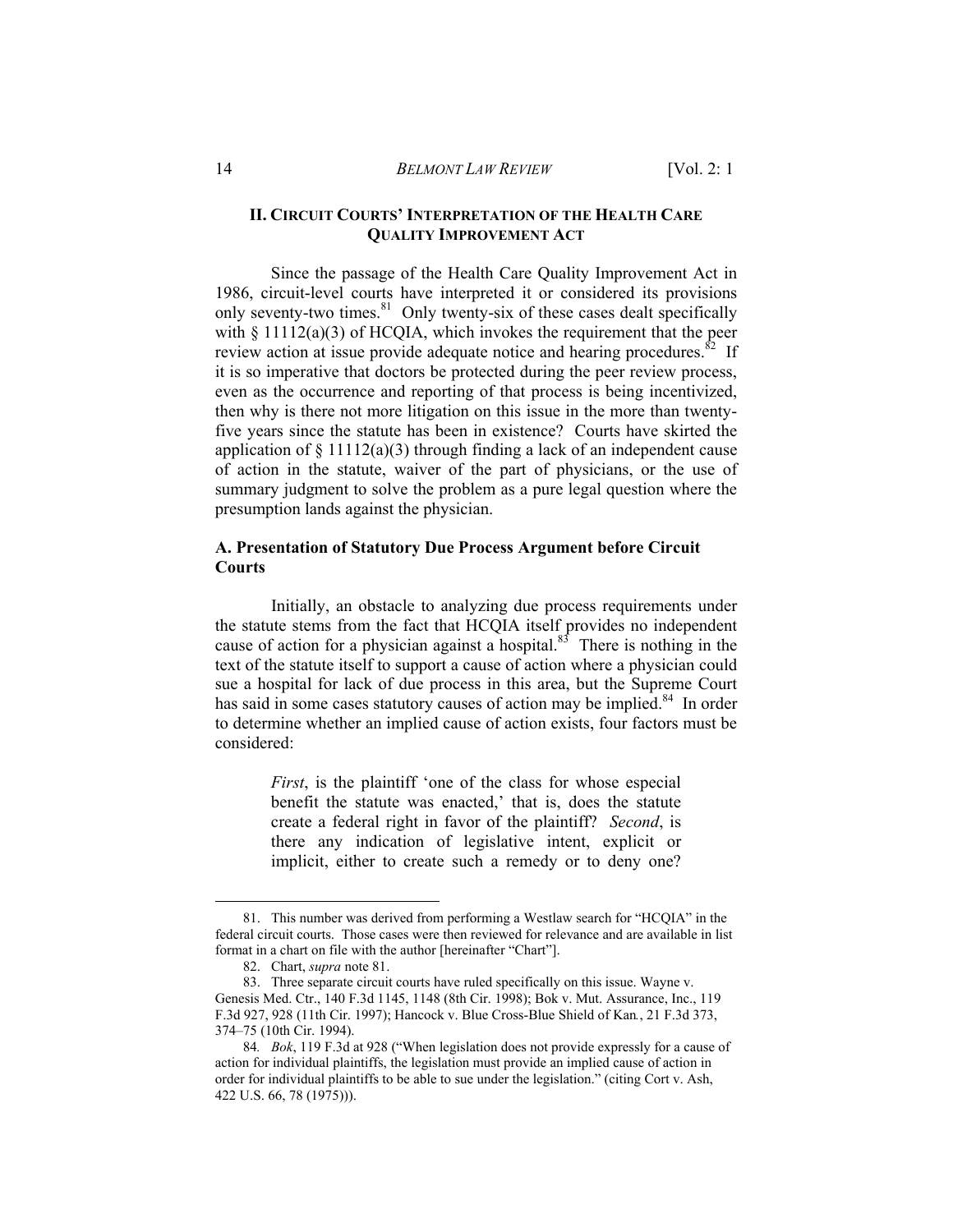*Third*, is it consistent with the underlying purposes of the legislative scheme to imply such a remedy for the plaintiff? And *finally*, is the cause of action one traditionally relegated to state law, in an area basically the concern of the States, so that it would be inappropriate to infer a cause of action based solely on federal law?<sup>85</sup>

The lower courts that have analyzed the issue of an implied cause of action in HCQIA have uniformly rejected an implied cause of action in the statute.<sup>86</sup> Instead, these courts have concluded that Congress did not enact the statute for the purpose of benefitting physicians but rather to encourage peer review against physicians.<sup>87</sup> This means that even if a hospital did not provide adequate notice and a hearing, a physician may not sue a hospital on that basis.

There is a possible cause of action for physicians that are reviewed by *public* hospitals, as their actions would potentially be governed by constitutional due process protections. State actors are not permitted to infringe on certain protected interests without providing proper due process of law.88 However, public hospitals comprise less than twenty-five percent of all hospitals in the United States, so it is much less common for issues to arise from the peer review process. $\frac{89}{ }$  Moreover, private health care entities do not have a parallel restriction unless one can be mined from the language or purposes of HCQIA. Any statutory protection for due process, however,

 <sup>85</sup>*. Cort*, 422 U.S. at 78 (emphasis added).

<sup>86</sup>*. Wayne*, 140 F.3d at 1148 ("HCQIA does not explicitly or implicitly afford aggrieved physicians a cause of action when a hospital fails to follow the HCQIA's prescribed peer review procedures."); *Bok*, 119 F.3d at 929 ("Concluding that the HCQIA does not provide for a private cause of action . . . ."); *Hancock,* 21 F.3d at 374 ("However, the HCQIA does not expressly create a cause of action in favor of a physician against a professional peer review group that has violated its due process requirements." (citing and accepting the trial court's opinion)).

<sup>87</sup>*. Wayne*, 140 F.3d at 1148 ("The HCQIA's grant of immunity to review boards strongly suggests that the Act was not enacted to benefit the physician undergoing peer review."); *Bok*, 119 F.3d at 929 ("We agree . . . that Congress did not pass the HCQIA with the intent of benefiting physicians . . . ."); *Hancock*, 21 F.3d at 374 (" . . . HCQIA was not enacted to benefit physicians subject to peer review . . . ."). These courts have also agreed that an overall weighing of the *Cort* factors also does not favor finding an implied cause of action. *Wayne*, 140 F.3d at 1148 ("We conclude that none of these relevant factors weights in favor of an implied cause of action."); *Bok*, 119 F.3d at 929 ("More importantly, a weighing of the *Cort* factors also argues against finding an implied cause of action in the HCQIA."); *Hancock*, 21 F.3d at 374 ("A weighing of the factors outlined in Cort v. Ash leads the court to conclude that Congress did not intend to create a cause of action for the benefit of physicians to enforce provisions of the HCQIA." (citing and accepting the trial court's opinion)).

 <sup>88.</sup> U.S. CONST. amend. XIV, § 2.

 <sup>89.</sup> TARESSA FRAZE ET AL., HEALTHCARE COST AND UTILIZATION PROJECT, STATISTICAL BRIEF #95: PUBLIC HOSPITALS IN THE UNITED STATES 2008 (2010), *available at* http://www.hcup-us.ahrq.gov/reports/statbriefs/sb95.pdf.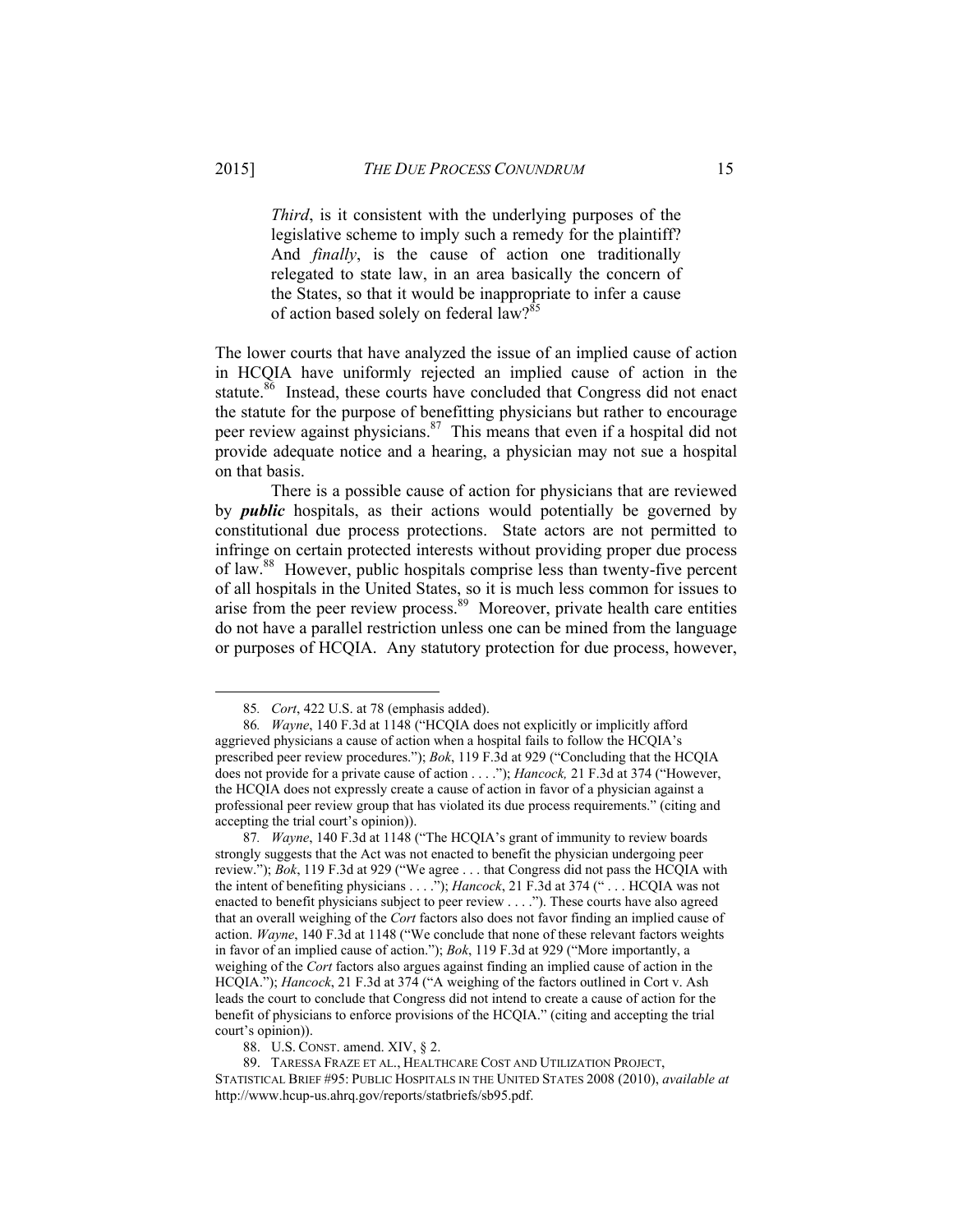would still not provide an independent cause of action for this type of violation.

If an argument about the adequacy of procedures is raised to a court, it is raised only to mitigate the immunity that a hospital is already using as a shield. Therefore, a physician would sue for an independent claim such as defamation or antitrust and the hospital would assert HCQIA immunity against such a claim.<sup>90</sup> In order to overcome this immunity defense, a physician would *then raise* the issue about adequacy of proceedings to defeat that immunity. Inadequate procedures are never enough under HCQIA to initiate the physician's claim—no matter how severe the violation.

Courts have tried to soften this analysis with the understanding that HCQIA only provides immunity for monetary damages and does not prevent declaratory or injunctive relief. $91$  For example, the Fifth Circuit in *Polinar v. Texas Health Systems* explained:

> It bears emphasizing that . . . hospitals and peer review committees that comply with the HCQIA's requirements are [not] free to violate the applicable bylaws and state law. The HCQIA does not gainsay the potential for abuse of the peer review process. To the contrary, Congress limited the reach of immunity to money damages. The doors to the courts remain open to doctors who are subjected to unjustified or malicious peer review, and they may seek appropriate injunctive or declaratory relief in response to such treatment. The immunity from money damages may work harsh outcomes in certain circumstances, but that results from Congress' decision that the system-wide benefit of robust peer review in rooting out incompetent physicians, protecting patients, and preventing malpractice outweighs those occasional harsh results; that giving physicians access to the courts to assure procedural protections while denying a remedy of money damages strikes the balance of remedies essential to Congress' objective of vigorous peer review. The doctor may not recover money damages, but can access the court for other relief preventive of an abusive peer review.<sup>92</sup>

However, none of the cases before courts of appeals argued or raised the issue of declaratory or injunctive relief. This is partially because HCQIA

 <sup>90.</sup> It is true that HCQIA only immunizes for monetary damages, and injunctive or declaratory relief is still available. 42 U.S.C. § 11111(a) (2013).

<sup>91</sup>*. See, e.g.*, Polinar v. Tex. Health Sys., 537 F.3d 368, 381 (5th Cir. 2008); Freilich v. Upper Chesapeake Health, Inc., 313 F.3d 205, 211 (4th Cir. 2002).

<sup>92</sup>*. Polinar*, 537 F.3d at 381.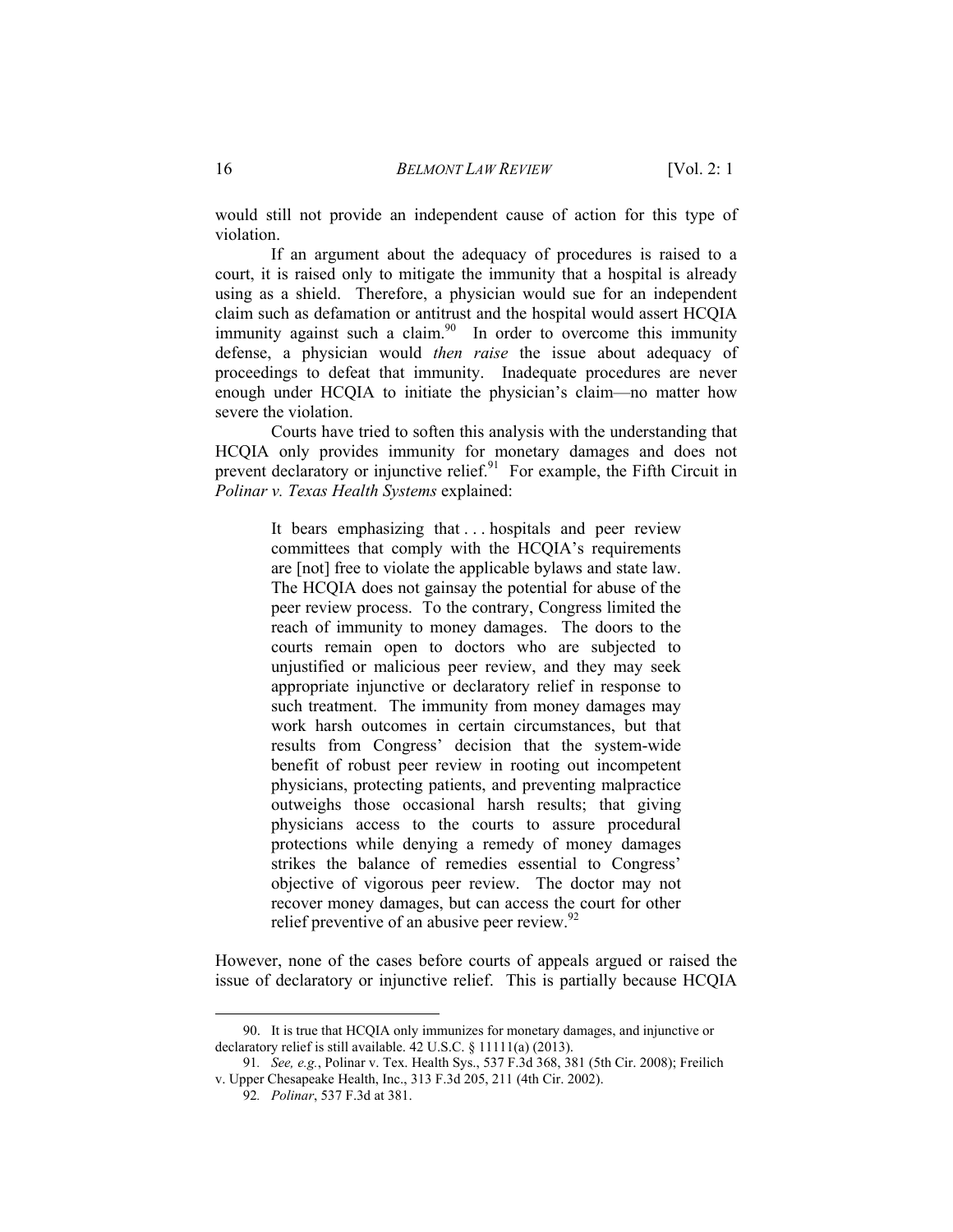does not provide a cause of action to remedy lack of procedure but only provides immunity. It may also be that monetary damages are the desired remedy to deter problematic peer review. The converse of this is also unfortunately true, if a hospital violates its bylaws or state laws in providing procedure to a physician, HCQIA offers no protection. As the Fourth Circuit notes, "[n]othing in HCQIA makes immunity depend on adherence to bylaws."93

There are also times where a physician will either intentionally or unintentionally waive his or her ability to raise a procedural claim.<sup>94</sup> For example, in the Fourth Circuit a plaintiff physician waived his right to object before the court because he did not object to the composition of a hearing panel at the time it was convened.<sup>95</sup> To be fair, the statute does explicitly state in  $\S$  11112(b) that the requirements of subsection (a)(3) will be met if they are "waived voluntarily by the physician."96 However, if the requirements under the safe harbor provision are not requirements at all but mere guidelines, how confident can a court be that a physician has properly waived them or even understands what pieces of process are necessary to induce fairness at the time of the hearing? Without a rubric or a firm list of requirements, waiver seems at best to be illusory.

Even when claims about proper procedural process are raised, the larger claim about HCQIA immunity is usually settled at the summary judgment stage. Courts have broadly viewed the presence of immunity as a "question of law for the court to decide . . . [that] may be resolved whenever the record in a particular case becomes sufficiently developed."<sup>97</sup> The Eleventh Circuit pointed out in *Bryan v. James E. Holmes Regional Medical Center* that the House Committee intended for the provisions of HCQIA to allow defendants to resolve the issue of immunity in as expeditious a manner as possible and intended for a court to determine immunity even though other issues remained to be resolved.<sup>98</sup> The court noted, "[t]he substantive standards under HCQIA remain the same regardless of the point at which the immunity determination occurs."<sup>99</sup> The court then compared HCQIA immunity with immunity under 42 U.S.C. § 1983 and held that qualified immunity in either case should not become a part of the jury instructions once the defense has been denied on a motion for summary judgment.<sup>100</sup> While not making this same direct comparison,

 <sup>93.</sup> Wieters v. Roper Hosp., Inc., 58 Fed.Appx. 40, 46 (4th Cir. 2003).

<sup>94</sup>*. See e.g.*, Moore v. Williamsburg Reg'l Hosp., 560 F.3d 166, 176 (4th Cir. 2009); Meyers v. Columbia/HCA Health Corp., 341 F.3d 461, 470 (6th Cir. 2003); Sugarbaker v. SSM Health Care, 190 F.3d 905, 915 (8th Cir. 1999); Bryan v. James E. Holmes Reg'l Med. Ctr., 33 F.3d 1318, 1336 (11th Cir. 1994).

<sup>95</sup>*. Moore*, 560 F.3d at 176.

 <sup>96. 42</sup> U.S.C. § 11112(b) (2013).

<sup>97</sup>*. Bryan*, 33 F.3d at 1332.

<sup>98</sup>*. Id.* at 1332 and n.24.

<sup>99</sup>*. Id.* at 1332.

<sup>100</sup>*. Id.* at 1332–33.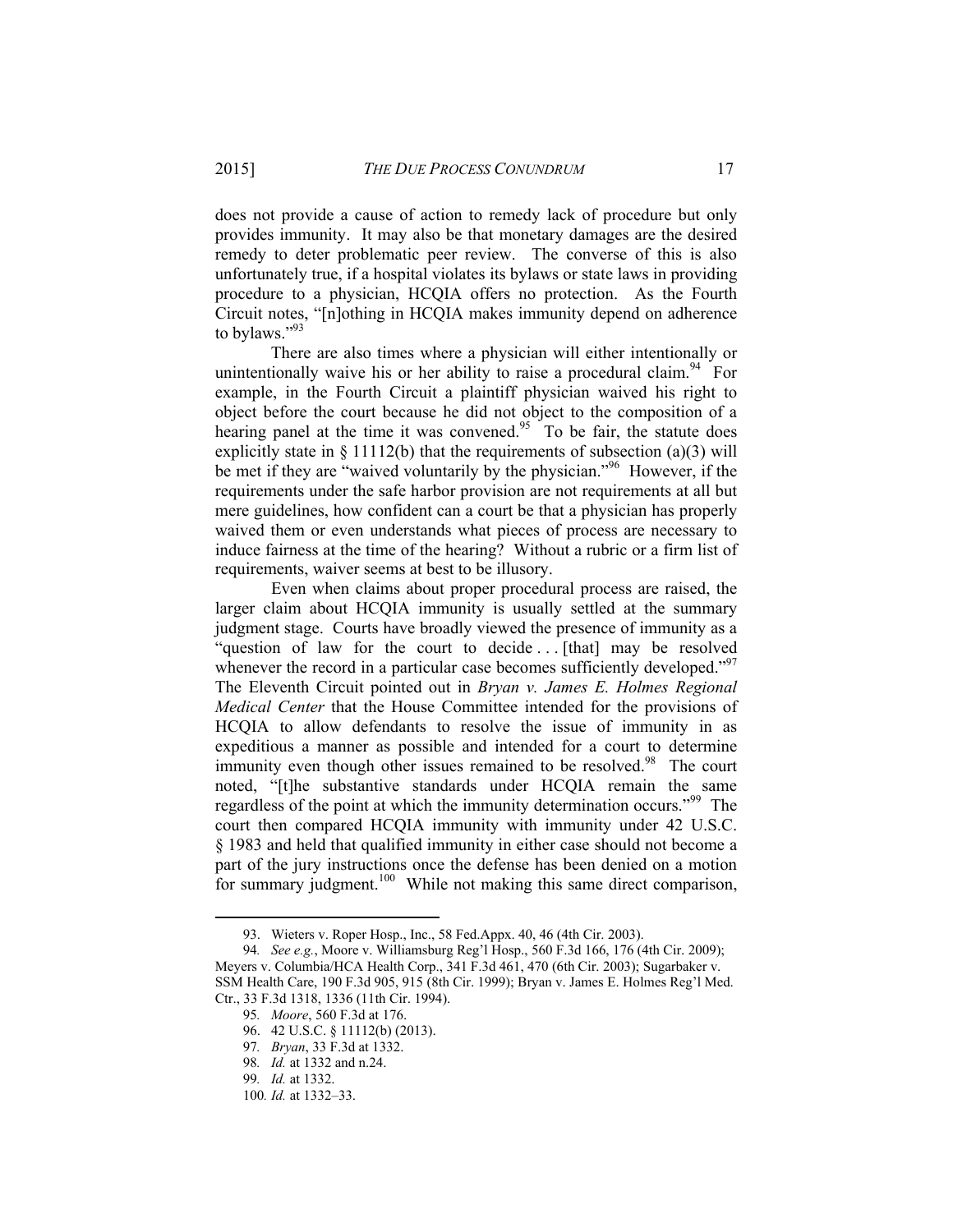other courts have similarly concluded that the issue of immunity is a legal question.<sup>101</sup>

Contrariwise, the First Circuit in *Singh v. Blue Cross/Blue Shield of Massachusetts, Inc.*, would draw a line between immunity under HCQIA with immunity under 42 U.S.C. § 1983 because "[q]ualified immunity determinations under § 1983 are 'question[s] of law, subject to resolution by the judge and not the jury,' while HCQIA immunity determinations may be resolved by a jury if they cannot be resolved at the summary judgment stage."<sup>102</sup> Making this division would make HCQIA immunity, especially questions involving adequate process, a fact-based question that could be answered by either a judge or a jury as opposed to a pure legal question. The court found this distinction appropriate because qualified immunity analysis for § 1983 involves a "quintessential legal question: whether the rights at issue are clearly established."103 HCQIA immunity does not involve such a clear legal question, although the court did concede that "determinations under the HCQIA may often become legal determinations appropriate for resolution by the judge at summary judgment."<sup>104</sup> A further distinction was drawn between the two types of immunity because qualified immunity under § 1983 is an immunity from suit that is effectively lost if a case is erroneously permitted to go to trial while HCQIA is a mere defense to liability for monetary damages only.<sup>105</sup> If a suit is improperly allowed to continue when § 1983 immunity is present, the harm is partially in merely allowing the suit to continue. However, under HCQIA, if money damages are not awarded, litigating over whether they should be does not violate the immunity in and of itself.<sup>106</sup>

The First Circuit further argues that there is no reason to insulate the determination of proper peer review actions from jurors, because while peer review actions may not be "within the common experience of jurors, they are not so esoteric that they cannot be fairly evaluated by jurors, perhaps with the assistance of expert witnesses."107 If jurors are asked to conclude about the quality of medical care in medical malpractice cases, there is no reason to exclude them from decisions about immunity determinations under the statute.<sup>108</sup>

 <sup>101</sup>*. See, e.g.*, Doe v. La. Psychiatric Med. Ass'n, No. 96-30232, 1996 WL 670414, at \*2 (5th Cir. Oct. 28, 1996) ("[T]he issue of immunity is a legal question for the court to decide."); Parsons v. Sanchez, No. 93-55656, 1995 WL 21695, at \*4 (9th Cir. Jan. 19, 1995) ("Congress intended for the court to address the immunity issue well before trial.").

 <sup>102. 308</sup> F.3d 25, 34–35 (1st Cir. 2002) (citations omitted).

<sup>103</sup>*. Id.* at 35.

<sup>104</sup>*. Id.* at 36.

<sup>105</sup>*. Id.* at 35.

<sup>106</sup>*. Id. See also* Decker v. IHC Hosps., Inc., 982 F.2d 433, 436 (10th Cir. 1992) (holding that HCQIA immunity is "immunity from liability only," not an immunity from suit).

<sup>107</sup>*. Singh*, 308 F.3d at 35.

<sup>108</sup>*. Id.*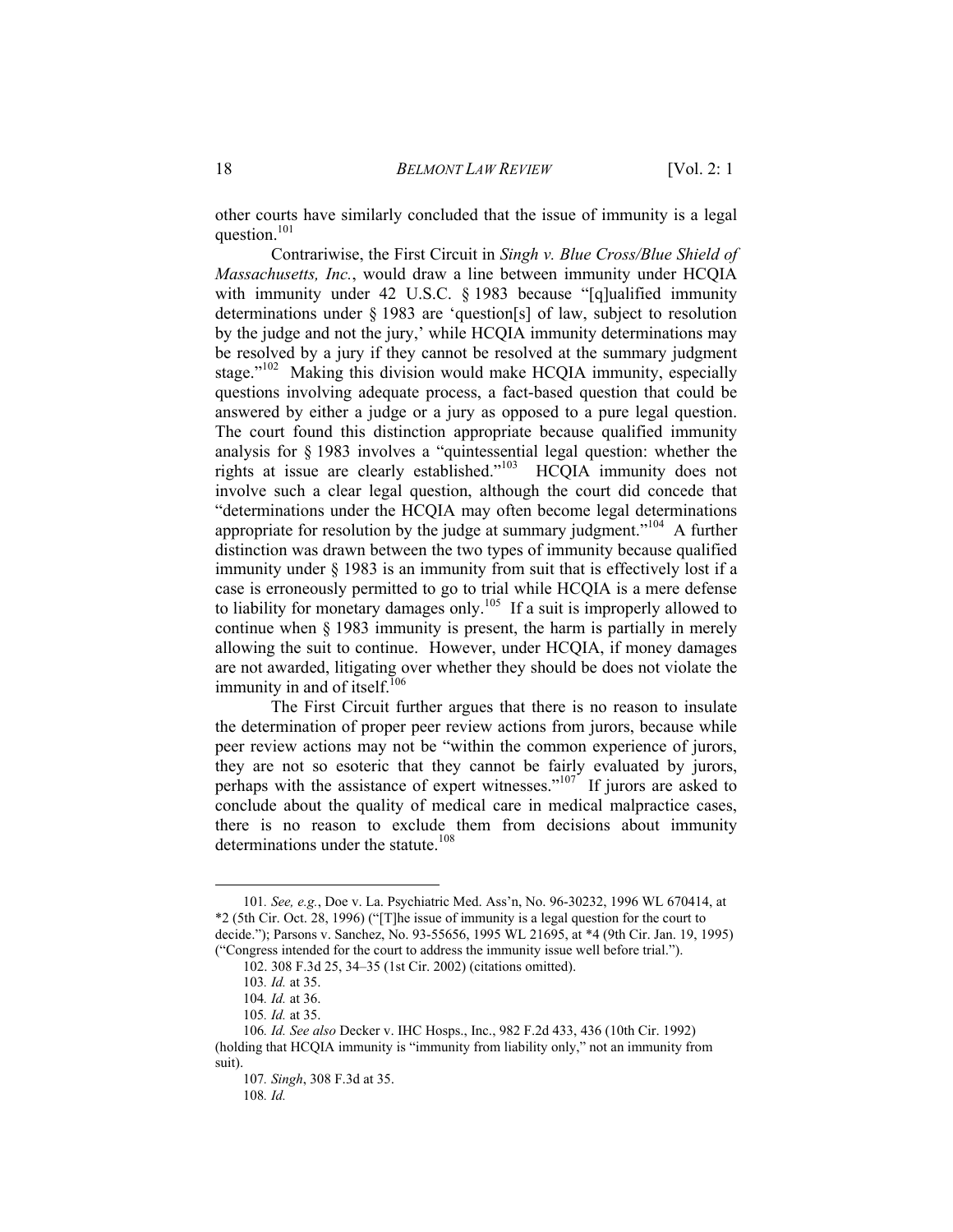While some courts debate about whether the issue of immunity should ever be given to a jury, other courts avoid the issue by simply resolving immunity determinations under HCQIA at the summary judgment stage. However, summary judgment determinations about immunity in this context are described by most courts to be "unusual" because of a presumption provision contained in the statute.<sup>109</sup> The statute states, after laying out the requirements necessary for a health care entity to receive immunity, that "[a] professional review action shall be *presumed* to have met the preceding standards necessary for the protection set out in section 11111(a) of this title unless the presumption is rebutted by a preponderance of the evidence."110 This presumption language creates a standard for summary judgment that asks, irrespective of the party moving for summary judgment, "[m]ight a reasonable jury, viewing the facts in the best light for [the plaintiff physician] conclude that [he/she] has shown, by a preponderance of the evidence, that the [defendant hospital's or defendant physicians'] actions are outside the scope of  $\S 11112(a)$ ?"<sup>111</sup> This means that "the *plaintiff* bears the burden of proving that the peer review process was *not* reasonable."<sup>112</sup> Courts have understood this statutory language to "place[] a high burden on physicians to demonstrate that a professional review action should not be afforded immunity."<sup>113</sup> A lack of a cause of action contained in HCQIA combined with inappropriate waiver and a presumption that health care entities should receive immunity explains why this issue rarely presents itself before federal courts, and why so few physicians have been able to overcome these obstacles.

#### **B. Analysis of Statutory Due Process before Circuit Courts**

Circuit courts attempted to interpret or apply HCQIA seventy-two times since the statute was enacted, but only dealt with the issue of whether adequate notice and hearing was provided twenty-six times.<sup>114</sup> Of those twenty-six cases, four were summary affirmations—the courts indicated that the physician had not provided by a preponderance of the evidence that

 <sup>109</sup>*. See, e.g.*, Moore v. John Deere Health Care Plan, Inc., 492 F. App'x 632, 636 (6th Cir. 2012); Wahi v. Charleston Area Med. Ctr., Inc., 562 F.3d 599, 607 (4th Cir. 2009) (calling it an "unconventional standard"); Gordon v. Lewistown Hosp., 423 F.3d 184, 202 (3d Cir. 2005); Lee v. Trinity Lutheran Hosp., 408 F.3d 1064, 1070 (8th Cir. 2005) ("The statutory presumption . . . adds a rather unconventional twist to the burden of proof in our summary judgment standard of review."); Meyers v. Columbia/HCA Healthcare Corp., 341 F.3d 461, 468 (6th Cir. 2003); *Singh*, 308 F.3d at 33–34; Bryan v. James E. Holmes Reg'l Med. Ctr., 33 F.3d 1318, 1333 (11th Cir. 1994); Austin v. McNamara, 979 F.2d 728, 733–34 (9th Cir. 1992).

 <sup>110. 42</sup> U.S.C. § 11112(a) (2013) (emphasis added).

<sup>111</sup>*. Austin*, 979 F.2d at 733–34.

<sup>112</sup>*. Bryan*, 33 F.3d at 1333.

<sup>113</sup>*. See, e.g.*, *Gordon*, 423 F.3d at 202.

 <sup>114.</sup> Chart, *supra* note 81.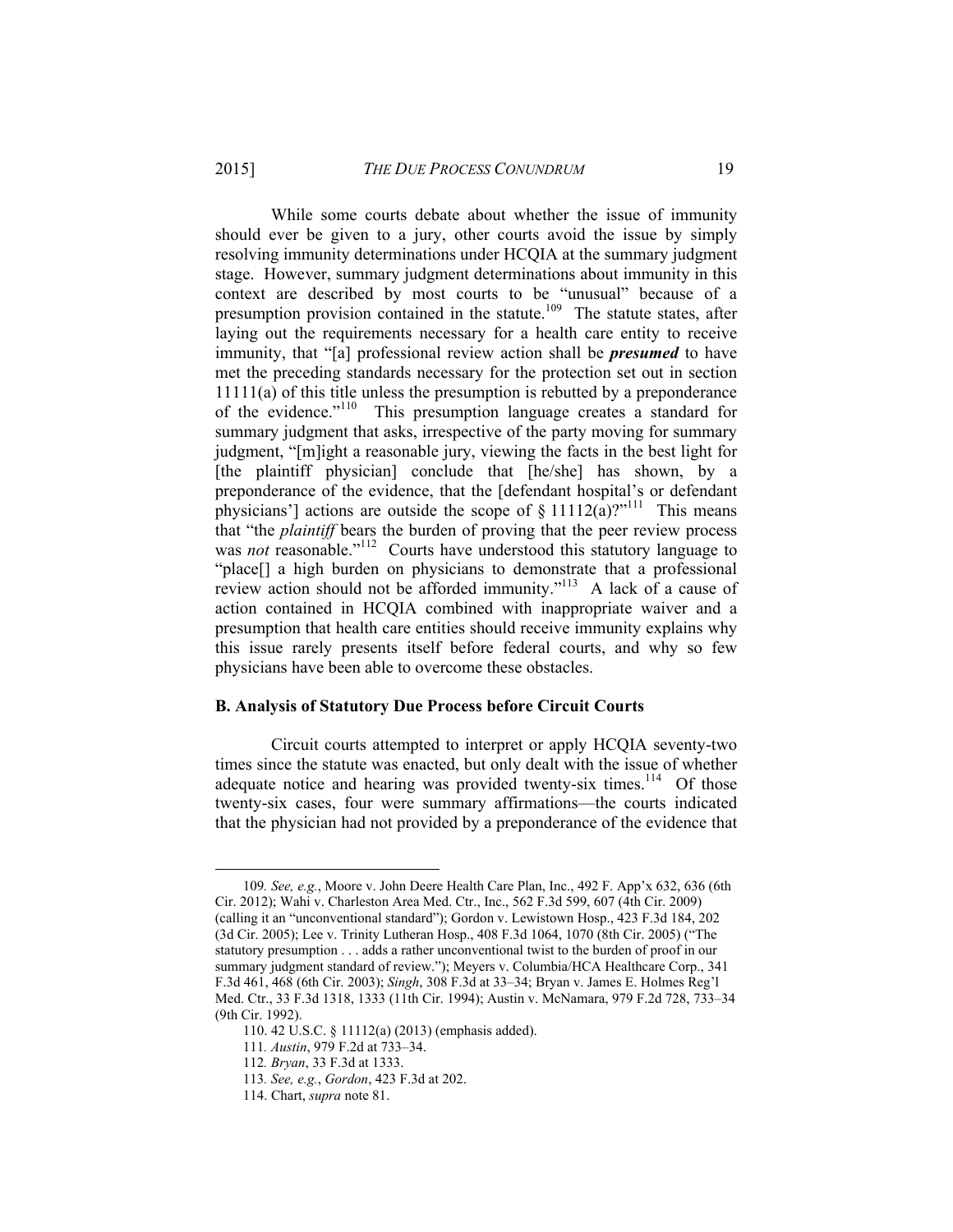the process was inadequate with absolutely no explanation or reasoning.<sup>115</sup> Only twice did the physician prevail in while claiming an issue of inadequate hearing or notice (and only three times total out of seventy-two cases did the physician prevail in any capacity) and the courts found in those cases that the district courts simply did not consider the issue of HCQIA or whether the presumption was overcome and instructed them to do so.116 However, in both of those cases, the physician was ultimately denied any relief from HCQIA immunity.<sup>117</sup>

Initially, it is important to note, that the courts, like Congress, believe strongly that  $\S 11112(a)(3)$  provides a due process component.<sup>118</sup>

 116. Bundren v. Parriott, 245 F. App'x 822, 826 (10th Cir. 2007) ("Dr. Bundren . . . attacked the fairness of the . . . proceeding . . . . Given these attacks on the . . . proceeding, the district court should have determined whether Dr. Bundren had overcome the presumption that the § 11112(a) factors were met. It did not do so."); Brader v. Allegheny Gen. Hosp., 64 F.3d 869, 879 (3d Cir. 1995) ("If Brader's allegations, such as the alleged failure to provide Brader with fair hearing procedures, are true, the defendants would not be entitled to HCQIA immunity We therefore decline to affirm the district court's dismissal of Brader's claims on the alternative grounds of HCQIA immunity."). The third case of a doctor prevailing under HCQIA was *Brown v. Presbyterian Healthcare Services,* but it did not have to do with adequate notice and hearing. 101 F.3d 1324, 1333 (10th Cir. 1996) ("At trial, Dr. Brown presented sufficient evidence for a reasonable jury to find, by a preponderance of the evidence, the peer review action was not taken after a 'reasonable effort to obtain the facts of the matter.'").

 117. The Tenth Circuit affirmed the summary judgment against the physician on the merits of his original claims without regard to the claims of HCQIA immunity. *Bundren*, 245 F. App'x at 826–27. The Third Circuit later found that the hospital had met the requirements under HCQIA for immunity. *Brader*, 167 F.3d at 832.

118*. See, e.g.*, Johnson v. Spohn, 334 F. App'x 673, 682 (5th Cir. 2009) ("[A]ppellees were required to grant Dr. Johnson *due process* protections *at some point* prior to the final revocation of his medical staff membership and clinical privileges.") (emphasis added); Freilich v. Upper Chesapeake Health, Inc., 313 F.3d 205, 211 (4th Cir. 2002) ("For HCQIA immunity to attach, however, the peer review action must comport with *due process*.") (emphasis added); Sugarbaker v. SSM Healthcare, 190 F.3d 905, 915 (8th Cir. 1999) ("The failure to provide a physician with adequate notice and fair procedures precludes immunity under the HCQIA. Dr. Sugarbaker asserts that evidence . . . rebut[s] the presumption that St. Mary's provided adequate notice and *due process* in this case.") (emphasis added); Mathews v. Lancaster Gen. Hosp., 87 F.3d 624, 632 (3d Cir. 1996) ("The standards that a professional review action must satisfy in order to entitle participants in the review process to immunity . . . include certain fairness and *due process* requirements.") (emphasis added); Bryan v. James E. Holmes Reg'l Med. Ctr., 33 F.3d 1318, 1321–22 (11th Cir. 1994) ("Accordingly, HCQIA provides that, if a 'professional review action' (as defined in the statute) meets certain *due process* and fairness requirements, then those participating in such a review process shall not be liable . . . .") (emphasis added); Hancock v. Blue Cross-Blue Shield of Kan., Inc., 21 F.3d 373, 374 (10th Cir. 1994) ("The HCQIA's granting of professional peer review immunity, however, is conditioned by two factors. First, a professional peer review group must provide adequate *due process* protection to the physician subjected to review.") (emphasis added); Austin v. McNamara, 979 F.2d 728, 733 (9th Cir. 1992) ("HCQIA provides that if a 'professional review action' (as defined in

 <sup>115.</sup> Three of these summary affirmations occurred in the Fifth Circuit and one in the Third Circuit. Angelico v. Lehigh Valley Hosp., Inc., 85 F. App'x 308 (3d Cir. 2004); Van v. Anderson, 66 F. App'x 524 (5th Cir. 2003); Payne v. Harris Methodist HEB, 44 F. App'x 652 (5th Cir. 2002); Pickett v. HCA Hosp. Corp., 199 F.3d 440 (5th Cir. 1999).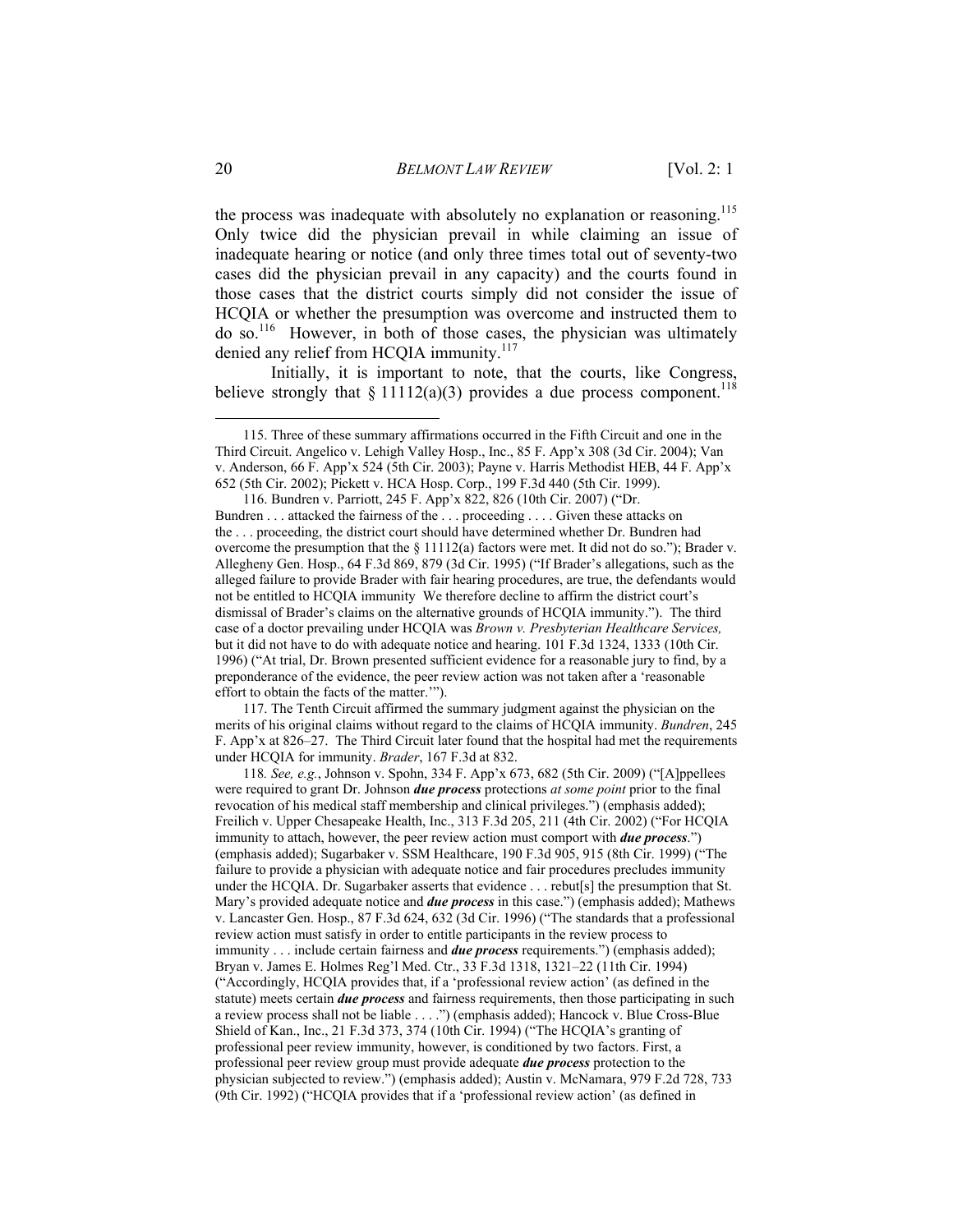The immunity contained in the statute is conditioned partially upon a provision of "adequate due process protection to the physician subjected to the review."119 However, the real problem is that courts have no way to analyze whether due process protections in any given situation are "adequate" besides holding them up to the safe harbor provisions of the statute, or in some cases a hospital's bylaws. Even when a hospital violates its own bylaws or does not provide what is required under § 11112(b), a court will point out that the statute does not require full compliance with those listed procedures.<sup>120</sup> There is no rubric for adequacy given in the statute and courts have uniformly declined to adopt one. For example, the Tenth Circuit in *Hancock v. Blue Cross-Blue Shield of Kansas* notes that a professional peer review group must provide adequate due process protection, but further states, "HCQIA details a number of procedures which Congress deemed to be adequate due process, and creates a rebuttable presumption that the professional peer review group met the due process requirements *even if* it did not follow the HCQIA's procedures.<sup>"121</sup> Therefore there is no way inside the language of the statute for a court to tell whether a health care entity has provided adequate notice and hearing procedures but merely a requirement that these things exist. This line of thinking renders the safe harbor provisions in § 11112(b) virtually meaningless and does not help to provide physicians with any procedural protection.

Courts have sometimes at least recognized that, at base, the due process requirements in HCQIA must imply there is some kind of notice to the physician and an opportunity for him or her to be heard (just like the base requirement of constitutional due process).<sup>122</sup> However, some courts seem to be confusing the safe harbor provisions that *can* satisfy the adequacy requirement as the only list against which violations may be

 $\overline{a}$ 

121*. Hancock*, 21 F.3d at 374 (emphasis added).

HCQIA) meets certain *due process* and fairness requirements, then those participating in the review 'shall not be liable in damages . . . .'") (emphasis added).

<sup>119</sup>*. Hancock*, 21 F.3d at 374.

<sup>120</sup>*. See, e.g.*, Wieters v. Roper Hosp., Inc., 58 F. App'x 40, 46 (4th Cir. 2003) ("Although Dr. Wieters has pointed out parts of the process that did not hew strictly to the bylaws and the safe harbor provisions, he has presented nothing that would lead a reasonable jury to find by a preponderance of the evidence that the hospital treated him unfairly under the circumstances."); Meyers v. Columbia/HCA Health Corp., 341 F.3d 461, 469–70 (6th Cir. 2003) ("[Doctor] argues that a reasonable jury could conclude that LMH did not provide adequate notice and procedures because it did not comply with its own bylaws. . . . [E]ven assuming LMH did violate the bylaws, the notice and procedures provided complied with the HCQIA's statutory 'safe harbor' . . . .").

<sup>122</sup>*. See, e.g.*, Soriano v. Neshoba Cnty. Gen. Hosp. Bd. of Trs., 486 F. App'x 444, 446 (5th Cir. 2012) ("His procedural due process rights were not violated. . . . 'The essential requirements of procedural due process under the Constitution are notice and an opportunity to respond.'") (citation omitted); Lee v. Trinity Lutheran Hosp., 408 F.3d 1064, 1072 (8th Cir. 2005) ("We also reject Dr. Lee's argument that the hospital did not afford her 'adequate notice and hearing procedures,' as required by  $\S 11112(a)(3) \ldots$ . Dr. Lee had ample notice and an opportunity to be heard.").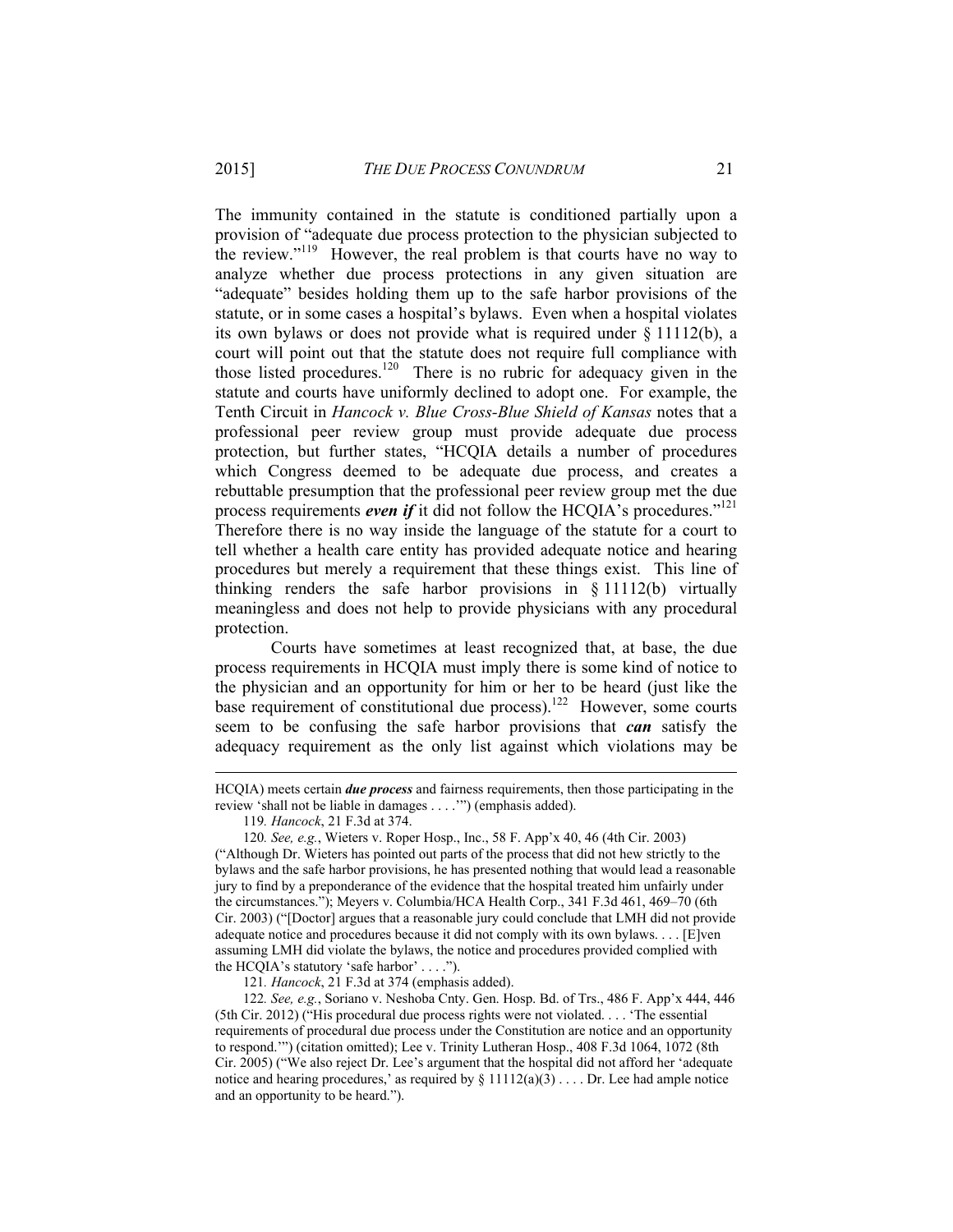measured. In other words, these courts have held that if a piece of process is not listed in the statute it is *never* required in order to have an adequate process. For example, the Ninth Circuit in *Smith v. Ricks* involved a challenge from Dr. Smith concerning his removal from Good Samaritan Hospital.<sup>123</sup> The court concluded that the allegation of defects in the procedure was an attempt by Dr. Smith to convert "peer review proceedings to look like regular trials in a court of law."124 However, "nothing in the statute requires such formalities."<sup>125</sup> This was held to be true even though "[t]he statute expressly provides that hospitals need not meet all of the § 11112(b) requirements. The ultimate inquiry is whether the notice and hearing procedures were *adequate*."<sup>126</sup> The court never identifies which formalities suffice for adequacy and which are those that the statute does not require. Ultimately the court does conclude that either the procedures undertaken by the hospital satisfy  $\S 11112(b)$  safe harbor provisions or they are "so close to the 'safe harbor' that no reasonable jury could find Dr. Smith rebutted the presumption that the procedures were adequate."<sup>127</sup> No indication was given by the court as to how wide the margin of error was for procedures to be "so close" to the safe harbor provisions as to still be adequate.

Similarly, in the Fourth Circuit case of *Freilich v. Upper Chesapeake Health, Inc.*, the court concluded that Dr. Freilich's seventeen alleged procedural defects, including permitting hearsay and denying hospital privileges when no incompetence had been found, were insufficient to deny HCQIA immunity.<sup>128</sup> Her allegations were interpreted by the court that "she would like this court to rewrite the HCQIA. . . . [W]e cannot substitute our judgment, or that of Dr. Freilich, for Congress's rationally based belief that the HCQIA is an effective means to achieve its goal. $129$ Merely alleging that certain procedures were necessary to be "fair under her circumstances" was tantamount to the court to a claim to rewrite the statute to mandate them in all cases.

The First Circuit has also held that "the HCQIA procedural standard does not require . . . such a procedural safeguard [as claimed by the plaintiff]. Nothing in the Act *requires* that a physician be permitted to participate in the review of his care."<sup>130</sup> Apparently, the fear is that in imposing *any* additional requirements or of merely requiring some of the requirements in the safe harbor provision would "force every informal review activity of a doctor or a department into time-consuming and

 <sup>123. 31</sup> F.3d 1478, 1481 (9th Cir. 1994).

<sup>124</sup>*. Id.* at 1487.

<sup>125</sup>*. Id.*

<sup>126</sup>*. Id.* at 1486. (emphasis added).

<sup>127</sup>*. Id.* at 1487.

 <sup>128. 313</sup> F.3d 205, 212 (4th Cir. 2002).

<sup>129</sup>*. Id.*

 <sup>130.</sup> Singh v. Blue Cross-Blue Shield of Mass., Inc., 308 F.3d 25, 40 (1st Cir. 2002) (emphasis added) (internal quotation marks omitted).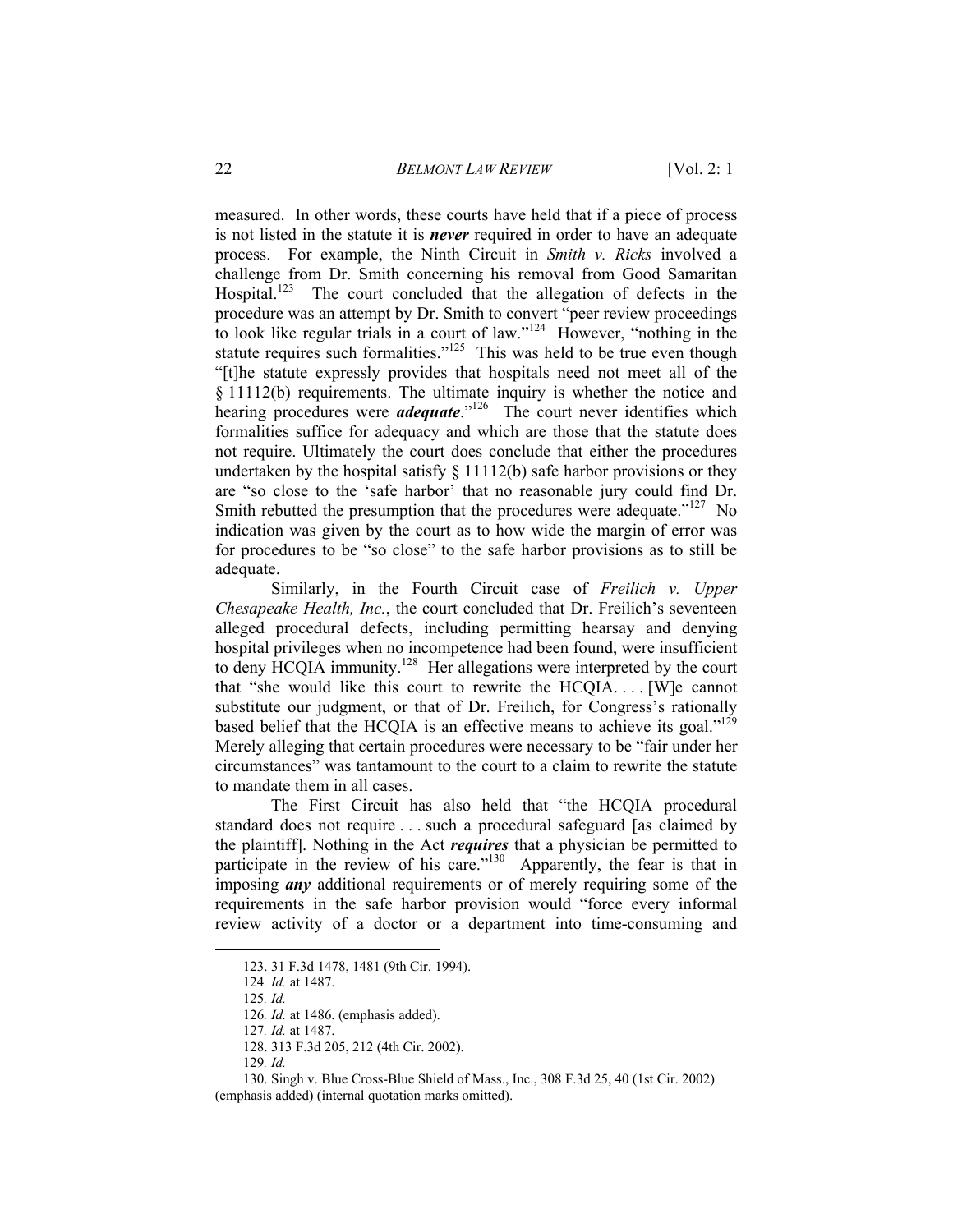(depending on the outcome of the informal review) possibly unnecessary formalized proceedings."131

In some extreme cases, procedures that are "fair to the physician under the circumstances" might even result in a complete lack of a hearing. The Fourth Circuit in *Wahi v. Charleston Area Medical Center, Inc*. concluded that not providing a hearing did not necessarily violate HCQIA's statutory requirements.<sup>132</sup> The court interpreted the statute to provide immunity in two capacities under  $\S 11112(a)(3)$  because "[s]tated in the disjunctive, the statute contemplates two independent avenues by which the subsection (a) immunity prong may be obtained."<sup>133</sup> Either immunity can be achieved by providing "adequate notice and hearing procedures" or it may be obtained by using "other procedures as are fair to the physician under the circumstances."<sup>134</sup> It is completely unclear why inadequate notice and hearing procedures would ever be fair unless relying on the emergency valve of  $\S$  11112(c) that is already provided. Even though the legislative history notes a concerted effort to protect the doctor in the process of peer review,<sup>135</sup> the Fourth Circuit contends, "[n]othing in this legislative history alters the conclusion that a health care entity can satisfy subsection  $(a)(3)$ without providing a formal hearing, as contemplated in the safe harbor provisions, depending on the circumstances of a particular case."<sup>136</sup> In other words, sometimes it is fair to the physician under the circumstances to provide no hearing at all.

There is no more of a rubric for "fairness" then there is for "adequacy of proceedings," should proceedings occur at all. Another example of a hospital offering no hearing whatsoever is in the Ninth Circuit case of *Fox v. Good Samaritan Hospital*, where:

> [a]lthough Good Samaritan did not offer Fox a formal administrative hearing, such a hearing was not necessary under the unique circumstances of Fox's case . . . . A formal hearing geared toward resolving factual disputes would therefore have done nothing to help Fox's case or aid Good Samaritan's decision-making.137

Factual disputes are also necessary to lodge a constitutional procedural due process claim,<sup>138</sup> however, as physicians are unable to challenge the abuse

 <sup>131</sup>*. See* Brader v. Allegheny Gen. Hosp., 167 F.3d 832, 842 (3d Cir. 1999).

 <sup>132. 562</sup> F.3d 599, 606 (4th Cir. 2009).

<sup>133</sup>*. Id.* at 608.

<sup>134</sup>*. Id.*

<sup>135</sup>*. See Subcomm. Hearings*, *supra* note 2, at 52.

<sup>136</sup>*. Wahi*, 562 F.3d at 609.

 <sup>137. 467</sup> F. App'x 731, 735 (9th Cir. 2012).

 <sup>138.</sup> Codd v. Velger, 429 U.S. 624, 627 (1977)("But if the hearing mandated by the Due Process Clause is to serve any useful purpose, there must be some factual dispute between an employer and a discharged employee which has some significant bearing on the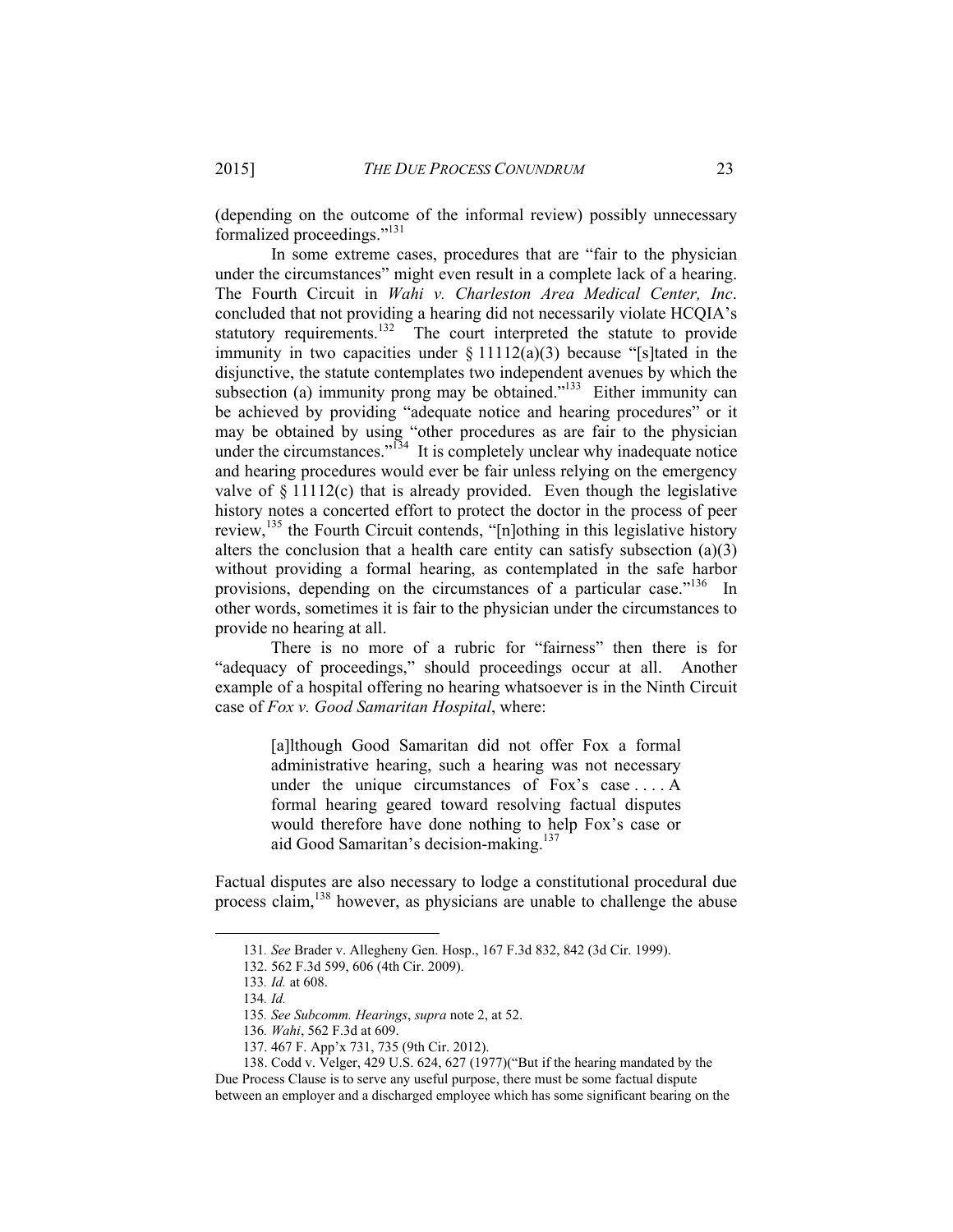of a lack of hearing directly and may inadvertently waive their right to a hearing, a complete lack of procedure seems inapposite to the purpose of the statute. Furthermore, without notice or an opportunity to respond, it may be impossible in some cases to determine whether there is indeed a factual dispute.

Even with some resistance on the part of some circuit courts to offer the overall question of HCQIA immunity to a jury,  $^{139}$  other courts have concluded that summary judgment is appropriate because a reasonable jury could find that the treatment of the physician was fair under the circumstances.140 This type of conclusion begins with the premise that the adequacy of process may be measured with an objective standard of reasonableness.

There has been some debate in the circuit courts over the use of the word "reasonable" in the other three standards that confer HCQIA immunity:  $141$  "a professional review action must be taken ... in the *reasonable* belief that the action was in the furtherance of quality health care . . . after a *reasonable* effort to obtain the facts of the matter . . . in the *reasonable* belief that the action was warranted by the facts known."<sup>142</sup> The Ninth Circuit contended that "the legislative history of HCQIA reveals that Congress rejected a subjective standard in favor of an objective . . . standard," therefore, "the propriety of professional review actions *only* concern<sup>[]</sup> issues of objective reasonableness."<sup>143</sup> This makes any claims of bad faith on the part of the reviewing panel irrelevant to the concern of whether it should receive immunity.<sup>144</sup> The Eleventh Circuit

139*. See, e.g.*, Parsons v. Sanchez, No. 93-55656, 1995 WL 21695, at \*4 (9th Cir. Jan. 19, 1995) ("Parsons contends that the immunity defense raises issues of subjective intent that cannot be resolved at the summary judgment stage. We reject this argument, because the propriety of professional review actions only concerns issues of objective reasonableness."); Bryan v. James E. Holmes Reg'l Med. Ctr., 33 F.3d 1318, 1322 (11th Cir. 1994).

 140. Mathews v. Lancaster Gen. Hosp*.*, 87 F.3d 624, 633 (3d Cir. 1996) (citing *Bryan*, 33 F.3d at 1333) ("We must examine the record in this case to determine whether [Dr. Mathews] satisfied his burden of producing evidence that would allow a reasonable jury to conclude that the Hospital's peer review disciplinary process failed to meet the standards of the  $[Act].$ ").

141*. See, e.g.*, *Parsons*, 1995 WL 21695; *Bryan*, 33 F.3d at 1335.

142. 42 U.S.C. § 11112(a) (2012) (emphasis added).

143*. Parsons*, 1995 WL 21695, at \*4. This is partially borne out in the language of the Committee on Energy and Commerce Report. ("Initially, the Committee considered a 'good faith' standard for professional review actions. In response to concerns that 'good faith' might be misinterpreted as requiring only a test of the subjective state of mind of the physicians conducting the professional review action, the Committee changed to a more objective 'reasonable belief' standard. The Committee intends that this test will be satisfied if reviewers, with the information available to them at the time of the professional review action, would reasonably have concluded that their action would restrict incompetent behavior or would protect patients.") H.R. REP. NO. 99-903, pt. 1, at 10 (1986), *reprinted in* 1986 U.S.C.C.A.N. 6392.

144*. Parsons*, 1995 WL 21695, at \*4–5.

employee's reputation."). However, adequate notice and an opportunity to refute the charges should there be some sort of factual dispute is still required.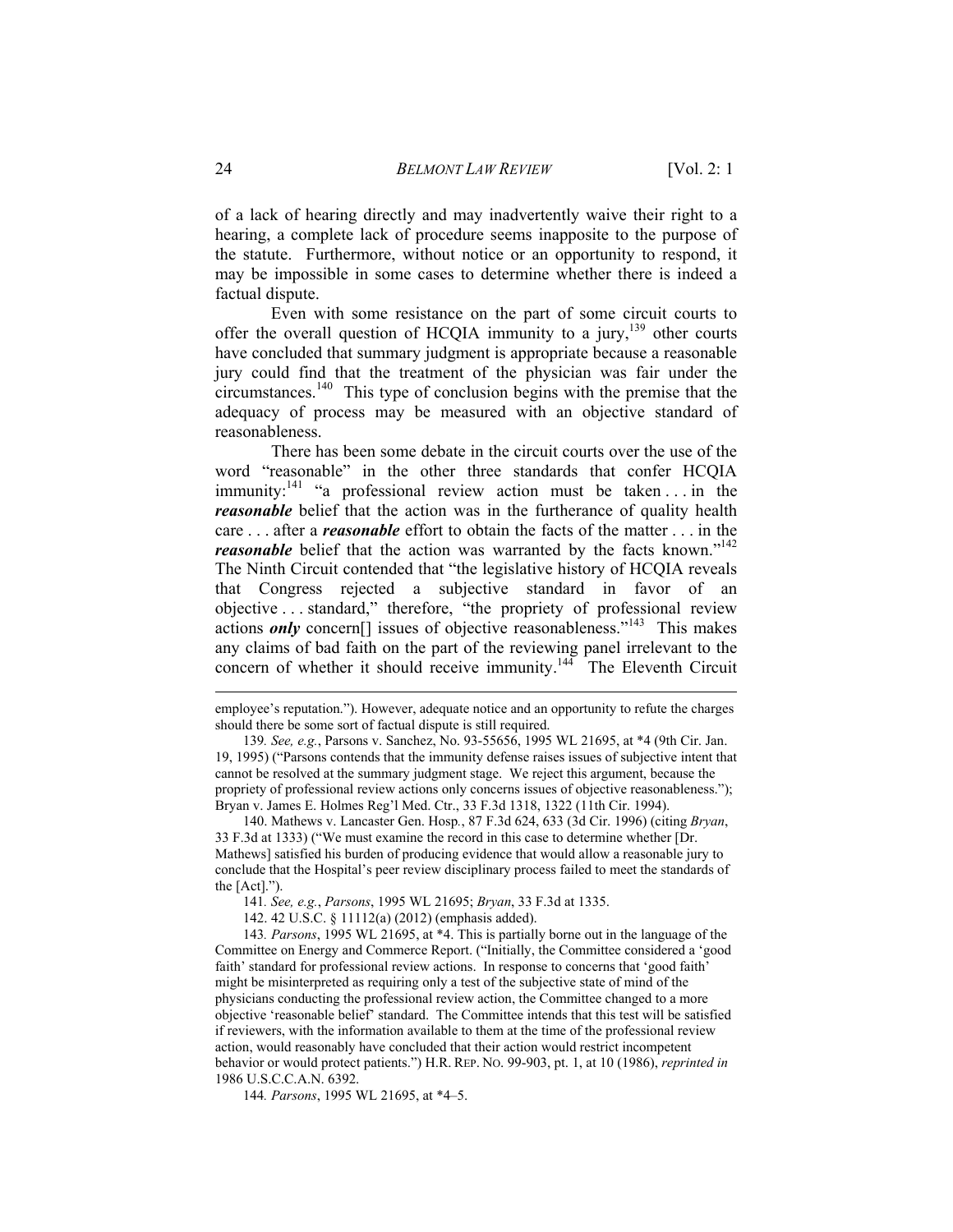found immunity when a physician was terminated due to his hostile behavior towards his fellow staff members.<sup>145</sup> The hospital was found to have acted in the reasonable belief that its actions were to protect patients even though the physician claimed the action was a personal vendetta by the board members.<sup>146</sup> The court claimed that:

> assertions of hostility do not support [the doctor's] position [that the Hospital is not entitled to the HCQIA's protections] because they are irrelevant to the reasonableness standards of  $\S$  11112(a). The test is an objective one, so bad faith is immaterial. The real issue is the sufficiency of the basis for the [Hospital's] actions. $147$

This kind of judicial interpretation ignores any motivation on the part of the peer review committee or health care entity to abuse the peer review process for reasons incompatible with patient care. Essentially the courts are abdicating the oversight role given to them by the statute when insulating their "reasonableness" analysis from clear subjective malice in initiating the process of peer review or the conduction of procedures as a whole. It also removes consideration of whether or not the decisionmaker was neutral, which is a key consideration in constitutional procedural due process claims.<sup>148</sup>

Courts also tend to read all of the requirements for immunity together, imputing this objective reasonableness standard into the adequacy component as well.<sup>149</sup> This leads to minimal analysis about the adequacy of

 148. Withrow v. Larkin, 421 U.S. 35, 58 (1975) ("Clearly, if the initial view of the facts based on the evidence derived from nonadversarial processes as a practical or legal matter foreclosed fair and effective consideration at a subsequent adversary hearing leading to ultimate decision, a substantial due process question would be raised.").

149*. See, e.g.*, Moore v. John Deere Health Care Plan, Inc., 492 F. App'x 632, 638 (6th Cir. 2012) ("A professional review action is presumed to satisfy HCQIA's four-factor reasonableness test for immunity unless rebutted by a preponderance of the evidence."); Cohlmia v. St. John Med. Ctr., 693 F.3d 1269, 1277 (10th Cir. 2012) ("The entity or persons that undertake the professional review are immune under HCQIA as long as they substantially comply with a list of objective standards set forth in the Act."); Wahi v. Charleston Area Med. Ctr., 562 F.3d 599, 607 (4th Cir. 2009) ("In determining whether a health care entity has met these four [immunity] requirements, the Court applies an objective test . . . ."); Poliner v. Texas Health Sys., 537 F.3d 368, 377 (5th Cir. 2008) ("We agree with our sister circuits that the HCQIA's reasonableness requirements were intended to create an objective standard of performance . . . .") (internal quotation marks omitted); Singh v. Blue Cross/Blue Shield of Mass., Inc., 308 F.3d 25, 32 (1st Cir. 2002) ("Adopting objective reasonable belief standards, the HCQIA advances the Congressional purpose of permitting a determination of immunity without extensive inquiry into the state of mind of peer reviewers. . . . Our sister circuits have uniformly applied all the sections of  $\S 11112(a)$  as objective standards.") (internal quotation marks omitted); Smith v. Ricks, 31 F.3d 1478,

 <sup>145</sup>*. Bryan*, 33 F.3d at 1335.

<sup>146</sup>*. Id.*

<sup>147</sup>*. Id.* (quoting Austin v. McNamara, 979 F.2d 728, 734 (9th Cir. 1992)).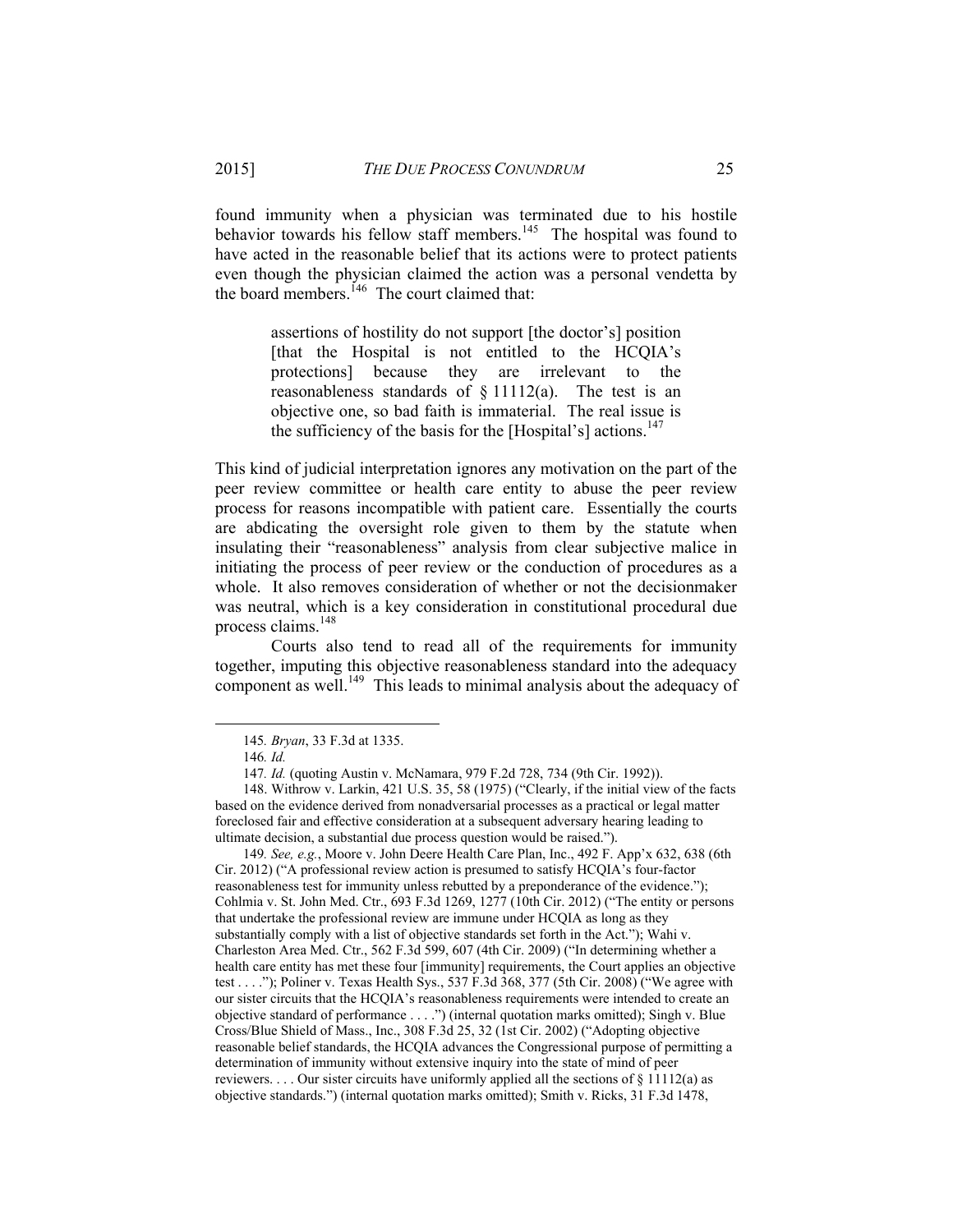any given proceeding and can even allow the immunity requirements to blend into one sliding scale of "reasonableness" rather than four independent, necessary requirements. Several circuits have relied on whether the court believes in the abstract that a reasonable jury could conclude that the process was unfair.<sup>150</sup>

The Fourth Circuit has further imported this objectivity into an analytical framework that looks to the totality of the circumstances for whether HCQIA immunity is appropriate.<sup>151</sup> Even when a hospital failed to follow its own bylaws and procedures manual or provide the doctor with a list of witnesses who would testify against him, the court said, "[T]hese failures by [Charleston Area Medical Center], when viewed in the *totality of the circumstances* against a measuring stick of *objective reasonableness*, do not show [Dr.] Wahi met his burden of proof to rebut the presumption of immunity under the HCQIA."152 According to the court, if a physician can allege procedural deficiencies on behalf of the hospital or reviewing panel, it is determined from a jury's perspective whether that renders the process unfair or objectively unreasonable.<sup>153</sup>

In 2013, the Fourth Circuit again used this rubric in the case of Dr. Muniz, saying "[w]e do not believe that a reasonable jury could find that the procedural irregularities involving the hearing officer—unwise though some of them were—rendered Muniz's peer review process unfair or objectively unreasonable."154 Rather than determine what procedures would be appropriate to satisfy the statutory requirement, the court concluded, "[a] reasonable jury could only conclude that it was 'fair' for the Board to terminate Muniz after giving her extensive opportunity in a lengthy hearing to explain her misrepresentations."<sup>155</sup> This kind of analysis completely ignores the list of safe harbor provisions Congress provided in § 11112(b) as an example of a proceeding that would be adequate in favor of the most informal procedure possible. It reduces the floor to mere notice and an opportunity to be heard, with no real measuring calculus for either component.

<sup>1485 (9</sup>th Cir. 1994) ("Because the 'reasonableness' requirements of § 11112(a) were intended to create an objective standard . . . .").

<sup>150</sup>*. See, e.g.*, *Moore*, 492 F. App'x at 641 ("The district court found that a reasonable jury could not find by a preponderance of evidence that the peer review action in this case was taken in the absence of adequate notice and hearing procedures . . . . [T]he district court correctly found that Moore failed to meet his burden . . . ."); *Smith*, 31 F.3d at 1487 ("Good Samaritan's procedures either fit into the  $\S$  11112(b)(3) 'safe harbor,' or are so close to the 'safe harbor' that no reasonable jury could find Dr. Smith rebutted the presumption that the procedures were adequate.").

<sup>151</sup>*. Wahi*, 562 F.3d at 606.

<sup>152</sup>*. Id.* at 614.

<sup>153</sup>*. Id.* at 607.

 <sup>154.</sup> Hein-Muniz v. Aiken Reg'l Med. Ctrs., 532 F. App'x 342, 344 (4th Cir. 2013). 155*. Id.* at 345.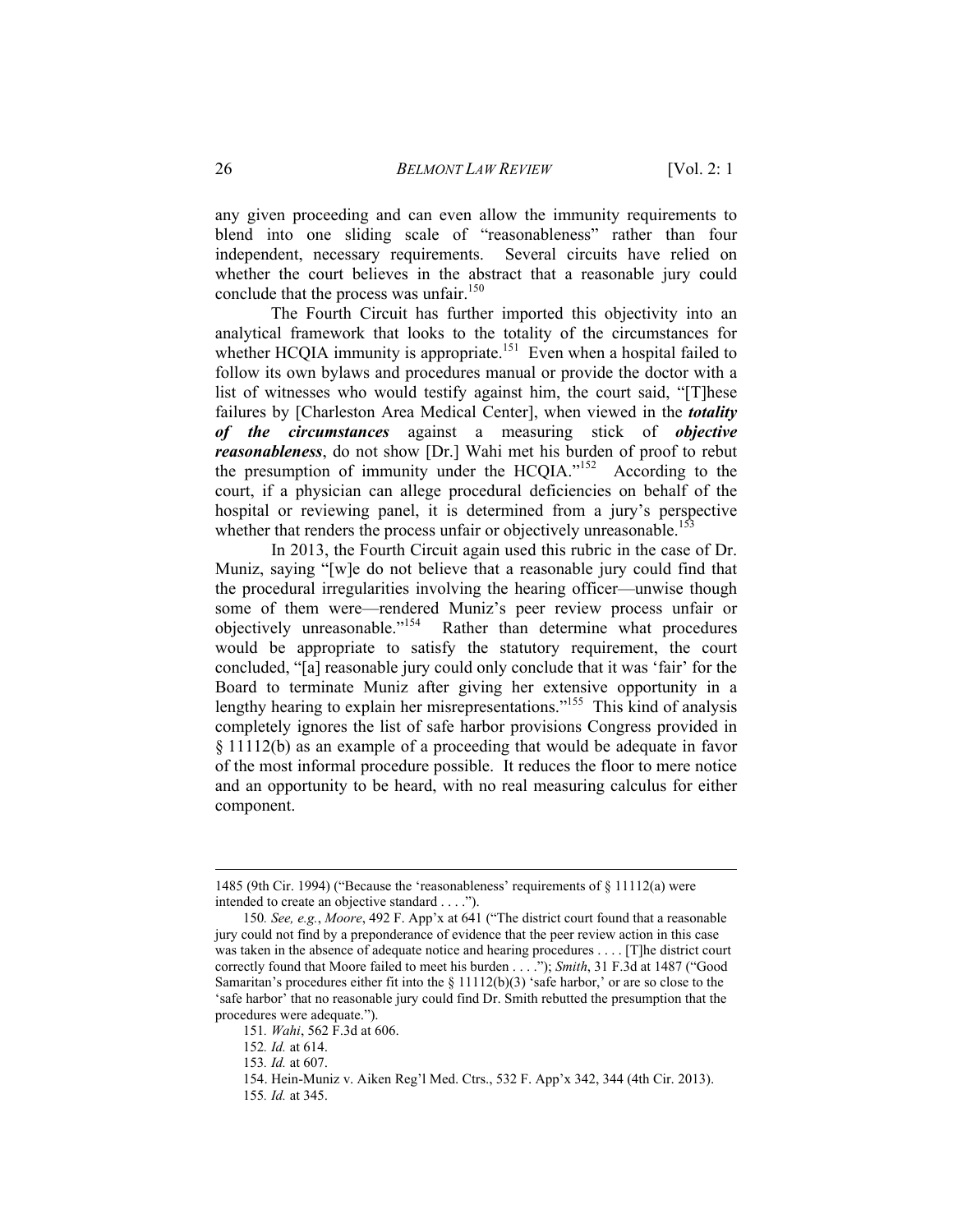#### **III. IMPORTING CONSTITUTIONAL DUE PROCESS ANALYSIS TO THE HEALTH CARE QUALITY IMPROVEMENT ACT**

#### **A. Constitutional Due Process**

When making a constitutional procedural due process claim, it is necessary that the individual be subject to government action in an individualized hearing that infringes on a protected interest.<sup>156</sup> Once due process has been triggered, a court must determine what process is due in any given situation.<sup> $157$ </sup> There is no set standard of what procedures due process may provide for in any particular adjudication, although case law has created a continuum for the kinds of process that may be required.<sup>158</sup>

At the floor, due process requires merely that an individual be given notice and an opportunity to be heard.<sup>159</sup> At the ceiling, due process can demand much or all of the process of a full trial.<sup>160</sup> The Court in *Goldberg* required significant procedure, including:

> [T]imely and adequate notice detailing the reasons for the proposed termination; an effective opportunity to defend by confronting and cross-examining adverse witnesses and by presenting his own arguments and evidence orally, although informal procedures would suffice; the right to be represented by counsel, although not the right to have counsel provided; a decision that rests solely on the evidence adduced at the hearing; an impartial decisionmaker; and a statement by the decisionmaker explaining his decision and the evidence relied upon, although the statement need not be a "full opinion" or contain "formal findings of fact and conclusions of law."<sup>161</sup>

While requiring an exhaustive list of procedures, the Court in *Goldberg* noted that "[t]he opportunity to be heard must be tailored to the capacities

 <sup>156.</sup> RONALD D. ROTUNDA & JOHN E. NOWAK, TREATISE ON CONSTITUTIONAL LAW— SUBSTANCE & PROCEDURE § 17.1 (2014).

<sup>157</sup>*. Id.* § 17.8(i).

<sup>158</sup>*. Id.* § 17.9(c)(i).

 <sup>159.</sup> Goss v. Lopez, 419 U.S. 565, 581 (1975) (holding that a student in a public high school was entitled to due process, but it was satisfied by minimal procedures) ("[O]ral or written notice of the charges against him and, if he denies them, an explanation of the evidence the authorities have and an opportunity to present his side of the story. The Clause requires at least these rudimentary precautions against unfair or mistaken findings of misconduct and arbitrary exclusion from school.").

 <sup>160.</sup> Goldberg v. Kelly, 397 U.S. 254, 268–69 (1970).

 <sup>161.</sup> WILLIAM F. FUNK, SIDNEY A. SHAPIRO & RUSSELL L. WEAVER, ADMIN. PROCEDURE AND PRACTICE: PROBLEMS AND CASES 259 (5th ed. 2014) (discussing requirements of *Goldberg*).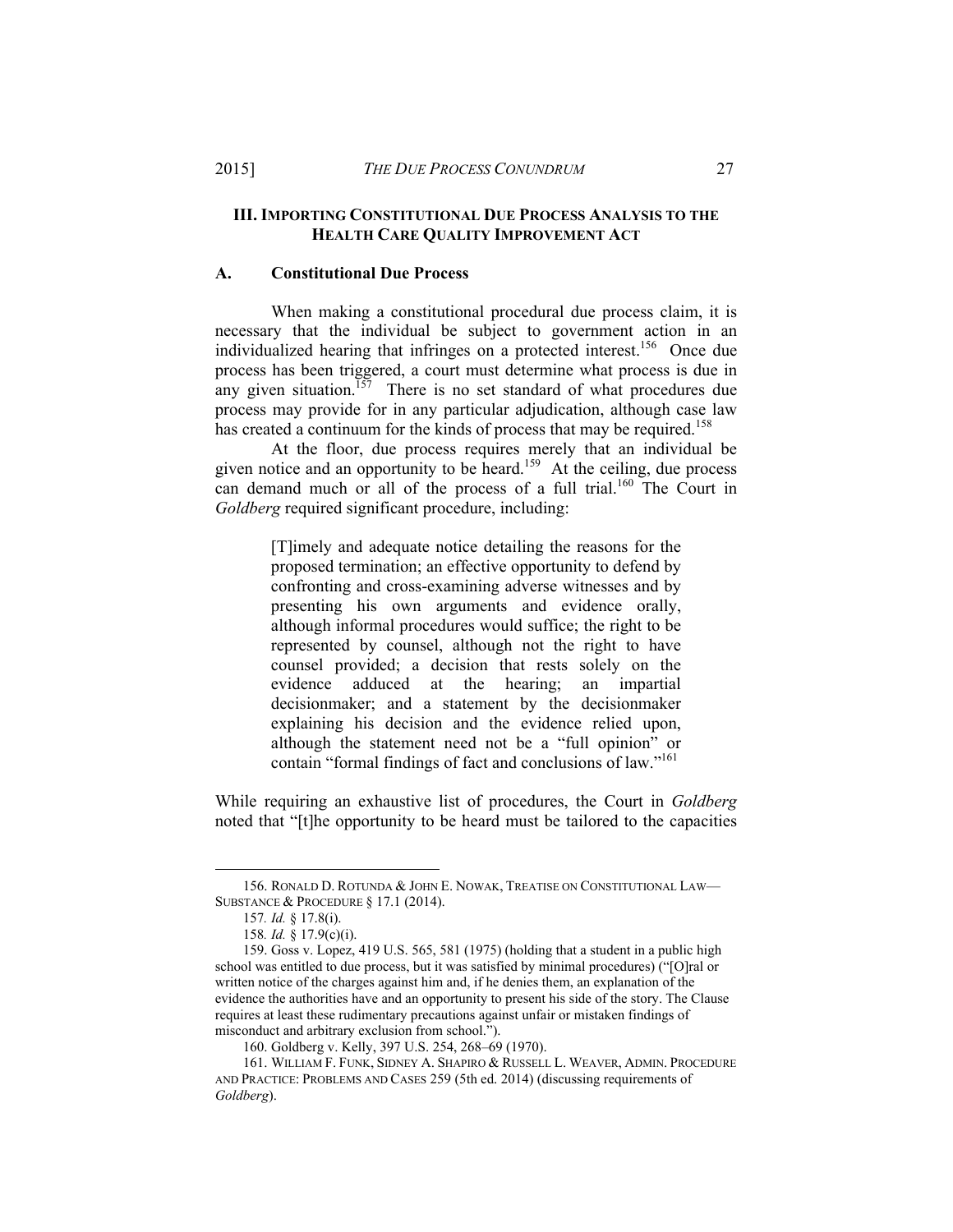and circumstances of those who are to be heard." $162$  Once this continuum has been established, due process might require any number of procedures ranging from informal to formal, and the critical question becomes, how does a court tell what measure of process is constitutionally required in a given case?

From an administrative law perspective, which seems appropriate given the involvement of Health and Human Services under HCQIA, most agencies have a choice of procedures when performing adjudications like a peer review. Formal adjudications are only required when invoked under §§ 554, 556, and 557 of the Administrative Procedure Act.163 Section 554 of the Administrative Procedure Act says that it will apply and trigger a formal hearing "in every case of adjudication required by statute to be determined on the record after an opportunity for an agency hearing."<sup>164</sup> While not the full protection of a trial, a "formal agency hearing" still has strict requirements about notice, burden of proof, ex parte communications, testimony and cross-examination, and the record established.<sup>165</sup> Agencies also frequently conduct informal hearings and while those proceedings are unregulated directly by the Administrative Procedure Act,<sup>166</sup> they are still subject to the procedural due process protections of the federal constitution.<sup>167</sup> Informal hearings occur frequently and can invoke a variety of potential processes to satisfy constitutional requirements.<sup>168</sup>

As the Supreme Court noted in *Goss*, while reifying a minimum of procedures, "the interpretation and application of the Due Process Clause [is an] intensely practical matter<sup>[]</sup> and that '[t]he very nature of due process negates any concept of inflexible procedures universally applicable to every imaginable situation."<sup>169</sup> How does an agency, or a hospital peer review

 $\overline{a}$ 

 168. WILLIAM J. RICH, MODERN CONSTITUTIONAL LAW § 22:1–22:16 (3d ed. 2011) ("These potential processes include: adequate notice, right to counsel, right to prompt hearing and disposition, judicial hearings, right to present evidence, right to confrontation, privilege against self-incrimination, right to an impartial tribunal, right to a jury, allocation of burden of proof, and right to appeal."). *See generally* Bd. of Curators of the Univ. of Missouri v. Horowitz, 435 U.S. 78 (1978) (holding that merely informing the student and making a careful and deliberate decision is sufficient procedure to satisfy due process); Gabrilowitz v. Newman, 582 F.2d. 100 (1st Cir. 1978) (holding that assistance of counsel at a university disciplinary hearing was required to satisfy due process when the student was charged with a crime); Withrow v. Larkin, 421 U.S. 35 (1975) (holding that a neutral decision maker, separate from the investigating committee, was not required to satisfy due process when deciding whether to suspend a physician's license to practice medicine).

 169. Goss v. Lopez, 419 U.S. 565, 578 (1975) (quoting Cafeteria Workers v. McElroy, 367 U.S. 886, 895 (1961)).

 <sup>162. 397</sup> U.S. at 268–69.

 <sup>163. 5</sup> U.S.C. §§ 554, 556, 557 (2014).

 <sup>164.</sup> *Id.* § 554.

<sup>165</sup>*. Id.*

 <sup>166.</sup> Although these adjudications are still subject to the ancillary requirements of § 555. CHARLES H. KOCH, JR. & RICHARD MURPHY, ADMINISTRATIVE LAW AND PRACTICE § 2:33(2)(b) (2015).

<sup>167</sup>*. Id.*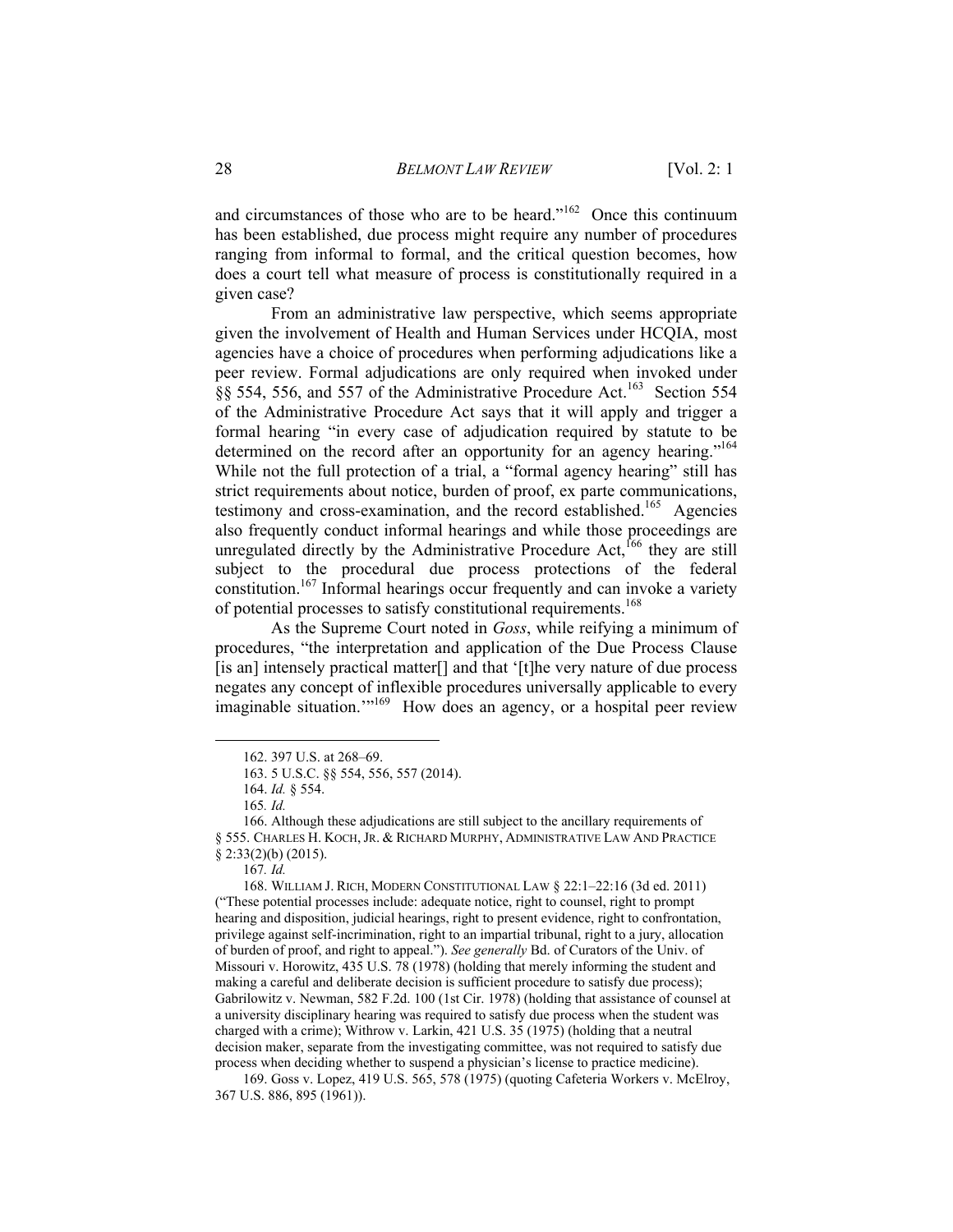committee, determine where along the due process continuum is appropriate in any given case? For constitutional due process, courts almost uniformly use the rubric from *Mathews v. Eldridge* to determine how much process is due. $170$ 

At issue in *Mathews* was whether Mr. Eldridge was entitled, under the due process clause, to receive an evidentiary hearing before the termination of his Social Security disability benefits.<sup>171</sup> The Social Security Act provided cash benefits to workers who were completely disabled.<sup>172</sup> Mr. Eldridge began receiving benefits in 1968 but after a series of letters the state agency made a final determination that his disability had ceased in May of 1972 and he would no longer receive benefits.<sup>173</sup> This determination was accepted by the federal Social Security Administration.174 Eldridge sued, relying on the logic of *Goldberg v. Kelly*, that there was a due process right to an evidentiary hearing before termination of benefits. $175$ 

After concluding that the due process clause did apply to his case, the Court noted that it had "consistently . . . held that some form of hearing is required before an individual is finally deprived of a property interest."<sup>176</sup> While, "[t]he fundamental requirement of due process is the opportunity to be heard at a meaningful time and in a meaningful manner," what process is due in any given circumstance "generally requires a consideration of three distinct factors."<sup>177</sup> These three factors include: first, the private interest that will be affected by the action; second, the government's interest, including the function involved and the fiscal and administrative burdens that the additional or substitute procedural requirements would require; and third, the risk of an erroneous deprivation of such interest through the procedures used, and the probable value, if any, of additional or substitute procedural safeguards.<sup>178</sup>

As Eldridge's benefits were not based on financial need as the welfare benefits were in *Goldberg*, the Court did not weigh his individual interest to be overly strong, and the weight on the administration for full evidentiary hearings was high.<sup>179</sup> Moreover, disability benefits usually turned upon "routine, standard, and unbiased medical reports by physician specialists" and "the potential value of an evidentiary hearing, or even oral presentation to the decisionmaker is substantially less in this context than in

 <sup>170.</sup> ROTUNDA & NOWAK, *supra* note 156, at § 17.8(i).

 <sup>171.</sup> Mathews v. Eldridge, 424 U.S. 319, 323 (1976).

<sup>172</sup>*. Id.*

<sup>173</sup>*. Id.* at 323–24.

<sup>174</sup>*. Id.* at 324.

<sup>175</sup>*. Id.* at 324–25.

<sup>176</sup>*. Mathews*, 424 U.S. at 333 (citing Wolff v. McDonnell, 418 U.S. 539, 557–58

<sup>(1974)).</sup> 

<sup>177</sup>*. Id.* at 333, 335 (citations omitted).

<sup>178</sup>*. Id.* at 335.

<sup>179</sup>*. Id.* at 340–41, 349.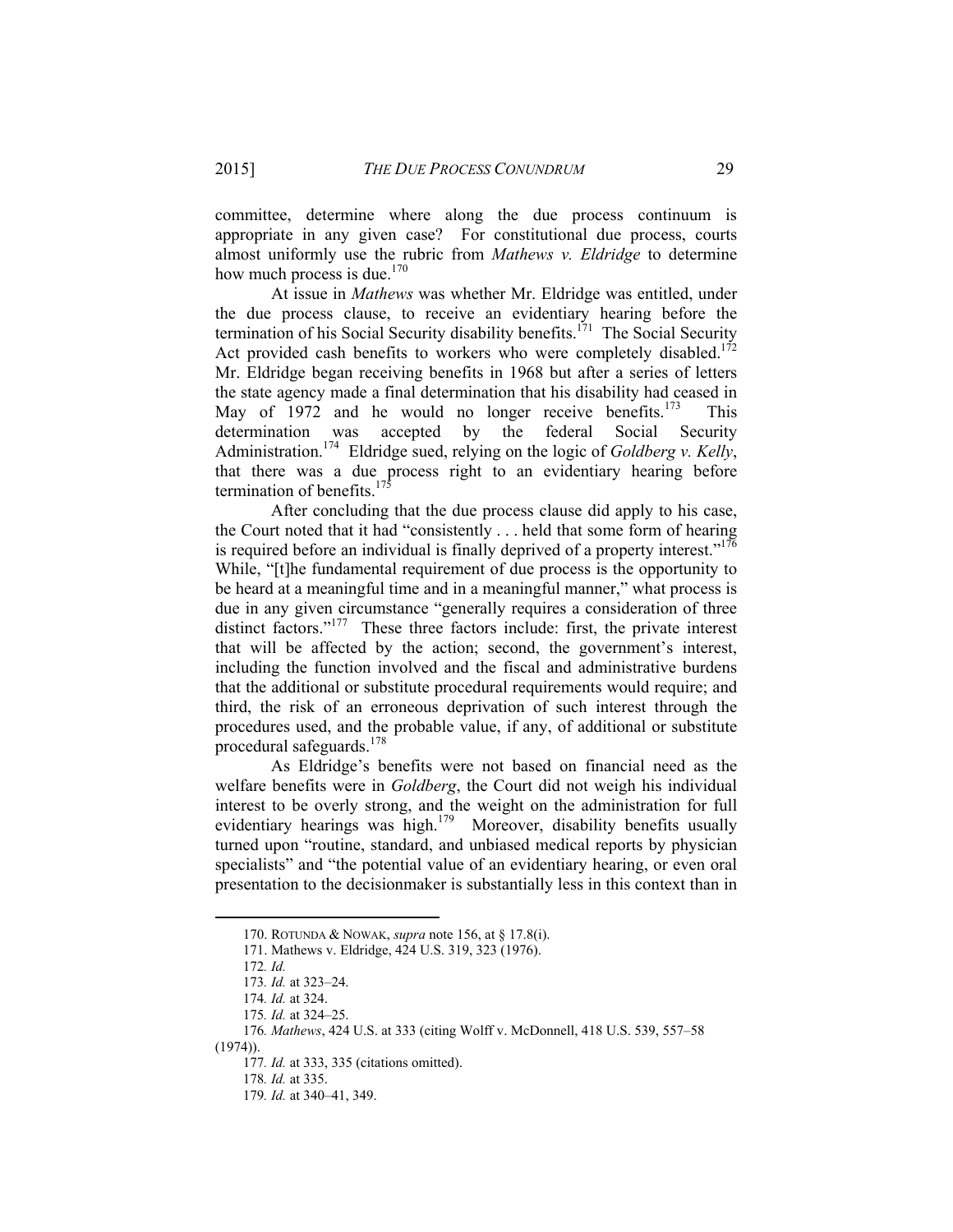*Goldberg*."180 Therefore, when weighing out the factors, Mr. Eldridge was not entitled to an evidentiary hearing as a matter of constitutional, procedural due process protections.181 However, the formula remains. The way the factors are structured, particularly the third factor concerning the value of a piece of process, requires the aggrieved party to identify a piece of process that was missing in the underlying proceeding and argue for the merits of its inclusion.

#### **B. The Appropriateness of Using** *Mathews v. Eldridge* **to Analyze Statutory Due Process Required by the Healthcare Quality Improvement Act**

If a hospital is public and thus a state actor, then taking away a doctor's liberty interest in pursuing his or her profession or a property right in his or her employment via an individualized decision making may trigger the due process protections of the federal constitution.<sup>182</sup> However, relying on the use of "adequate notice and hearing" and even "fair under the circumstances" combined with a robust legislative history and court analysis, it is clear that HCQIA is trying to import a due process standard into the peer review process. For analysis of procedural due process, the statutory framework means that there is no need to consider whether or not due process has been "triggered" as is done in a constitutional analysis of what interests are being protected and who is acting and how they are acting. Rather, in recognition of Congress' intention for doctors to have due process protections under the statute, the analysis may start with what process is due. Once that obstacle is overcome, there is no reason to suffer the application of  $\S 11112(a)(3)$  without a rubric as to adequacy, as due

 <sup>180</sup>*. Id.* at 344–45 (citations omitted).

<sup>181</sup>*. Mathews*, 424 U.S. at 349.

<sup>182</sup>*. See, e.g.*, Schueller v. Goddard, 631 F.3d 460, 462–63 (8th Cir. 2011) ("A protected property interest exists where a plaintiff has a 'legitimate claim of entitlement' to a benefit that is derived from a source such as state law" (quoting Bd. of Regents v. Roth, 408 U.S. 564, 577 (1972)). "To survive summary judgment on [his] property interest procedural due process claim, [Dr. Schueller] must provide evidence that [he] had a reasonable and legitimate expectation of continued employment" (quoting Howard v. Columbia Pub. Sch. Dist. 363 F.3d 797, 803 (8th Cir. 2004))); Ming Wei Liu v. Bd. of Trs. of Univ. of Ala*.*, 330 F. App'x 775, 780 (11th Cir. 2009) ("The Supreme Court has recognized that the liberty component of the Fourteenth Amendment's Due Process Clause includes the right to pursue a profession. . . . [However,] a claimant must present evidence suggesting that a governmental act effectively banned him or her from a profession."); Osuagwu v. Gila Reg'l Med. Cen., 938 F. Supp. 2d 1142, 1159 (D.N.M. 2012) ("Gila Regional supplied Plaintiff with Bylaws that carefully restrict the termination or suspension of staff privileges and provide specific procedures to be followed in disciplinary or suspension actions. He has, therefore, established that he has a constitutionally-protected property right in his medical privileges.").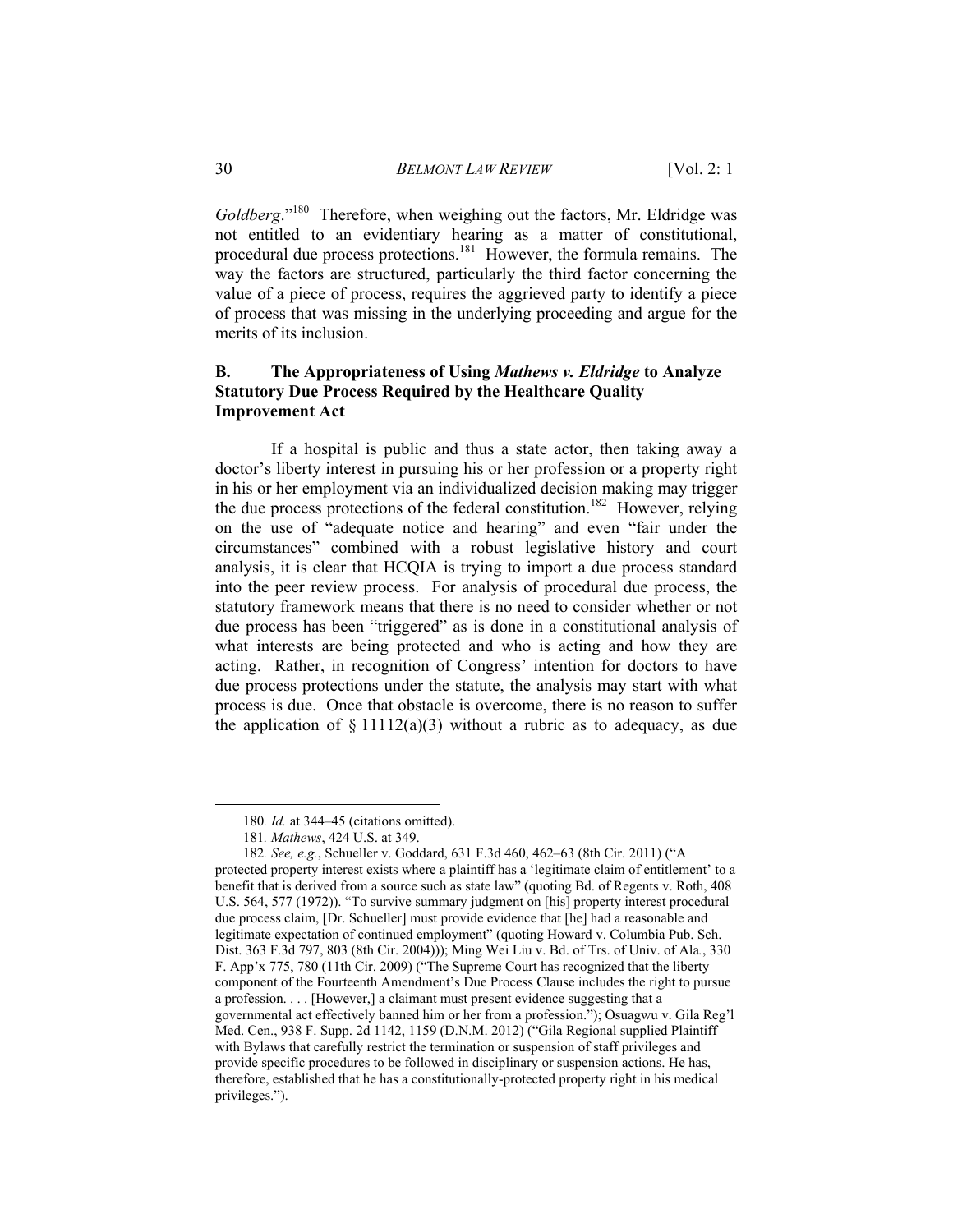process jurisprudence has already provided one in the form of *Mathews v. Eldridge*. 183

Without this kind of procedural protection, it is as if, "[p]rivate hospitals, now largely supported by public moneys, [are not] required to govern their staff by accepted 20th Century democratic standards. Therefore, physicians . . . sacrifice[] their constitutional, civil, due process, 14th Amendment, and natural rights under peer review in private hospitals."<sup>184</sup> Judicial interpretation of the statutory standard requiring adequate notice and hearing procedures has completely abandoned any desire to hold health care entities accountable to their bylaws, the safe harbor provisions, or any rubric for a proper hearing. The peer review process may be leveraged for abuse or induced for competitive reasons that have nothing to do with the furtherance of quality patient care. There is immunity for the process, but no oversight of the process itself.

Part of the problem with the application of the peer review process is that it has been used to oust physicians for reasons other than incompetence in the workplace. At times, the legal question has turned to whether the termination at issue was actually based on physician competence or rather based on other professional conduct or even private conduct that might impact the care of patients. For example, the Third Circuit in *Gordon v. Lewistown Hospital* extended HCQIA immunity to conduct that did not have a direct impact on any patients but still took place in a professional capacity.<sup>185</sup> Gordon, the physician, questioned whether the acts triggering the professional review action under HCQIA truly adversely affected patients.186 Dr. Gordon was employing what he believed to be a better surgical technique than another physician at the hospital.<sup>187</sup> He ran ads in the newspaper advising potential patients to call the hospital to get more information about the two procedures and eventually went so far as to call the other physician's patients to tell them disparaging information about the other physician.<sup>188</sup> The hospital initially only suspended Dr. Gordon for forty-five days and conditioned his return on not communicating with patients or others about the skills, competence, or procedures of other physicians at the hospital.<sup>189</sup> Dr. Gordon breached these obligations by placing a phone call to at least one patient and mailing

 <sup>183.</sup> This would also stem resistance to the usage of procedural due process jurisprudence as a benchmark in cases that fall under both 42 U.S.C. § 1983 and HCQIA. *See, e.g.*, *Osuagwu*, 938 F. Supp. 2d at 1158 (The hospital argued before the court that "because HCQIA immunity standards 'are different' from those establishing violation of procedural due process rights, the Court's . . . due process analysis 'is not determinative.'").

<sup>184</sup>*. Subcomm. Hearings*, *supra* note 2, at 138 (statement of Dr. W. Michael Bird). 185. 423 F.3d 184, 206 (3d Cir. 2005).

<sup>186</sup>*. Id.* at 202.

<sup>187</sup>*. Id.* at 193.

<sup>188</sup>*. Id.*

<sup>189</sup>*. Id.* at 194.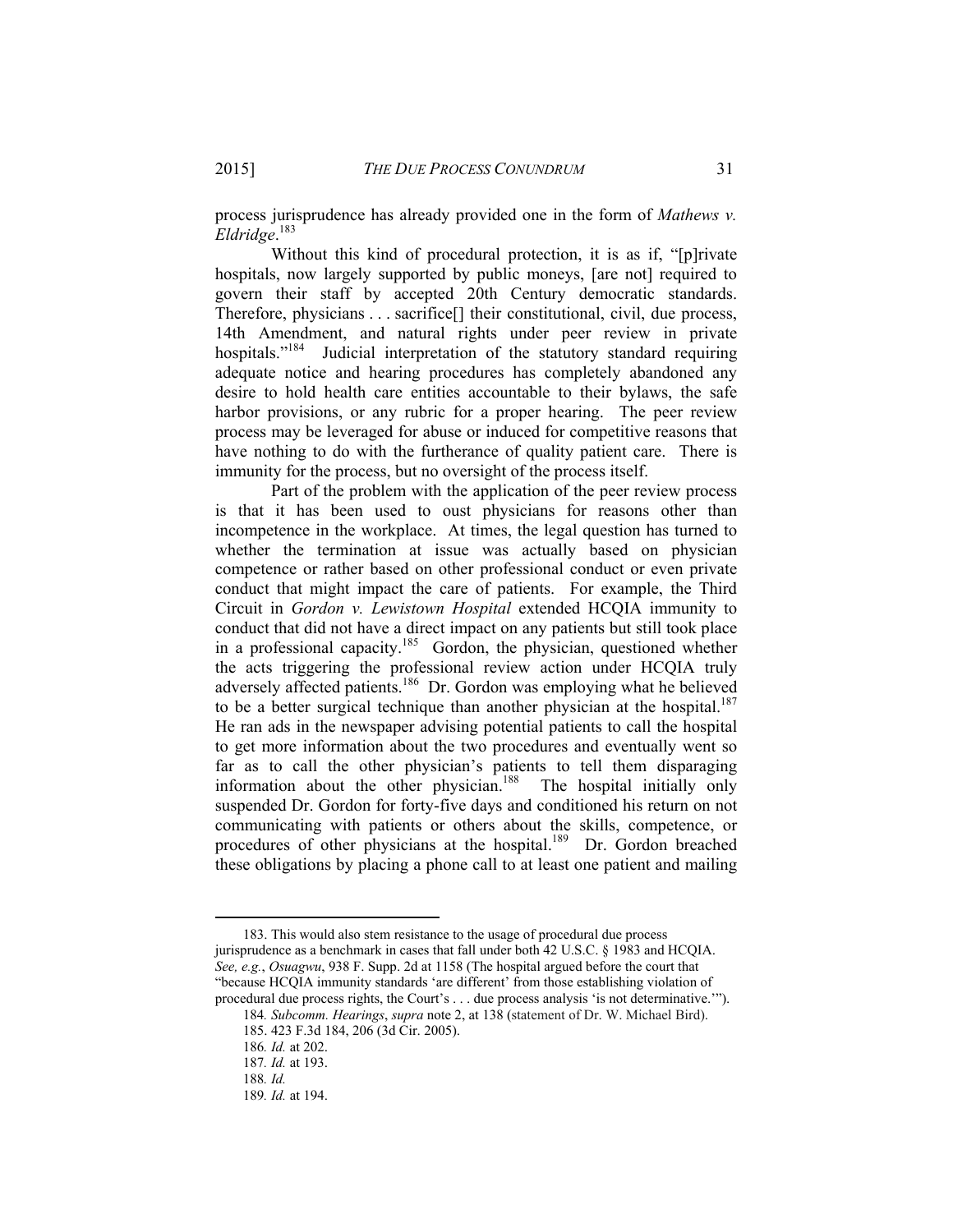information to over thirty others about his technique, at which point the hospital revoked his privileges.<sup>190</sup>

Dr. Gordon claimed that the hospital was not entitled to immunity under HCQIA because his acts did not affect adversely the health or welfare of patients as required for a professional review action.<sup>191</sup> The Third Circuit disagreed and determined that even though the physician's act did not directly threaten the *health* of the patients his acts harassed and intimidated patients.<sup>192</sup> The court heavily relied on the language of the statute, more specifically "could" and "welfare."<sup>193</sup> The court determined that these terms allow for the inclusion of *any* conduct that *might* affect a patient's well-being in  $any$  capacity.<sup>194</sup> This is a common interpretation among the different circuits.<sup>195</sup> Courts have determined that any narrower interpretation would be counter to the congressional intent behind HCQIA.<sup>196</sup> As is common in agency interpretations of mandates, a court will refuse to substitute its own judgment with that of the hospital's as to whether the actions could adversely affect a patient.<sup>197</sup>

Pretext in the peer review process for outside conduct may extend to other areas as well. When testifying before the Subcommittee on Civil and Constitutional Rights of the Committee of the Judiciary, Dr. W. Michael Byrd contended:

> The hospital staff disciplinary process in this country is a national disgrace at the present time. Physicians are maliciously being deprived of their rights to practice medicine based on race, economics, social class, ethnicity and even their political views. This new climate of intolerance has permeated the peer review process to such an extent that often these proceedings have little to do with the quality of medicine offered the patient.<sup>198</sup>

Additionally, before the House of Representatives, the lack of protection under the statute was specifically attacked, and Congressman Edwards

 <sup>190</sup>*. Gordon*, 423 F.3d at 196–97.

<sup>191</sup>*. Id.* at 202.

<sup>192</sup>*. Id.* at 203.

<sup>193</sup>*. Id.*

<sup>194</sup>*. Id.* at 203–04 (emphasis added).

<sup>195</sup>*. Gordon*, 423 F.3d at 203–04 (citing Meyers v. Columbia/HCA Healthcare Corp., 341 F.3d 461 (6th Cir. 2003); Brader v. Allegheny Gen. Hosp., 167 F.3d 832, 835 (3d Cir. 1999); Bryan v. James E. Holmes Reg'l Med. Ctr., 33 F.3d 1318, 1324 (11th Cir. 1994); Imperial v. Suburban Hosp. Ass'n, 37 F.3d 1026 (4th Cir. 1994); Morgan v. PeaceHealth, Inc., 14 P.3d 773, 782 (Wash. Ct. App. 2000)).

<sup>196</sup>*. Id.* at 203 ("[C]ompetence and professional conduct should be interpreted in a way that is sufficiently broad to protect legitimate actions based on matters that raise concerns for patients or patient care." (quoting 132 CONG. REC. 30,768 (1986)).

<sup>197</sup>*. Id.* at 204.

<sup>198</sup>*. Subcomm. Hearings*, *supra* note 2, at 137.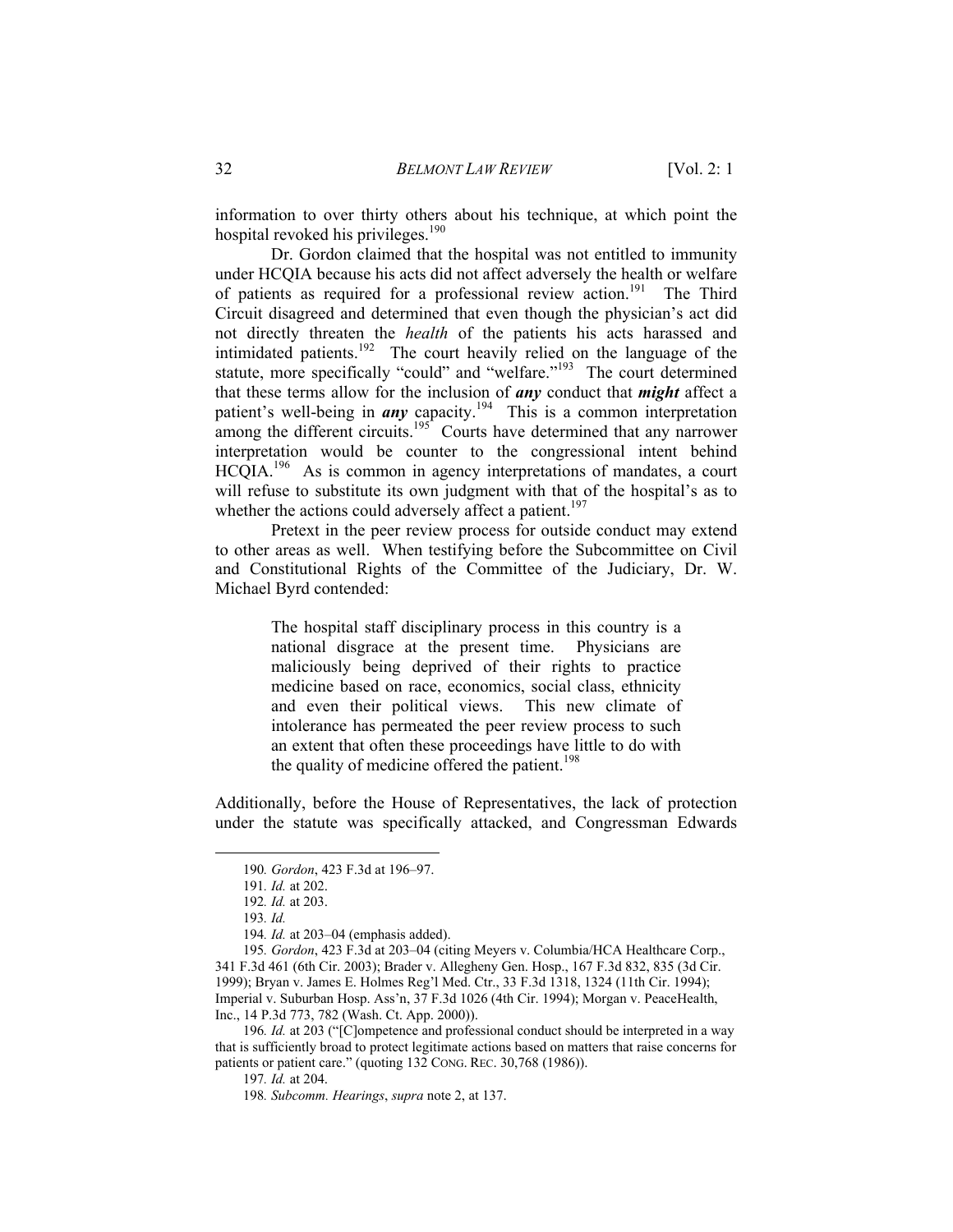noted, "[u]nder the scheme established by this proposed legislation, competent doctors, with limited financial resources, whose rights have been violated by illegal peer review actions will be driven from medical practice with no hope of redress from existing Federal and State laws which provide protections from such illegal acts."<sup>199</sup> His argument was that there were simply not enough protections under the bill and that "the fundamental flaw of the bill in its present form continues to be that the immunities shield professional actions which are fair as well as actions which are illegal."<sup>200</sup>

There are some specific procedural protections that may be of use in particular circumstances to physicians. With a *Mathews v. Eldridge* rubric a court could ask what is "fair under the circumstances" when the safe harbor provisions are not met, and determine whether another procedure is needed to ensure this fairness. As the legislative history points out:

> [the statute] does not mandate access to all medical records and documents that may be used by the peer review committee. Since a physician subject to peer review is, in a real sense, in jeopardy of losing his professional standing, it is essential that he have available all pertinent documents and other written evidence relevant to the proceedings in order to rebut the charges.<sup>201</sup>

Of course, these requirements are all the more important when "a presumption of validity attaches to peer review actions, as the [statute] also provides.<sup>7202</sup> *Mathews* provides for a weighing mechanism, a way to *Mathews* provides for a weighing mechanism, a way to achieve the balance desired by Congress, between the resources and administrative and financial needs of the hospital or medical review panel and the individual interest of the physician at issue in the case.

#### **IV. CONCLUSIONS**

*Mathews v. Eldridge* analysis requires that a court evaluate each requested piece of process to see whether it is required in a given instance. This analysis does not mandate any particular kind of formal proceeding but looks, as the statute here requires, to see what is "adequate" or "fair under the circumstances."<sup>203</sup> When evaluating competing interests in a peer review proceeding, it is clear to see with a *Mathews* framework that a physician's interest is strong. Even without reverting to the constitutional analysis requirement of a liberty or property interest, a doctor has invested

 <sup>199. 132</sup> CONG REC. 30,769 (1986).

<sup>200</sup>*. Id.*

 <sup>201. 132</sup> CONG REC. 30,773 (1986) (statement of Rep. Peter Rodino).

<sup>202</sup>*. Id.*

 <sup>203. 42</sup> U.S.C. § 11112(a)(3) (2013).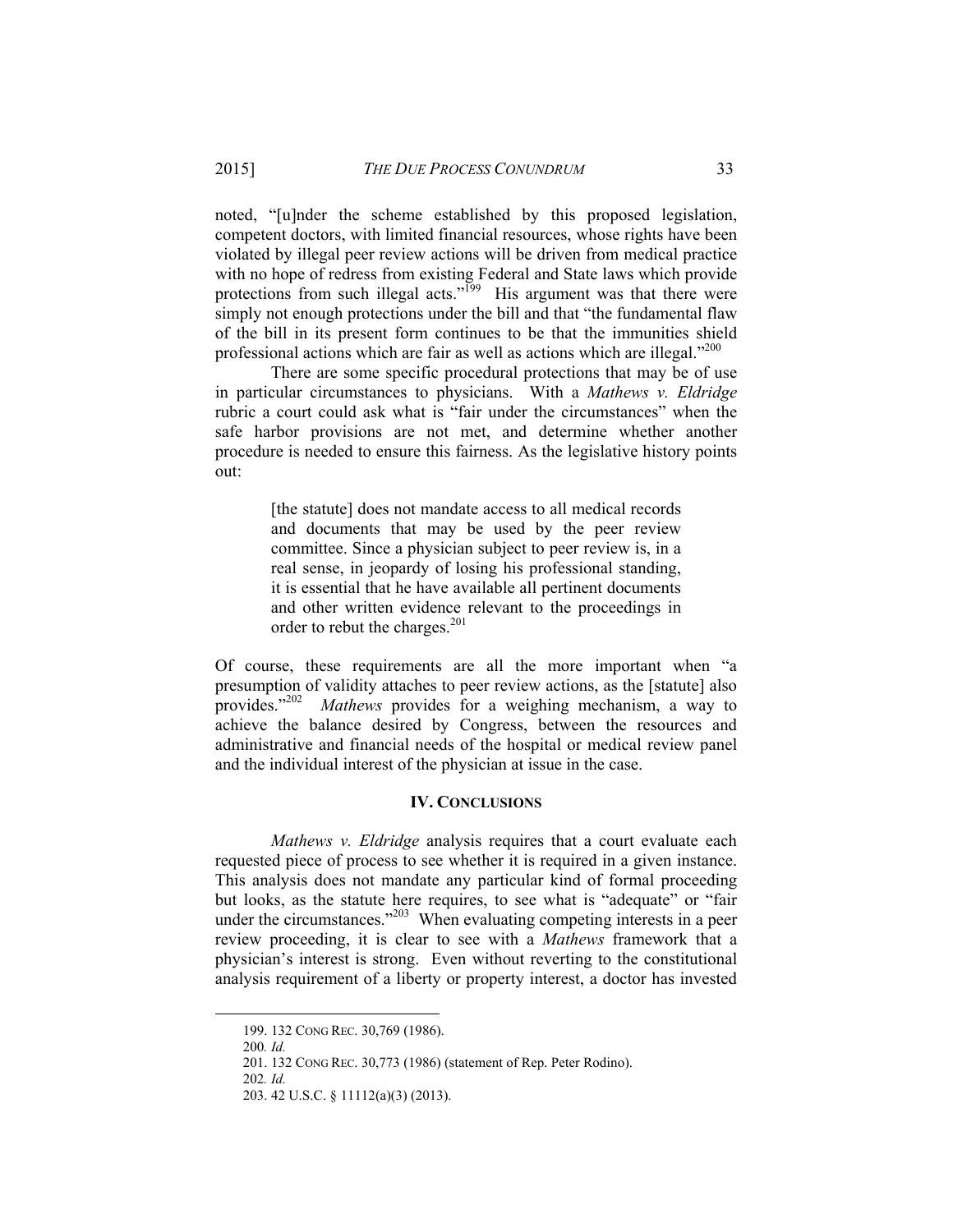an enormous amount of time and money into his or her education and career.<sup>204</sup> With the reporting system in place, a bad outcome from a peer review proceeding could easily cost a physician his or her career in every state. A hospital's interest *could* also be strong in furthering patient care and protecting patients from incompetent or unprofessional doctors. However, in order to test whether or not the health care entity actually has such an interest in the proceeding and is not using the proceeding as a mere pretext would aid the analysis. If pretext is found, that would weigh against the hospital. The cost, both of time and expense, of any additional procedures would also fall under this side of the interest analysis as a court seeks to balance the interests of the physician and the hospital.

However, perhaps the most important part of the rubric is the investigation of whether a certain piece of process is required. For example, the safe harbor provisions provide that a physician may be represented in the hearing by an attorney or other person of the physician's choice.<sup>205</sup> Rather than looking at that as a mandate or something to be ignored entirely, a court should inquire, given the competing interests in this case, does the addition of representation add something to the proceeding? Does it reduce the possibility of error in a manner that is worth the cost of requiring the procedure in this instance? This is a fact intensive case by case determination. Certainly this asks more of a court than refusing to analyze the problem of procedure all together or sweeping it under a rug of opaque "reasonableness," but it satisfies the will of Congress with regard to the statute. Moreover, there is a body of jurisprudence in the area of constitutional procedural due process to apply *Mathews v. Eldridge* and to see when and why certain pieces of process are appropriate or required.<sup>206</sup> Currently the scale is not set to balance interests but is weighted presumptively, again and again and in a myriad of ways, in favor of the health care entity in ways that may not improve the quality of health care for patients. This is an inexcusable interpretation of the statute given the accessibility of a procedural due process framework that does provide a

 <sup>204</sup>*. See "How Do I . . . Pay for Medical School?"*, ASS'N OF AM. MED. COLLS., https://www.aamc.org/students/aspiring/paying/283080/pay-med-school.html (last visited Mar. 25, 2014) (stating that the median debt for a graduating medical student was approximately \$175,000 in 2013). This figure does not include further training and specialization necessary for gainful employment.

 <sup>205. § 11112(</sup>b)(3)(C)(i).

<sup>206</sup>*. See, e.g.*, Jason Parkin, *Adaptable Due Process*, 160 U. PA. L. REV. 1309, 1325–26 (2012) ("*Mathews* had an impact far beyond the narrow question presented in that case. According to the Supreme Court, *Mathews* offers 'a general approach' for testing challenged procedures under a due process claim. The Court has subsequently applied *Mathews*'s three-factor analysis in a variety of contexts unrelated to public benefits terminations, including terminations of parental rights, involuntary civil commitments to mental hospitals, civil forfeitures, detention of citizens as enemy combatants, immigration deportation proceedings, and terminations of public employment. The Court has even used the *Mathews* balancing approach to analyze claims under the Constitution's Suspension Clause.") (citations omitted).